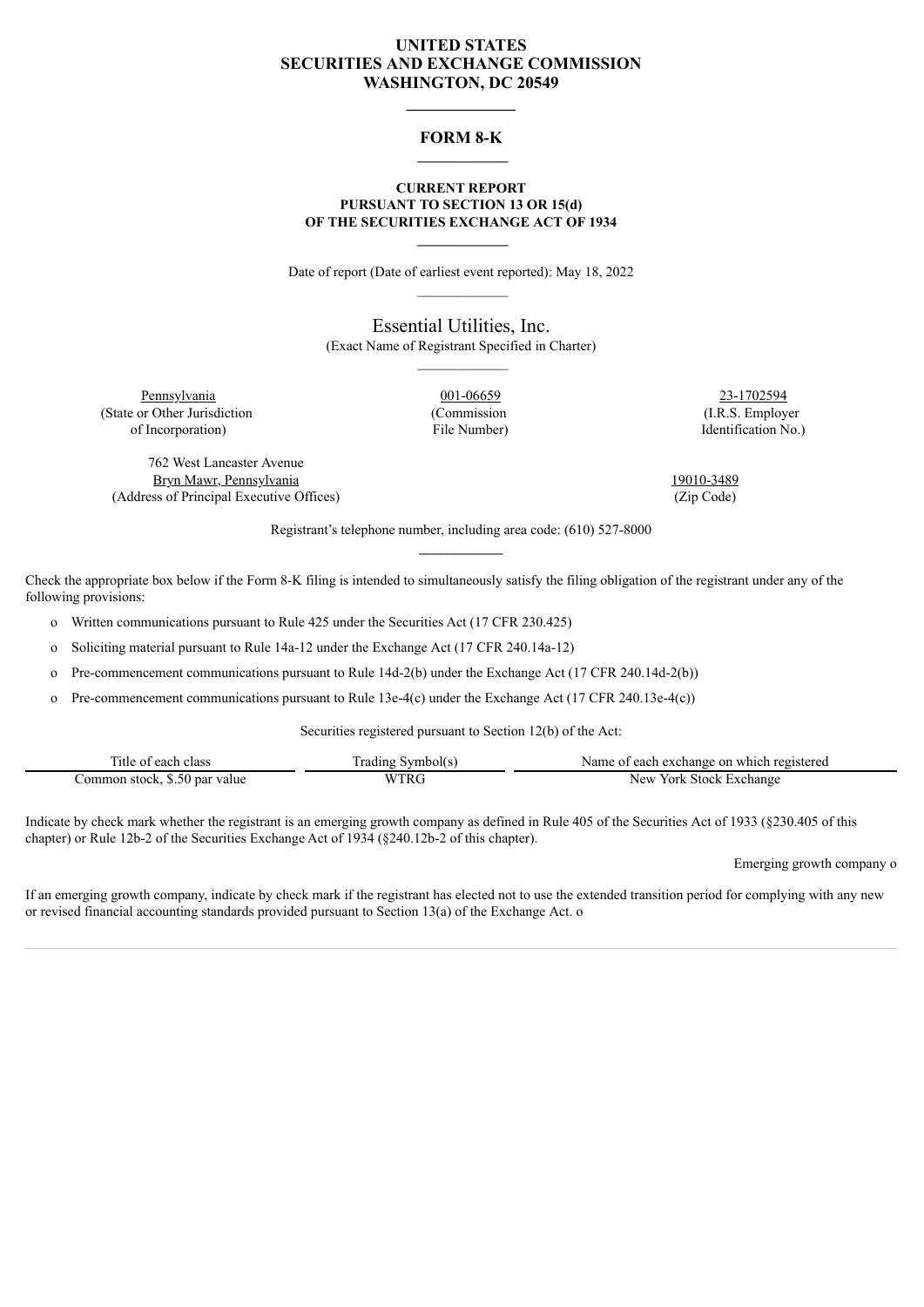#### **Item 1.01 Entry into a Material Definitive Agreement.**

#### *Underwriting Agreement*

On May 18, 2022, Essential Utilities, Inc. (the "Company") priced an offering (the "Offering") of \$500,000,000 of 5.300% Senior Notes due 2052 (the "Notes"). In connection with the Offering, the Company entered into an underwriting agreement, dated May 18, 2022 (the "Underwriting Agreement"), with PNC Capital Markets LLC, BofA Securities, Inc. and Wells Fargo Securities, LLC, as representatives of the several underwriters named therein (the "Underwriters"). The Underwriting Agreement includes customary representations, warranties and covenants by the Company. Under the terms of the Underwriting Agreement, the Company has agreed to indemnify the Underwriters against certain liabilities.

The description of the Underwriting Agreement contained herein is qualified in its entirety by reference to the Underwriting Agreement filed as Exhibit 1.1 to this Current Report and incorporated herein by reference.

The Offering closed on May 20, 2022. The Notes were issued and sold in a registered public offering pursuant to the Company's Registration Statement on Form S-3 (Registration No. 333-255235), including a prospectus supplement dated May 18, 2022, to the prospectus contained therein dated April 15, 2021, filed by the Company with the Securities and Exchange Commission, pursuant to Rule 424(b)(5) under the Securities Act of 1933, as amended (the "Prospectus Supplement").

#### *Indenture*

The Notes were issued pursuant to the indenture, dated as of April 23, 2019 (the "Base Indenture"), as supplemented by the First Supplemental Indenture, dated as of April 23, 2019 (the "First Supplemental Indenture"), and the Sixth Supplemental Indenture, dated as of May 20, 2022 (the "Sixth Supplemental Indenture" and, together with the Base Indenture and First Supplemental Indenture, the "Indenture"), each between the Company and U.S. Bank Trust Company, National Association, as successor trustee. The Notes will bear interest at a rate of 5.300% per annum. Interest on the Notes will be payable semi-annually on May 1 and November 1 of each year, commencing on November 1, 2022. The Notes will mature on May 1, 2052.

The Indenture contains customary terms and covenants, including that upon certain events of default occurring and continuing, either the trustee or the holders of not less than 25% in aggregate principal amount of Notes then outstanding may declare the unpaid principal of such Notes and any accrued and unpaid interest thereon immediately due and payable. In the case of certain events of bankruptcy, insolvency or reorganization relating to the Company, the principal amount of the Notes together with any accrued and unpaid interest thereon will become due and payable.

Upon at least 10 but no more than 60 days' notice to holders of the Notes, the Company may redeem the Notes for cash in whole, at any time, or in part, from time to time, prior to maturity, at redemption prices that include a make-whole premium, plus accrued and unpaid interest, in each case as specified in the Indenture. However, no make-whole premium will be included in the redemption prices for any redemptions on or after November 1, 2051.

The descriptions of the Indenture and the Notes contained herein are qualified in their entirety by reference to the Base Indenture, the First Supplemental Indenture and the Sixth Supplemental Indenture (including the form of global note for the Notes) filed as Exhibits 4.1, 4.2 and 4.3, respectively, to this Current Report and are incorporated herein by reference as though each were fully set forth herein.

#### *Forward-Looking Statements*

This Current Report on Form 8-K contains forward-looking statements within the meaning of the Private Securities Litigation Reform Act of 1995, which generally include words such as "believes," "expects," "intends," "anticipates," "estimates" and similar expressions. The Company can give no assurance that any actual or future results or events discussed in these statements will be achieved. Any forward-looking statements represent its views only as of today and should not be relied upon as representing its views as of any subsequent date. Readers are cautioned that such forward-looking statements are subject to a variety of risks and uncertainties that could cause the Company's actual results to differ materially from the statements contained in this Current Report. Such forward-looking statements include, but are not limited to statements relating to the capital to be invested by the water, wastewater, and gas distribution divisions of the Company and the use of proceeds from the offering. There are important factors that could cause actual results to differ materially from those expressed or implied by such forward-looking statements including, without limitation, disruptions in the global economy; financial and workforce impacts from the COVID-19 pandemic; the continuation of the Company's growth-through-acquisition program; the Company's continued ability to adapt itself for the future and build value by fully optimizing company assets; general economic business conditions; the Company's ability to fund needed infrastructure; housing and customer growth trends; unfavorable weather conditions; the success of certain cost-containment initiatives; changes in regulations or regulatory treatment; availability and access to capital; the cost of capital; disruptions in the credit markets; the success of growth initiatives; the Company's ability to successfully close municipally owned systems presently under agreement; the Company's ability to continue to deliver strong results; the Company's ability to continue to pay its dividend, add shareholder value and grow earnings; municipalities' willingness to privatize their water and/or wastewater utilities; the Company's ability to control expenses and create and maintain efficiencies; the Company's ability to acquire municipally owned water and wastewater systems listed in its "pipeline"; and other factors discussed in this Current Report on Form 8-K and in our Annual Report on Form 10-K, which was filed with the Securities and Exchange Commission (the "SEC") on March 1, 2022, and in our Quarterly Report on Form 10-Q, which was filed with the SEC on May 10, 2022 and the Prospectus Supplement. For more information regarding risks and uncertainties associated with the Company's business, please refer to the Company's annual, quarterly and other SEC filings. The Company is not under any obligation – and expressly disclaims any such obligation – to update or alter its forward-looking statements whether as a result of new information, future events or otherwise.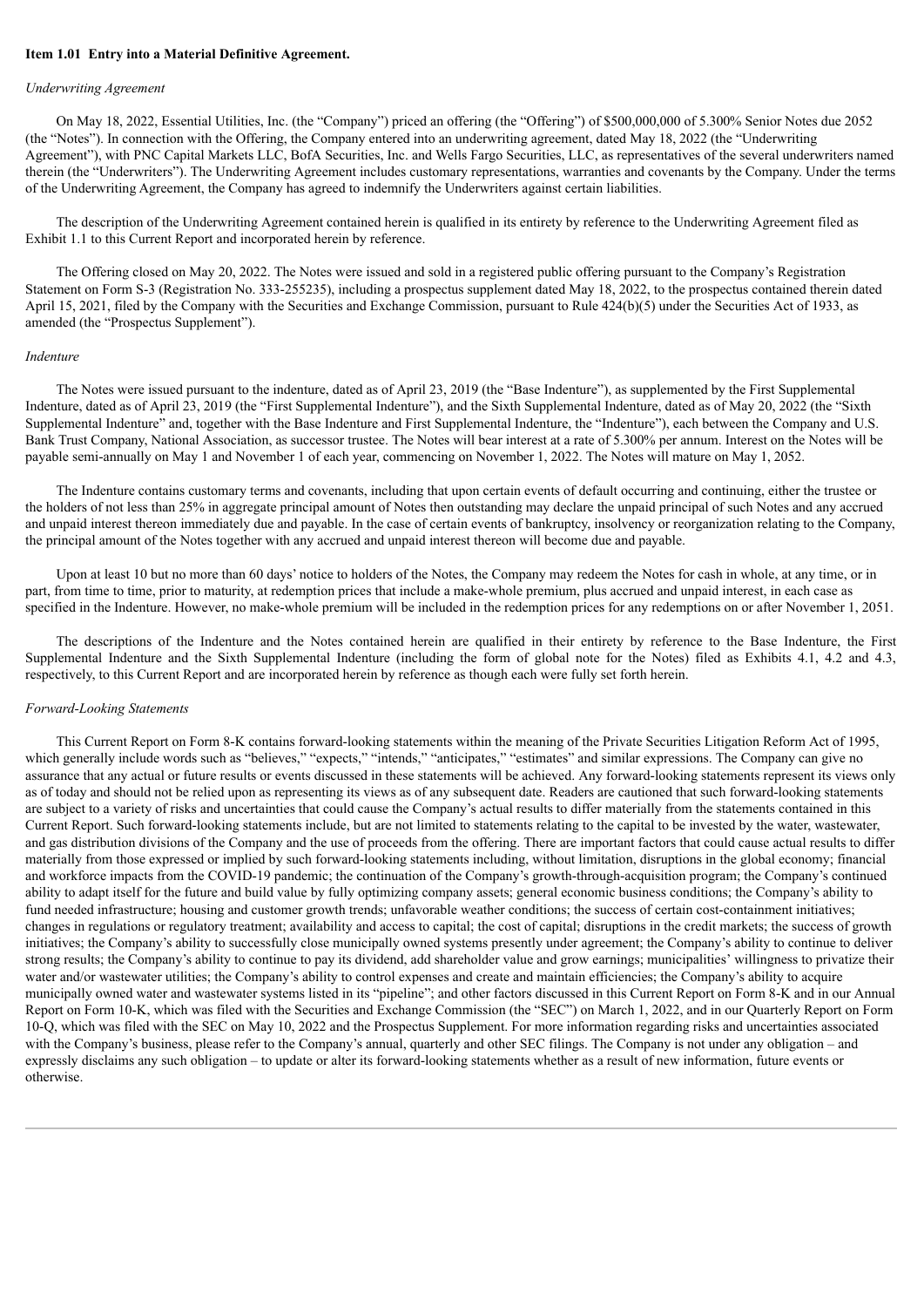#### Item 2.03 Creation of a Direct Financial Obligation or an Obligation under an Off-Balance Sheet Arrangement of a Registrant.

The information set forth under Item 1.01 is incorporated by reference herein.

#### **Item 9.01 Financial Statements and Exhibits.**

- 1.1 Underwriting Agreement, dated May 18, 2022, among Essential Utilities, Inc. and PNC Capital Markets LLC, BofA Securities, Inc. and Wells Fargo Securities, LLC, as [representatives](#page-4-0) of the several underwriters named in Schedule I thereto.
- 4.1 Indenture, dated as of April 23, 2019, between Aqua America, Inc. and U.S. Bank N.A., as trustee (previously filed as Exhibit 4.4 to the [Company's](https://www.sec.gov/Archives/edgar/data/78128/000155278119000189/e19232_ex4-4.htm) current report on Form 8-K filed April 23, 2019).
- 4.2 First [Supplemental](https://www.sec.gov/Archives/edgar/data/78128/000155278119000189/e19232_ex4-5.htm) Indenture, dated as of April 23, 2019, between Aqua America, Inc. and U.S. Bank N.A., as trustee (previously filed as Exhibit 4.5 to the Company's current report on Form 8-K filed April 23, 2019).
- 4.3 Sixth [Supplemental](#page-34-0) Indenture, dated as of May 20, 2022 between Essential Utilities, Inc. and U.S. Bank Trust Company, National Association, as trustee.
- 4.4 Form of Global Note for the Notes [\(included](#page-34-0) in Exhibit 4.3).
- 5.1 Opinion of [Simpson](#page-59-0) Thacher & Bartlett LLP.
- 5.2 [Opinion](#page-62-0) of Ballard Spahr LLP.
- 23.1 Consent of Simpson Thacher & Bartlett LLP [\(included](#page-59-0) in Exhibit 5.1).
- 23.2 Consent of Ballard Spahr LLP [\(included](#page-62-0) in Exhibit 5.2).
- 104 Cover Page Interactive Data File (formatted in inline XBRL)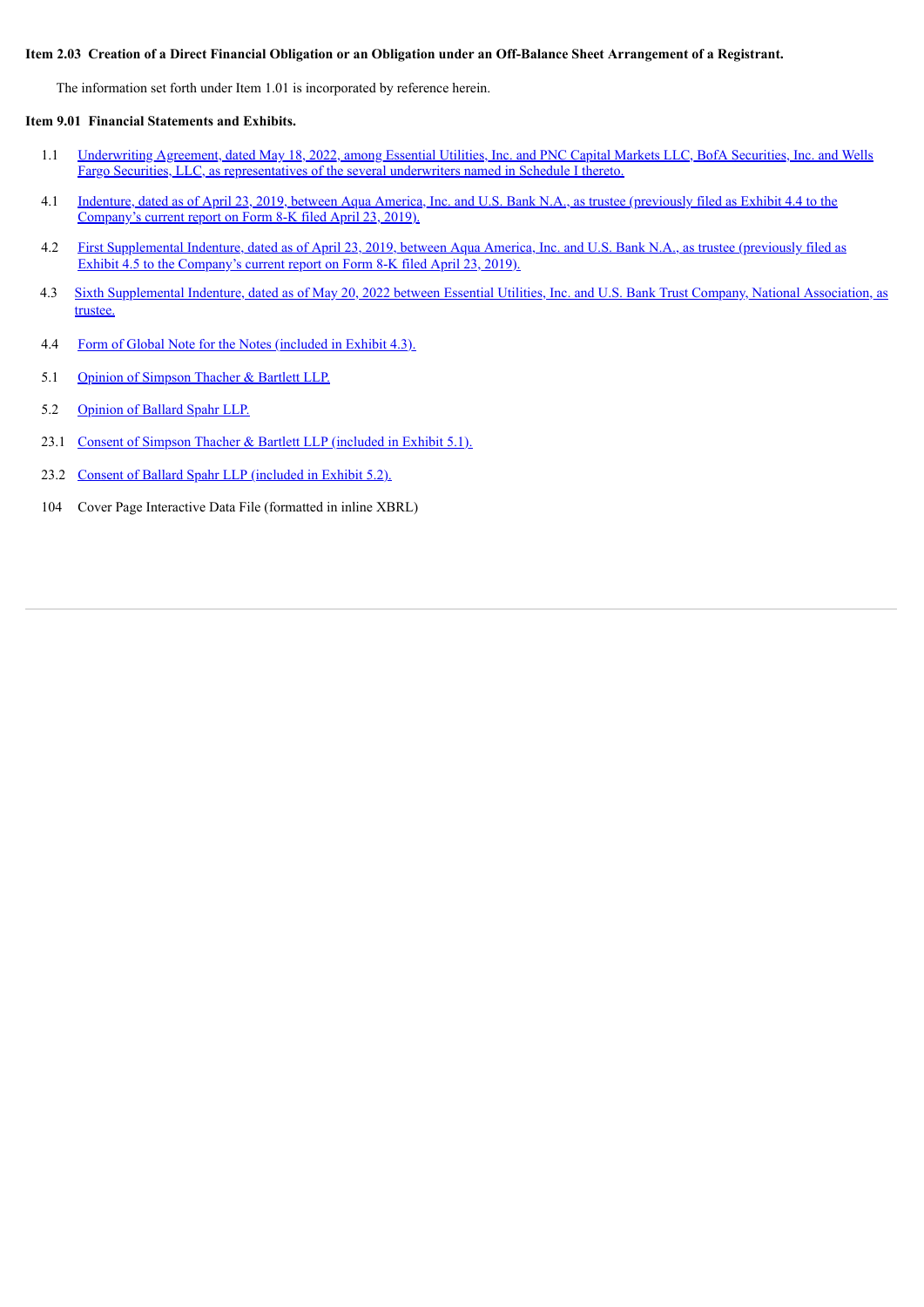#### **SIGNATURE**

Pursuant to the requirements of the Securities Exchange Act of 1934, the registrant has duly caused this report to be signed on its behalf by the undersigned hereunto duly authorized.

# **ESSENTIAL UTILITIES, INC.**

Date: May 20, 2022 By: /s/ Christopher P. Luning

Name: Christopher P. Luning

Title: Executive Vice President, General Counsel and Secretary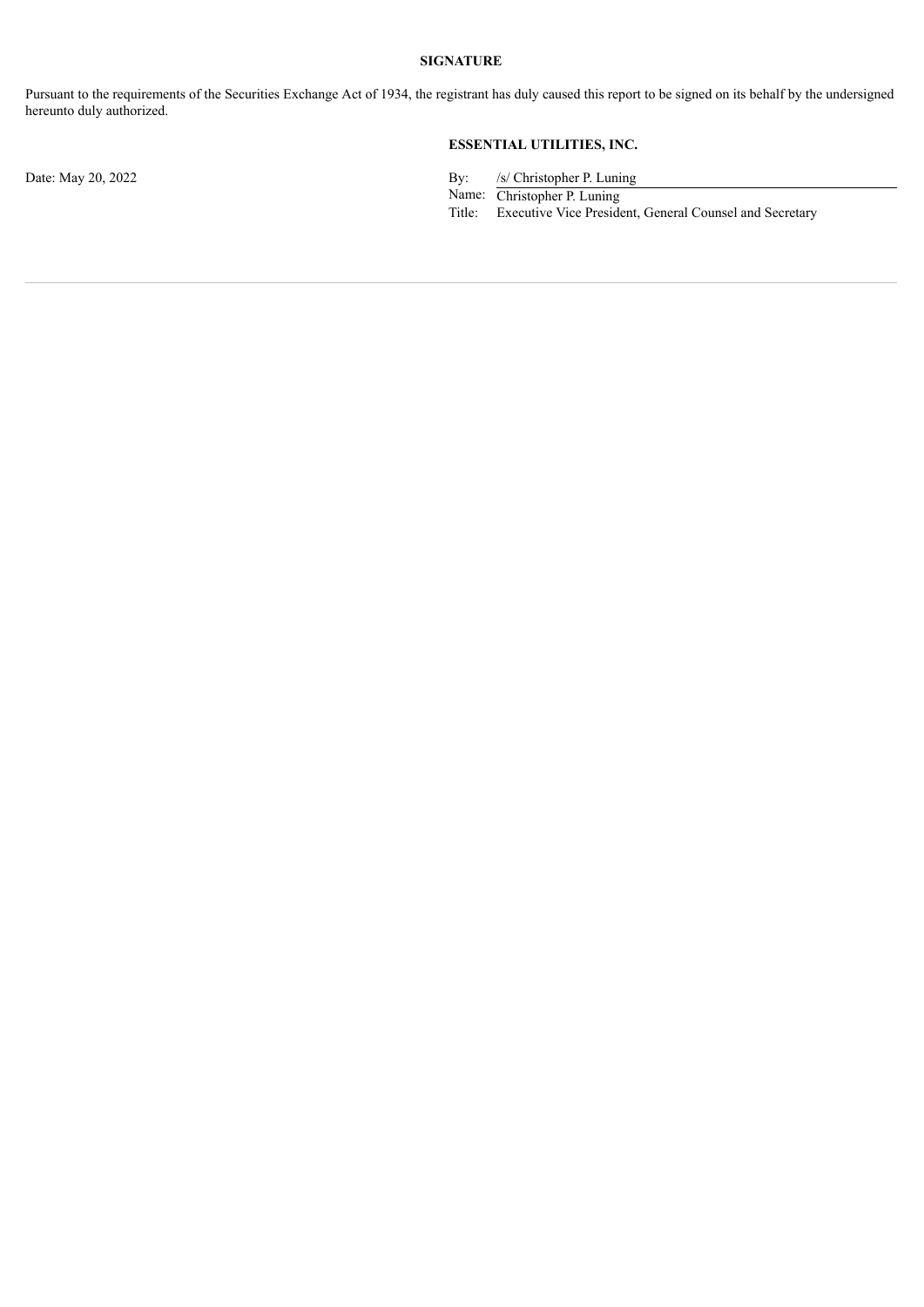#### **Essential Utilities, Inc.**

#### **\$500,000,000 5.300% Senior Notes due 2052**

#### **Underwriting Agreement**

May 18, 2022

<span id="page-4-0"></span>PNC Capital Markets LLC, BofA Securities, Inc., Wells Fargo Securities, LLC

> As representatives (the "Representatives" or "you") of the several Underwriters named in Schedule I hereto,

c/o PNC Capital Markets LLC 300 Fifth Avenue, 10th Floor Pittsburgh, Pennsylvania 15222

c/o BofA Securities, Inc. One Bryant Park New York, New York 10036

c/o Wells Fargo Securities, LLC 550 South Tryon Street, 5th Floor Charlotte, North Carolina 28202

#### Ladies and Gentlemen:

Essential Utilities, Inc., a Pennsylvania corporation (the "Company"), proposes, subject to the terms and conditions stated in this agreement (this "Agreement"), to issue and sell to the Underwriters named in Schedule I hereto (the "Underwriters") an aggregate of \$500,000,000 principal amount of its 5.300% Senior Notes due 2052 (the "Securities", and the offer and sale of the Securities hereunder being called the "Debt Offering"). The Securities will be issued pursuant to the base indenture, dated as of April 23, 2019, between the Company, as issuer, and U.S. Bank Trust Company, National Association, as successor trustee to U.S. Bank N.A. (the "Trustee"), as amended and supplemented by the first supplemental indenture thereto (the "Base Indenture"), and a related supplemental indenture, to be dated as of the Time of Delivery, between the Company and the "Trustee" (the "Supplemental Indenture" and, together with the Base Indenture, the "Indenture"). This Agreement, the Securities, the Base Indenture and the Supplemental Indenture are collectively referred to herein as the "Debt Transaction Documents". The Debt Offering, including the issuance of the Securities, and the performance by the Company of its obligations under the Debt Transaction Documents, are referred to herein collectively as the "Debt Transactions".

# -1-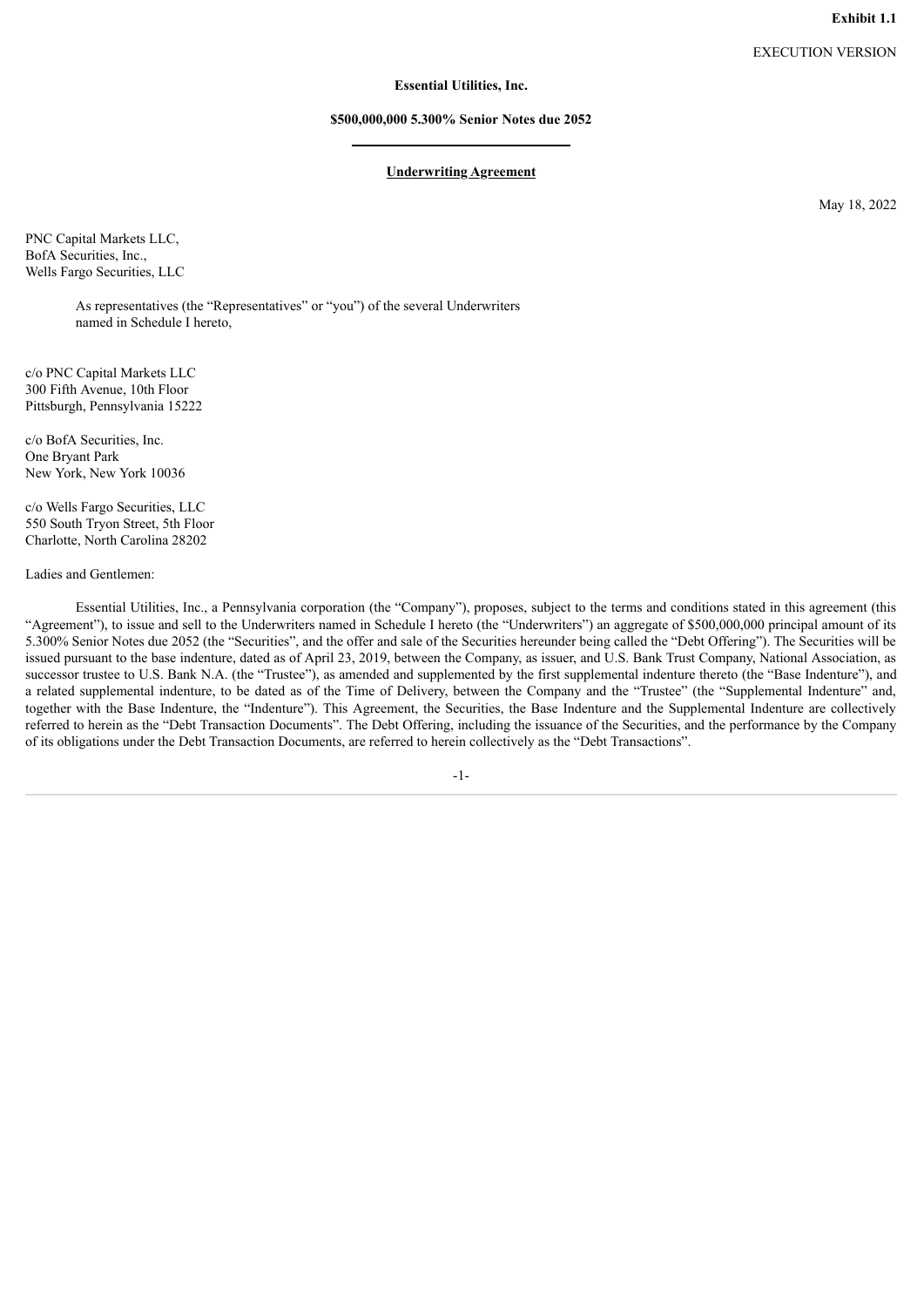1. The Company represents and warrants to, and agrees with, each of the Underwriters that:

(a) An "automatic shelf registration statement" as defined under Rule 405 under the Securities Act of 1933, as amended (the "Act") on Form S-3 (File No. 333-255235) in respect of the Securities and other securities has been filed with the Securities and Exchange Commission (the "Commission") not earlier than three years prior to the date hereof; such registration statement, and any post-effective amendment thereto, became effective on filing; and no stop order suspending the effectiveness of such registration statement or any part thereof has been issued and no proceeding for that purpose or pursuant to Section 8A of the Act has been initiated or, to the knowledge of the Company, threatened by the Commission, and no notice of objection of the Commission to the use of such registration statement or any post-effective amendment thereto pursuant to Rule 401(g)(2) under the Act has been received by the Company (the base prospectus filed as part of such registration statement, in the form in which it has most recently been filed with the Commission on or prior to the date of this Agreement, is hereinafter called the "Basic Prospectus"; any preliminary prospectus (including any preliminary prospectus supplement) relating to the Securities filed with the Commission pursuant to Rule 424(b) under the Act is hereinafter called a "Preliminary Prospectus"; the various parts of such registration statement, including all exhibits thereto but excluding Form T-1 and including any prospectus supplement relating to the Securities that is filed with the Commission and deemed by virtue of Rule 430B to be part of such registration statement, each as amended at the time such part of the registration statement became effective, are hereinafter collectively called the "Registration Statement"; the Basic Prospectus, as amended and supplemented immediately prior to the Applicable Time (as defined in Section 1(c) hereof), is hereinafter called the "Pricing Prospectus"; the form of the final prospectus relating to the Securities filed with the Commission pursuant to Rule 424(b) under the Act in accordance with Section 5(a) hereof is hereinafter called the "Prospectus"; any reference herein to the Basic Prospectus, the Pricing Prospectus, any Preliminary Prospectus or the Prospectus shall be deemed to refer to and include the documents incorporated by reference therein pursuant to Item 12 of Form S-3 under the Act, as of the date of such prospectus; any reference to any amendment or supplement to the Basic Prospectus, any Preliminary Prospectus or the Prospectus shall be deemed to refer to and include any post-effective amendment to the Registration Statement, any prospectus supplement relating to the Securities filed with the Commission pursuant to Rule 424(b) under the Act and any documents filed under the Securities Exchange Act of 1934, as amended (the "Exchange Act"), and incorporated therein, in each case after the date of the Basic Prospectus, such Preliminary Prospectus, or the Prospectus, as the case may be; any reference to any amendment to the Registration Statement shall be deemed to refer to and include any annual report of the Company filed pursuant to Section 13(a) or 15(d) of the Exchange Act after the effective date of the Registration Statement that is incorporated by reference in the Registration Statement; and any "issuer free writing prospectus" as defined in Rule 433 under the Act relating to the Securities is hereinafter called an "Issuer Free Writing Prospectus");

(b) (A) No order preventing or suspending the use of any Preliminary Prospectus or any Issuer Free Writing Prospectus has been issued by the Commission, and (B) each Preliminary Prospectus, at the time of filing thereof, conformed in all material respects to the requirements of the Act and the Trust Indenture Act of 1939, as amended (the "Trust Indenture Act") and the rules and regulations of the Commission thereunder, and did not contain an untrue statement of a material fact or omit to state a material fact required to be stated therein or necessary to make the statements therein, in the light of the circumstances under which they were made, not misleading; provided, however, that this representation and warranty shall not apply to any statements or omissions made in reliance upon and in conformity with the Underwriter Information (as defined in Section 9(b));

-2-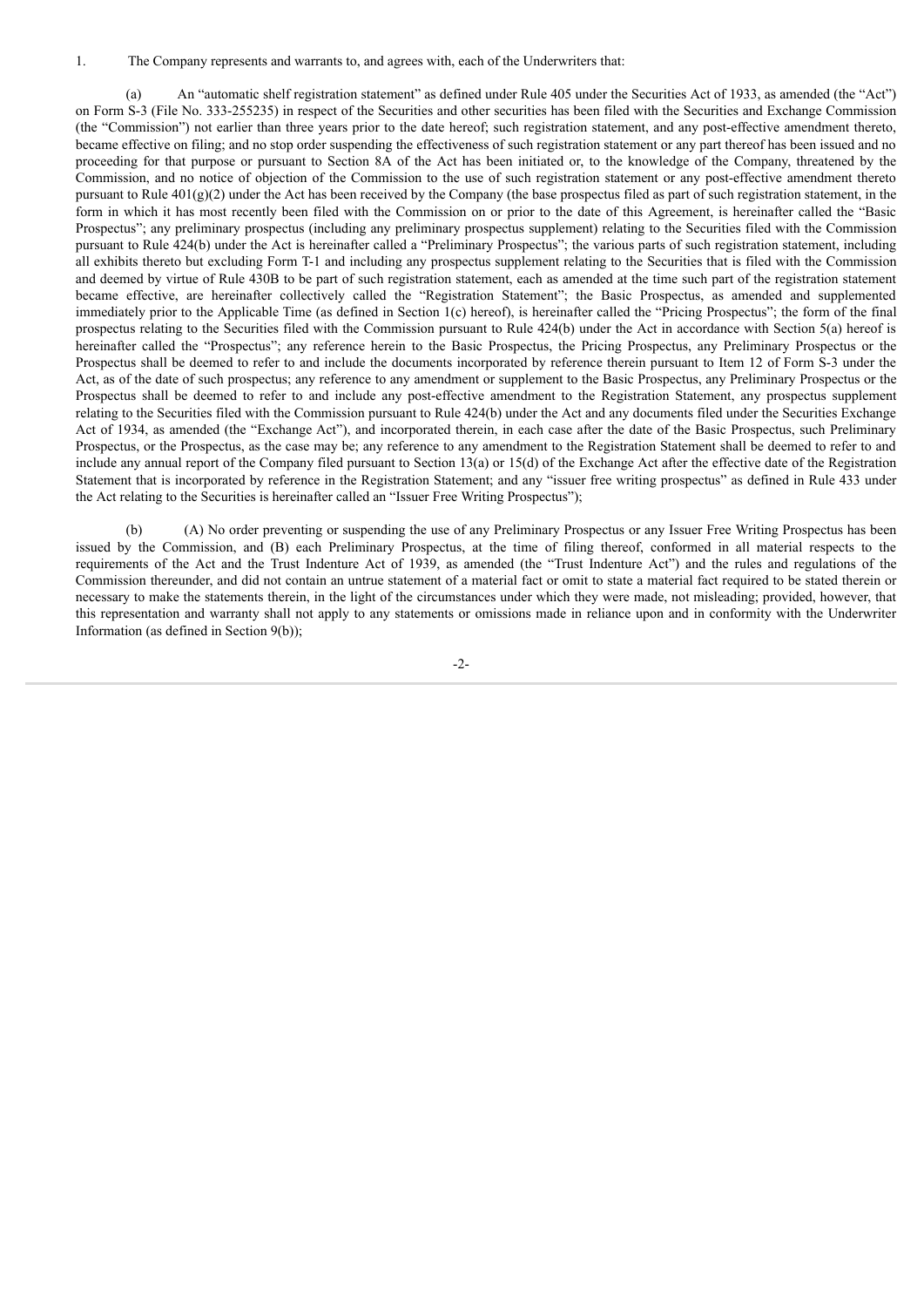(c) For the purposes of this Agreement, the "Applicable Time" is 4:00 p.m. (Eastern time) on the date of this Agreement. The Pricing Prospectus, as supplemented by the Issuer Free Writing Prospectus listed on Schedule II(c) hereto, taken together (collectively, the "Pricing Disclosure Package"), as of the Applicable Time did not, and as of the Time of Delivery (as defined in Section 4(a) of this Agreement) will not, include any untrue statement of a material fact or omit to state any material fact necessary in order to make the statements therein, in the light of the circumstances under which they were made, not misleading; and each Issuer Free Writing Prospectus does not conflict with the information contained in the Registration Statement, the Pricing Prospectus or the Prospectus; and each Issuer Free Writing Prospectus, as supplemented by and taken together with the Pricing Disclosure Package as of the Applicable Time, did not, and as of the Time of Delivery will not, include any untrue statement of a material fact or omit to state any material fact necessary in order to make the statements therein, in the light of the circumstances under which they were made, not misleading; provided, however, that this representation and warranty shall not apply to statements or omissions made in the Pricing Disclosure Package or in an Issuer Free Writing Prospectus in reliance upon and in conformity with the Underwriter Information;

(d) The documents incorporated by reference in the Registration Statement, the Pricing Prospectus and the Prospectus, when they became effective or were filed with the Commission, as the case may be, conformed in all material respects to the requirements of the Act or the Exchange Act, as applicable, and the rules and regulations of the Commission thereunder, and none of such documents contained an untrue statement of a material fact or omitted to state a material fact required to be stated therein or necessary to make the statements therein not misleading; any further documents so filed and incorporated by reference in the Registration Statement, the Pricing Prospectus and the Prospectus or any further amendment or supplement thereto, when such documents become effective or are filed with the Commission, as the case may be, will conform in all material respects to the requirements of the Act or the Exchange Act, as applicable, and the rules and regulations of the Commission thereunder and will not contain an untrue statement of a material fact or omit to state a material fact required to be stated therein or necessary to make the statements therein, in the light of the circumstances under which they were made, not misleading; provided, however, that this representation and warranty shall not apply to any statements or omissions made in reliance upon and in conformity with the Underwriter Information; and no such documents were filed with the Commission since the Commission's close of business on the business day immediately prior to the date of this Agreement and prior to the execution of this Agreement, except those listed on Schedule II(b) hereto;

-3-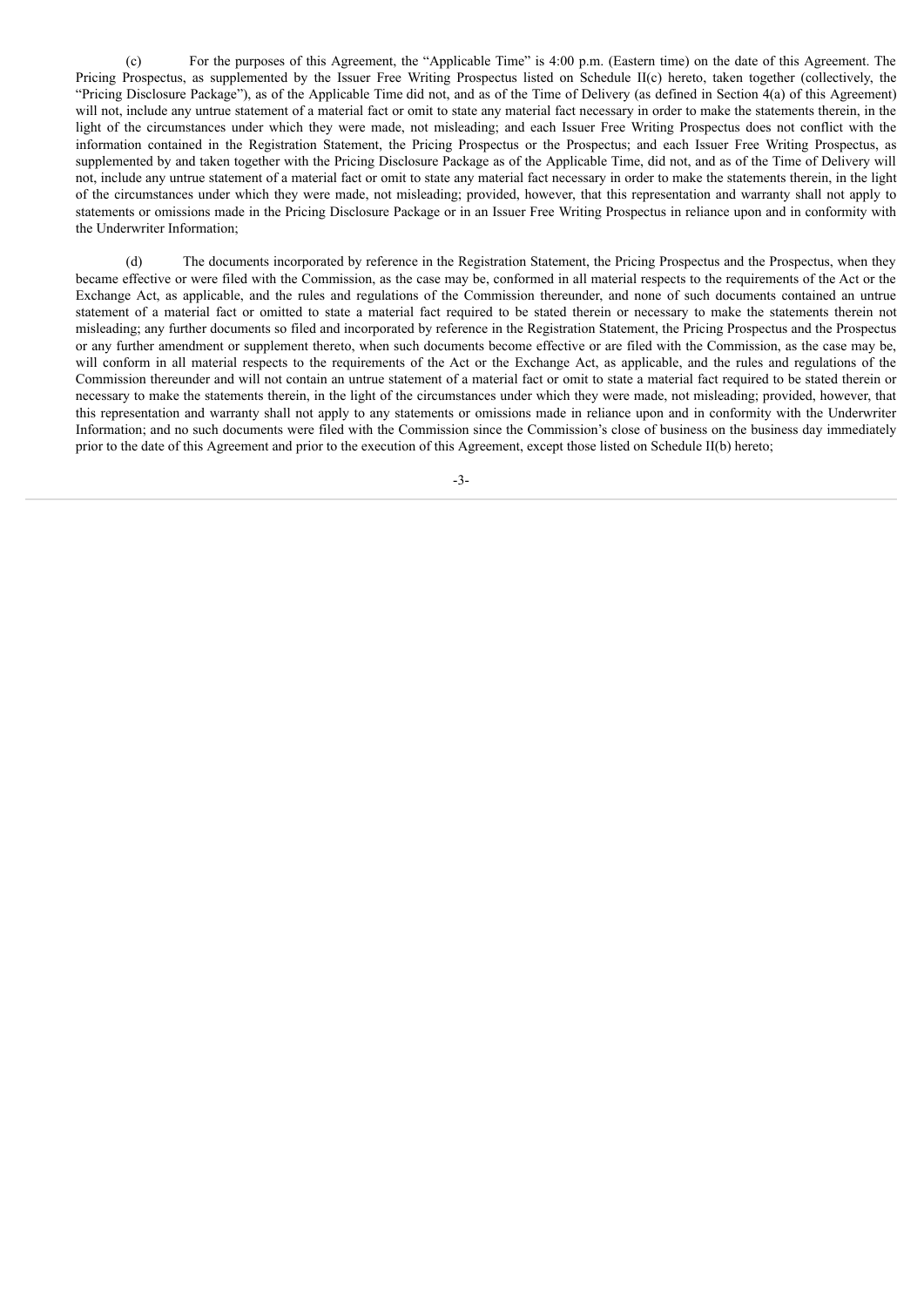(e) The Registration Statement conforms, and the Prospectus and any further amendments or supplements to the Registration Statement and the Prospectus will conform, in all material respects to the requirements of the Act, the Trust Indenture Act and the rules and regulations of the Commission thereunder and do not and will not, as of the applicable effective date as to each part of the Registration Statement, as of the applicable filing date as to the Prospectus and any amendment or supplement thereto, and as of the Time of Delivery, contain an untrue statement of a material fact or omit to state a material fact required to be stated therein or necessary to make the statements therein not misleading; provided, however, that this representation and warranty shall not apply to any statements or omissions with respect to (i) the Statement of Eligibility of the Trustee on Form T-1 or (ii) made in reliance upon and in conformity with the Underwriter Information;

(f) Since the date of the latest audited financial statements included or incorporated by reference in the Pricing Prospectus, (i) none of the Company or any of its subsidiaries has sustained any material loss or interference with its business from fire, explosion, flood or other calamity, whether or not covered by insurance, or from any labor dispute or court or governmental action, order or decree, (ii) there has been no adverse change in the condition, financial or otherwise, or in the earnings or business affairs of the Company or any of its subsidiaries, and (iii) none of the Company or any of its subsidiaries has entered into any transaction or agreement (whether or not in the ordinary course of business), or incurred any liability or obligation (direct or contingent), that, in the case of clause (i), (ii) and (iii), is material to the Company and its subsidiaries, taken as a whole, otherwise than as set forth or contemplated in the Pricing Prospectus, including drawing under the Company's revolving credit facility and term loan facilities in each case as disclosed in the Pricing Prospectus (the "Post Balance Sheet Drawings"). Since the respective dates as of which information is given in the Registration Statement and the Pricing Prospectus and except as disclosed therein, there has not been (i) any change in the capital stock (other than as a result of (A) the exercise, if any, of stock options or the award, if any, of stock options or restricted stock in the ordinary course of business pursuant to the Company's equity plans that are described in the Pricing Prospectus and the Prospectus or (B) the issuance, if any, of the Company's common stock, par value \$0.50 per share ("Stock"), upon conversion of Company securities as described in the Pricing Prospectus and the Prospectus) or long term debt of the Company or any of its subsidiaries, or (ii) any Material Adverse Effect (as defined below). As used in this Agreement, "Material Adverse Effect" shall mean any material adverse effect on the financial condition, business or results of operations of the Company and its subsidiaries, taken as a whole except as set forth or contemplated in the Pricing Prospectus;

(g) Except as would not have, and would not reasonably be expected to have, individually or in the aggregate, a Material Adverse Effect, the Company and its subsidiaries have good and marketable title to all real property or have good and valid leasehold title to or hold valid rights to lease or otherwise occupy, use, operate or access all real property and have good and marketable title to all personal property owned by them, in each case free and clear of all liens, encumbrances and defects except such as are described in the Pricing Prospectus or such as do not interfere with the use made and proposed to be made of such property by the Company and its subsidiaries;

Each of the Company and each of its "significant subsidiaries" (as defined in Rule 1-02 of Regulation S-X under the Exchange Act) ("Significant Subsidiaries") has been (i) duly organized and is validly existing and in good standing under the laws of its jurisdiction of organization, with power and authority (corporate and other) to own its properties and conduct its business as described in the Pricing Prospectus, and (ii) duly qualified as a foreign corporation for the transaction of business and is in good standing under the laws of each other jurisdiction in which it owns or leases properties or conducts any business so as to require such qualification, except where the failure to be so qualified in any such jurisdiction would not have, and would not reasonably be expected to have, individually or in the aggregate, a Material Adverse Effect;

-4-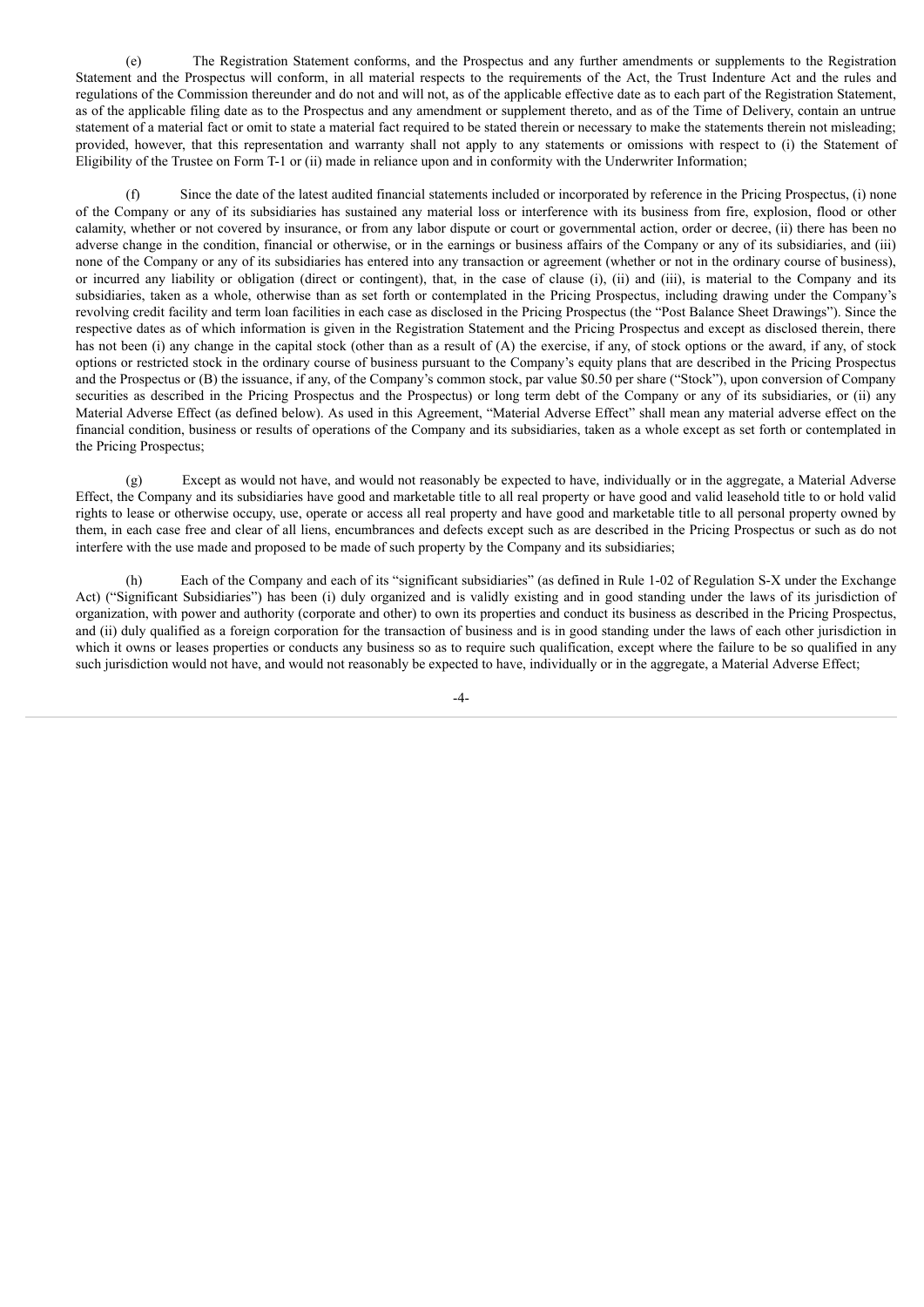(i) The Company has an authorized capitalization as set forth in the Pricing Prospectus and all of the issued shares of capital stock of the Company have been duly and validly authorized and issued and are fully paid and non-assessable and conform to the description of the Stock contained in the Pricing Disclosure Package and the Prospectus; all of the issued options, warrants and other rights to purchase or exchange any securities for shares of the Company's capital stock have been duly and validly authorized and issued and conform to the description thereof contained in the Pricing Disclosure Package and the Prospectus; and all of the issued shares of capital stock of each subsidiary of the Company have been duly and validly authorized and issued, are fully paid and non-assessable and (except for directors' qualifying shares) are owned directly or indirectly by the Company, free and clear of all liens, encumbrances, equities or claims, except for such liens or encumbrances described in the Pricing Prospectus and the Prospectus;

The Company has the requisite corporate power and authority to execute and deliver each of the Debt Transaction Documents and to perform its obligations hereunder and thereunder including, without limitation, to issue, sell and deliver the Securities; and the Company has duly and validly taken all corporate action required to be taken by it for the due and proper authorization, execution and delivery by it of each of the Debt Transaction Documents and the consummation of the Debt Transactions;

(k) The Securities have been duly and validly authorized and, when issued, executed and authenticated in accordance with the provisions of the Indenture and delivered to the Underwriters against payment therefor as provided herein, will (i) constitute valid and legally binding obligations of the Company, enforceable in accordance with their terms, except as the enforceability thereof may be limited by bankruptcy, insolvency, reorganization and other laws of general applicability relating to or affecting creditors' rights and to general equity principles (the "Enforceability Exceptions"), (ii) be entitled to the benefits provided by the Indenture; and (iii) conform in all material respects to the description thereof contained in the Pricing Disclosure Package and the Prospectus;

The issue and sale of the Securities and the compliance by the Company with all of the provisions of the Debt Transaction Documents and the consummation of the Debt Transactions and the transactions contemplated in the Pricing Prospectus will not conflict with or result in a breach or violation of any of the terms or provisions of, or constitute a default under, (A) any indenture, mortgage, deed of trust, loan agreement, lease or other agreement or instrument to which the Company or any of its subsidiaries is a party or by which the Company or any of its subsidiaries is bound or to which any of the property or assets of the Company or any of its subsidiaries is subject, (B) the certificate of incorporation or by-laws (or other applicable organizational document) of the Company or any of its subsidiaries, or (C) any statute or any judgment, order, rule or regulation of any court or governmental agency or body having jurisdiction over the Company or any of its subsidiaries or any of their properties except, in the case of (A), for such defaults, breaches, or violations that would not have, and would not reasonably be expected to have, individually or in the aggregate, a Material Adverse Effect; and no consent, approval, authorization, order, registration or qualification of or with any such court or governmental agency or body is required for the issue and sale of the Securities by the Company contemplated by the Debt Transaction Documents, except (y) such as have been obtained under the Act and the Trust Indenture Act and (z) for such consents, approvals, authorizations, orders, registrations or qualifications as may be required under state securities or Blue Sky laws in connection with the purchase and distribution of the Securities by the Underwriters;

-5-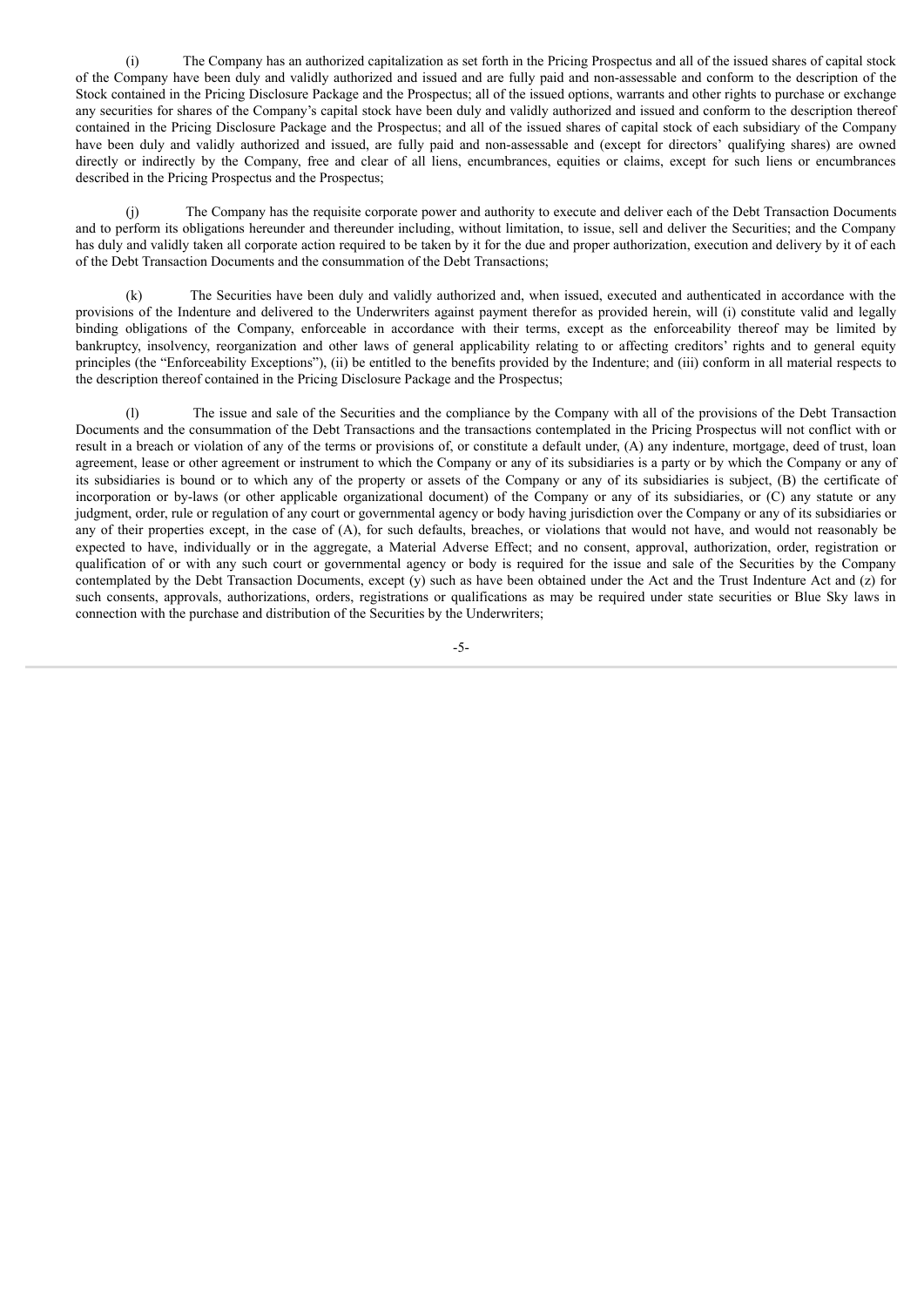(m) (i) Neither the Company nor any of its Significant Subsidiaries is in violation of its certificate of incorporation or by-laws (or other applicable organization document) and (ii) neither the Company nor any of its subsidiaries is (A) in violation of any statute or any judgment, order, rule or regulation of any court or governmental agency or body having jurisdiction over the Company or any of its subsidiaries or any of their properties or (B) in default in the performance or observance of any obligation, agreement, covenant or condition contained in any indenture, mortgage, deed of trust, loan agreement, lease or other agreement or instrument to which it is a party or by which it or any of its properties may be bound, except, in the case of the foregoing clause (ii), for such defaults as would not have, and would not reasonably be expected to have, individually or in the aggregate, a Material Adverse Effect;

(n) The statements set forth in (i) the Pricing Prospectus and the Prospectus under the caption "Certain United States Federal Income Tax Consequences" and under the caption "Underwriting (Conflicts of Interest)" and (ii) Parts I and II of the Company's Annual Report on Form 10-K for the fiscal year ended December 31, 2021 under the caption "Economic Regulation" (in each place that it appears) and under the caption "Environmental, Health and Safety Regulation and Compliance", insofar as they purport to describe the provisions of laws and documents, are accurate, complete and fair in all material respects;

(o) Other than as set forth in the Pricing Prospectus, there are no legal or governmental proceedings pending to which the Company or any of its subsidiaries is a party or of which any property or assets of the Company or any of its subsidiaries is the subject, which, if determined adversely to the Company or any of its respective subsidiaries, would have, or would reasonably be expected to have, individually or in the aggregate, a Material Adverse Effect or have a material adverse effect on the ability of the Company to perform its obligations under the Debt Transaction Documents, including the issuance and sale of the Securities; and, to the knowledge of the Company, no such proceedings are threatened by governmental authorities or by others;

The Company is not and, after giving effect to the offering and sale of the Securities and the application of the proceeds thereof, will not be an "investment company", as such term is defined in the Investment Company Act of 1940, as amended (the "Investment Company Act");

(q) (i) (A) At the time of filing the Registration Statement and (B) at the time of the most recent amendment thereto for the purposes of complying with Section  $10(a)(3)$  of the Act (whether such amendment was by post-effective amendment, incorporated report filed pursuant to Section 13 or 15(d) of the Exchange Act or form of prospectus), the Company was a "well-known seasoned issuer" as defined in Rule 405 under the Act; and (ii) at the time of filing the Registration Statement and any post-effective amendment thereto, at the earliest time thereafter that the Company or any offering participant made a bona fide offer (within the meaning of Rule 164(h)(2) under the Act) of the Securities, and at the date hereof, the Company was not and is not an "ineligible issuer," as defined in Rule 405 under the Act;

-6-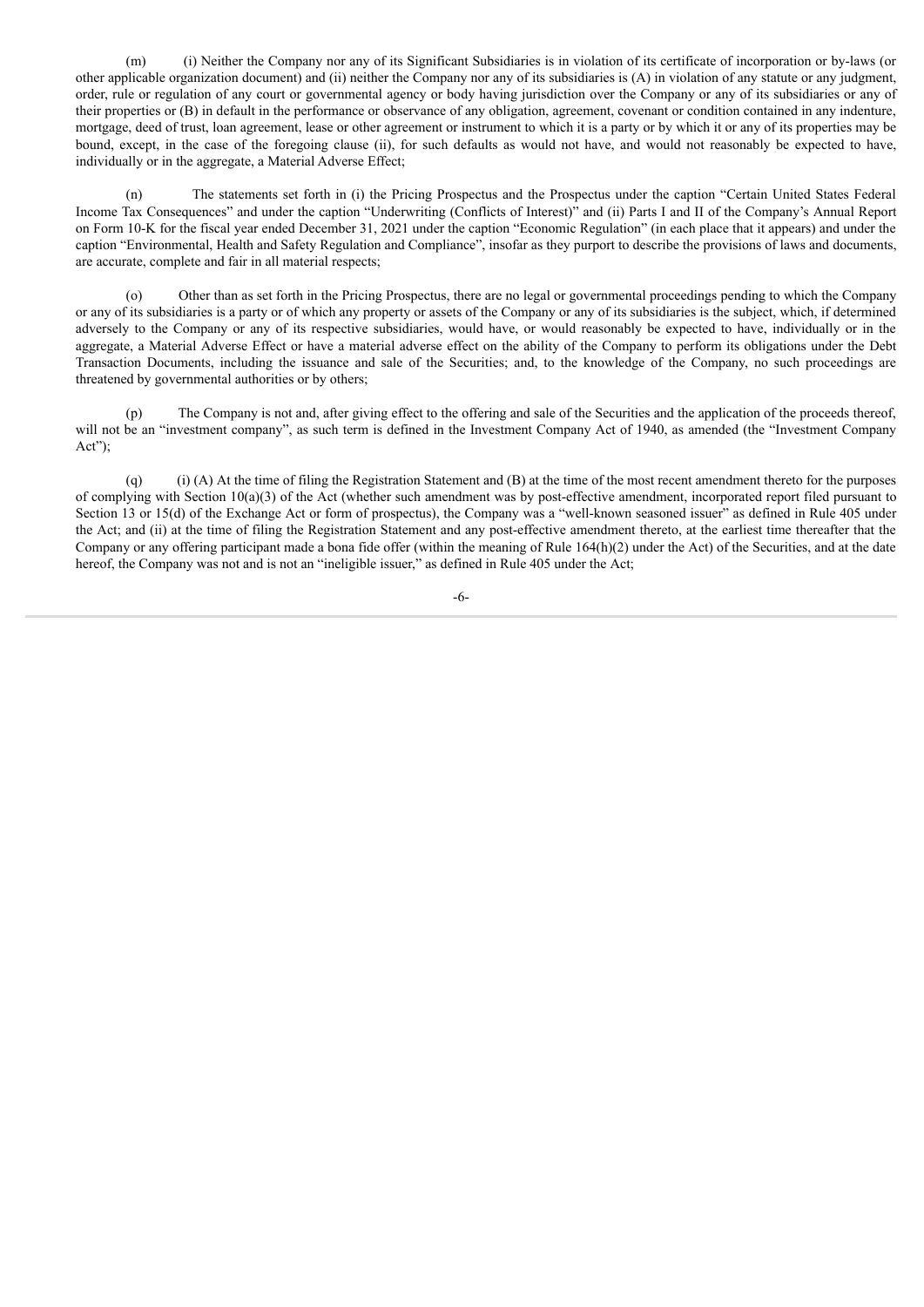(r) PricewaterhouseCoopers LLP, who have certified certain financial statements of the Company and its subsidiaries, and have audited the Company's internal control over financial reporting and management's assessment thereof are independent public accountants as required by the Act and the rules and regulations of the Commission thereunder;

(s) The Company maintains a system of internal control and maintains disclosure controls and procedures, in each case that complies with the requirements of the Exchange Act and is otherwise in compliance in all material respects with the requirements of the Sarbanes-Oxley Act of 2002 and the rules and regulations promulgated in connection therewith. The Company's internal control over financial reporting and disclosure controls and procedures are each effective, and the Company is not aware of any material weaknesses in its internal control over financial reporting. The interactive data in eXtensible Business Reporting Language ("XBRL") included or incorporated by reference in the Registration Statement, the Pricing Prospectus or the Prospectus presents fairly the information called for in all material respects and has been prepared in accordance with the Commission's rules and guidelines applicable thereto.

(t) Except as disclosed in the Pricing Prospectus, since the date of the latest audited financial statements of the Company, included or incorporated by reference in the Pricing Prospectus, there has been no change in the Company's internal control over financial reporting that has materially affected, or is reasonably likely to materially affect, the Company's internal control over financial reporting;

(u) Neither the Company nor any of its subsidiaries nor, to the knowledge of the Company, any director, officer, agent, employee, affiliate or other person associated with or acting on behalf of the Company or any of its subsidiaries has (A) made, offered, promised or authorized any contribution, gift, entertainment or other expense (or taken any act in furtherance thereof) in violation of an applicable anti-bribery or anti-corruption law; (B) made, offered, promised or authorized any direct or indirect payment in violation of an applicable anti-bribery or anticorruption law; or (C) violated or is in violation of any provision of the Foreign Corrupt Practices Act of 1977, the Bribery Act 2010 of the United Kingdom or any other applicable anti-bribery or anti-corruption law;

(v) The operations of the Company and its subsidiaries are and have been conducted at all times in compliance in all material respects with the requirements of applicable anti-money laundering laws, including, but not limited to, the Bank Secrecy Act of 1970, as amended by the USA PATRIOT ACT of 2001, and the rules and regulations promulgated thereunder, and the anti-money laundering laws of the various jurisdictions in which the Company and its subsidiaries conduct business (collectively, the "Money Laundering Laws") and no action, suit or proceeding by or before any court or governmental agency, authority or body or any arbitrator involving the Company or any of its subsidiaries with respect to the Money Laundering Laws is pending or, to the knowledge of the Company, threatened;

-7-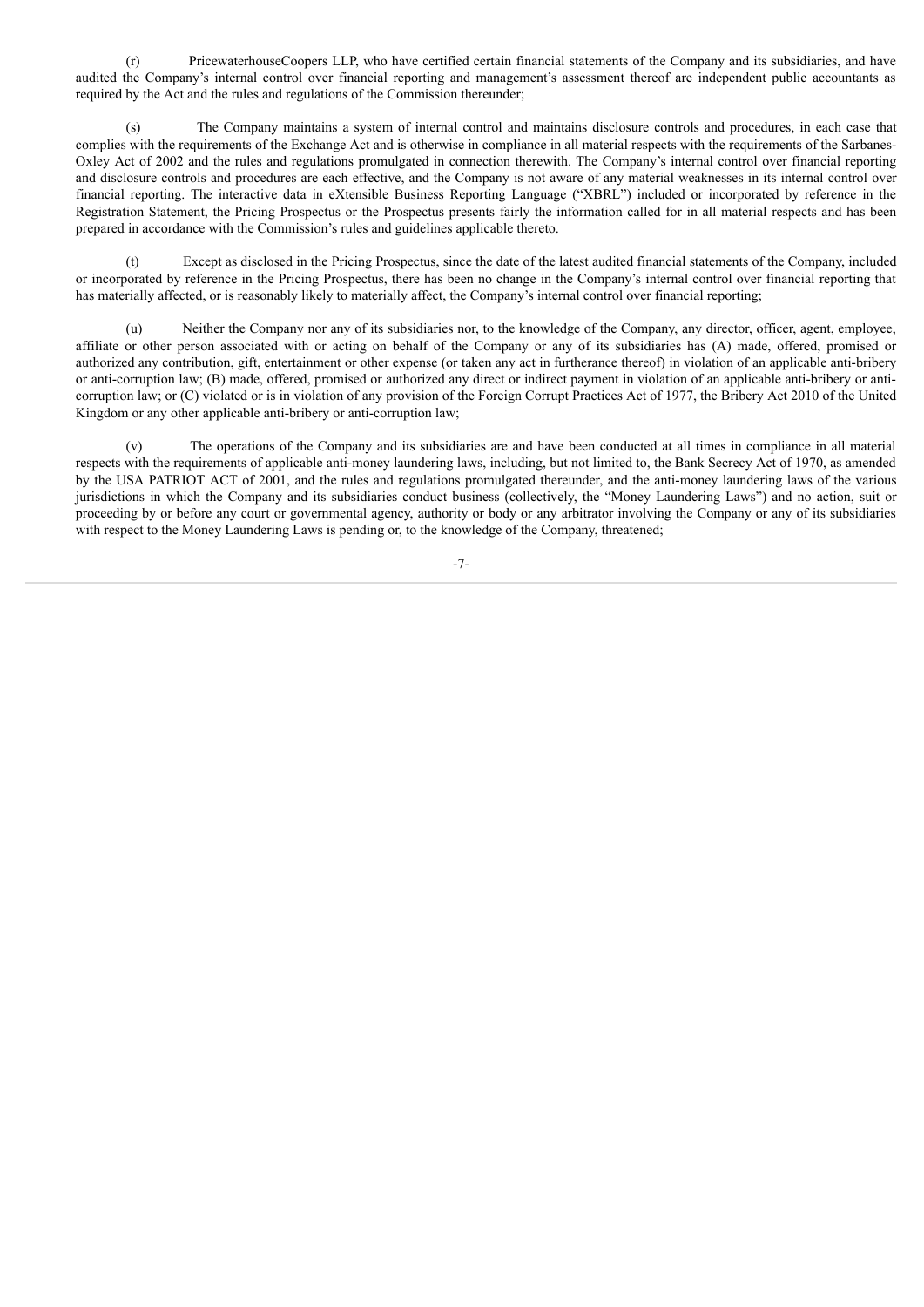(w) Neither the Company nor any of its subsidiaries nor, to the knowledge of the Company, any director, officer, agent, employee or affiliate of the Company or any of its subsidiaries, is currently the subject or the target of any sanctions administered or enforced by the U.S. Government, including the Office of Foreign Assets Control of the U.S. Department of the Treasury ("OFAC"), or the U.S. Department of State and including, without limitation, the designation as a "specially designated national" or "blocked person," the European Union, Her Majesty's Treasury, or the United Nations Security Council (collectively, "Sanctions"), nor is the Company or any of its subsidiaries located, organized or resident in a country or territory that is the subject or target of Sanctions (including, without limitation, Cuba, Iran, North Korea, Syria, and the Crimea and so-called Donetsk People's Republic and Luhansk People's Republic regions of Ukraine), and the Company will not directly or knowingly indirectly use the proceeds of the offering of the Securities hereunder, or lend, contribute or otherwise make available such proceeds to any subsidiary, joint venture partner or other person or entity (A) for the purpose of funding or facilitating any unlawful activities of or business with any person, or in any country or territory, that, at the time of such funding, is the subject or the target of Sanctions or (B) in any other manner that will result in a violation by any person (including any person participating in the transaction, whether as underwriter, advisor, investor or otherwise) of Sanctions;

(x) This Agreement has been duly authorized, executed and delivered by the Company;

(y) The Indenture has been duly authorized by the Company and duly qualified under the Trust Indenture Act and, when duly executed and delivered by the Company (assuming that the Indenture is a valid and legally binding obligation of the Trustee), will constitute a valid and legally binding agreement, enforceable against the Company in accordance with its terms, except as the enforceability thereof may be limited by the Enforceability Exceptions;

(z) [Reserved]

(aa) Each of the Debt Transaction Documents conforms or, when and if duly executed and delivered in accordance with its terms, will conform in all material respects to the description thereof (if any) contained in the Pricing Prospectus and the Prospectus;

(bb) The financial statements of the Company included or incorporated by reference in the Registration Statement, the Pricing Prospectus and the Prospectus present fairly, in all material respects, the financial position of the Company and its subsidiaries at the dates indicated and the statement of operations, stockholders' equity and cash flows of the Company and its subsidiaries for the periods specified; and said financial statements have been prepared in conformity with U.S. generally accepted accounting principles ("GAAP") applied on a consistent basis throughout the periods involved;

(cc) [Reserved]

-8-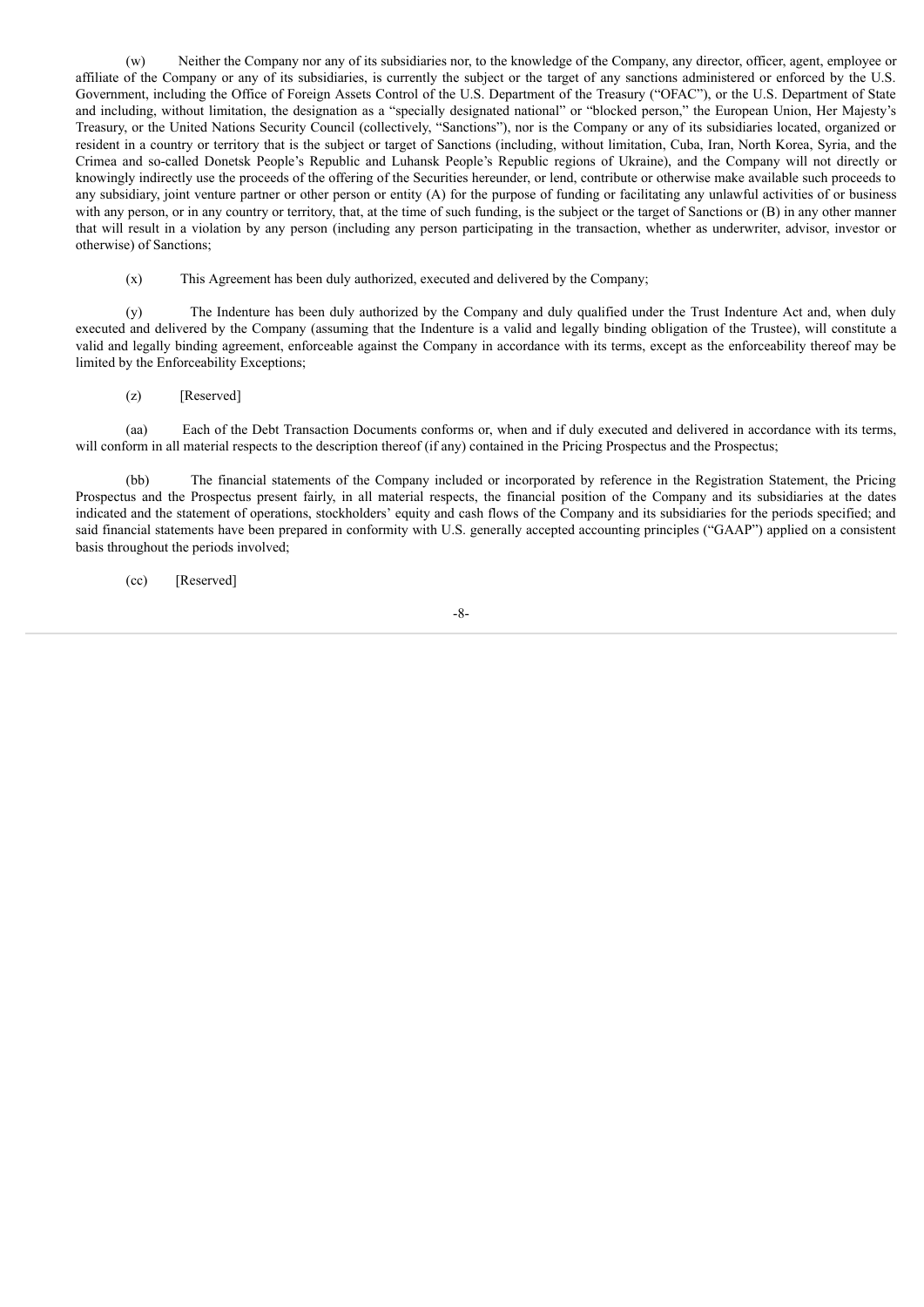(dd) Except with respect to taxes that are being contested in good faith or as otherwise disclosed in the Pricing Prospectus, (i) each of the Company and its subsidiaries have paid all federal, state, local and foreign taxes required to be paid and filed all tax returns required to be filed, in each case, through the date hereof, except for such failures to pay or file as would not have, and would not reasonably be expected to have, individually or in the aggregate, a Material Adverse Effect, and (ii) there is no tax deficiency that has been asserted against the Company, any of its subsidiaries or any of their respective properties or assets that would have, or would reasonably be expected to have, individually or in the aggregate, a Material Adverse Effect;

(ee) The Company and its subsidiaries possess all licenses, certificates, permits and other authorizations issued by, and have made all declarations and filings with, the appropriate federal, state, local or foreign governmental or regulatory authorities that are necessary for the ownership or lease of their respective properties or the conduct of their respective businesses as described in the Registration Statement, Pricing Prospectus and the Prospectus, except where the failure to possess or make the same would not have, and would not reasonably be expected to have, individually or in the aggregate, a Material Adverse Effect; and, except as described in the Registration Statement, the Pricing Prospectus and the Prospectus, neither the Company nor any of its subsidiaries has received notice of any revocation or modification of any material license, certificate, permit or authorization or has any reason to believe that any material license, certificate, permit or authorization will not be renewed in the ordinary course;

(ff) Except as otherwise disclosed in the Pricing Prospectus, (i) the Company and its subsidiaries (A) are, and at all prior times were, in compliance with any and all applicable federal, state, local and foreign laws, rules, regulations, legally binding requirements or judicial or administrative decisions and orders relating to the protection of the environment or natural resources, or human health or safety, to the extent relating to exposure to hazardous or toxic substances or wastes, pollutants or contaminants (collectively, "Environmental Laws"), including with respect to any real property currently or formerly owned or operated by the Company or any of its subsidiaries that is known or reasonably anticipated to be contaminated with any hazardous or toxic substances or wastes, pollutants or contaminants, (B) have received and are in compliance with all permits, licenses, or other legal authorizations or approvals required of them under applicable Environmental Laws to conduct their respective businesses as currently conducted and (C) have not received written notice of any liability, violation or claim under or relating to any Environmental Laws, including for human exposure to, or the investigation or remediation of any disposal or release of, hazardous or toxic substances or wastes, pollutants or contaminants, and have no knowledge of any event or condition that would reasonably be expected to result in any such notice, and (ii) to the knowledge of the Company, there are no costs or liabilities associated with Environmental Laws of or relating to the Company or any of its subsidiaries, except in the case of each of (i) and (ii) above, as would not have, and would not reasonably be expected to have, individually or in the aggregate, a Material Adverse Effect; and (iii) (A) there are no judicial or administrative proceedings that are pending against the Company or any of its subsidiaries under any Environmental Laws in which a governmental entity is also a party, and, to the knowledge of the Company, no such proceedings are threatened, in each case other than such proceedings regarding which it is reasonably believed no monetary sanctions of \$300,000 or more will be imposed, and (B) the Company and its subsidiaries are not aware of any issues regarding compliance with Environmental Laws, or liabilities or other obligations under Environmental Laws or concerning hazardous or toxic substances or wastes, pollutants or contaminants, that would have, or would reasonably be expected to have, individually or in the aggregate, a Material Adverse Effect;

-9-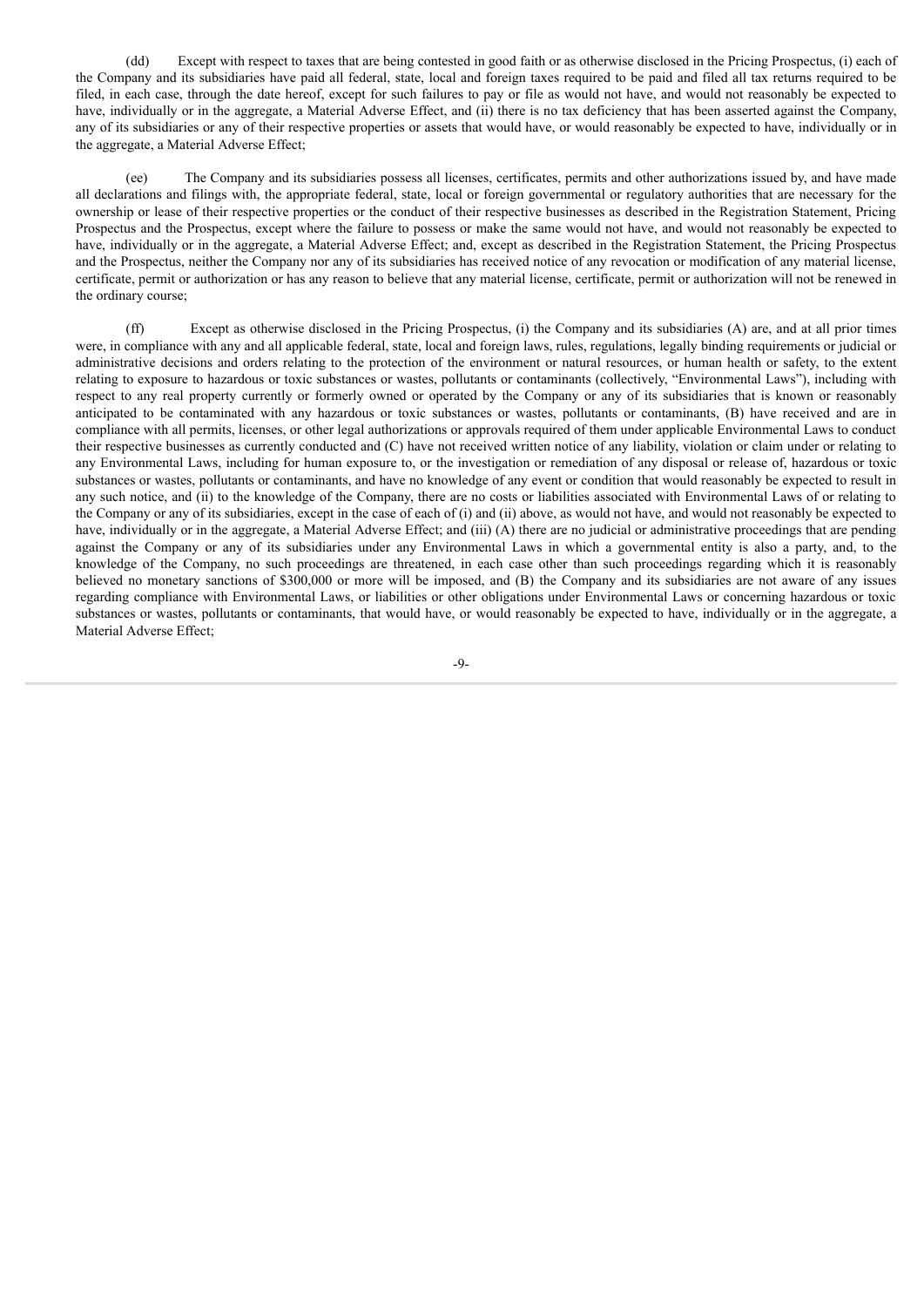(gg) Except as disclosed in the Registration Statement, the Pricing Prospectus and the Prospectus, (i) the Company, its subsidiaries and any "employee benefit plan" (as defined in Section 3(3) of the Employee Retirement Income Security Act of 1974, as amended, and the regulations and published interpretations thereunder (collectively, "ERISA")) established or maintained by the Company, its subsidiaries or their ERISA Affiliates (as defined below) are in compliance with ERISA, and (ii) no "reportable event" (as defined under ERISA) has occurred or is reasonably expected to occur with respect to any "employee benefit plan" established or maintained by the Company, any of its subsidiaries or any of their ERISA Affiliates, in either case, other than as would not have, and would not reasonably be expected to have, individually or in the aggregate, a Material Adverse Effect. "ERISA Affiliate" means, with respect to the Company and its subsidiaries, any member of any group of organizations described in Sections 414(b), (c), (m) or (o) of the Internal Revenue Code of 1986, as amended, of which the Company or such subsidiary is a member;

(hh) Except as described in the Pricing Prospectus and except as would not have, and would not reasonably be expected to have, individually or in the aggregate, a Material Adverse Effect, (i) no material labor dispute with the employees of the Company or any of its subsidiaries exists or, to the knowledge of the Company, is contemplated or threatened and (ii) the Company is not aware of any existing or imminent labor disturbance by the employees of any of its principal suppliers or contractors;

(ii) The Company and its subsidiaries have insurance covering their properties, operations, personnel and businesses, including business interruption insurance, which insurance is in amounts and insures against such losses and risks as the Company believes are adequate to protect the Company and its subsidiaries; and neither the Company nor any of its subsidiaries has (i) received notice from any insurer under a material insurance policy or agent of such insurer that material capital improvements or other expenditures are required or necessary to be made in order to continue such insurance or (ii) any reason to believe that it will not be able to renew its existing material insurance coverage as and when such coverage expires or to obtain similar coverage at reasonable cost from similar insurers as may be necessary to continue its business;

(jj) Except as would not have, and would not reasonably be expected to have, individually or in the aggregate, a Material Adverse Effect, the Company and each of its subsidiaries owns or possesses, or can acquire on reasonable terms, adequate patents, patent licenses, trademarks, service marks and trade names necessary to carry on its business as presently conducted, and neither the Company nor any of its subsidiaries has received any notice of infringement of or conflict with asserted rights of others with respect to any patents, patent licenses, trademarks, service marks or trade names that in the aggregate, if the subject of an unfavorable decision, ruling or finding, would have, or would reasonably be expected to have, individually or in the aggregate, a Material Adverse Effect;

-10-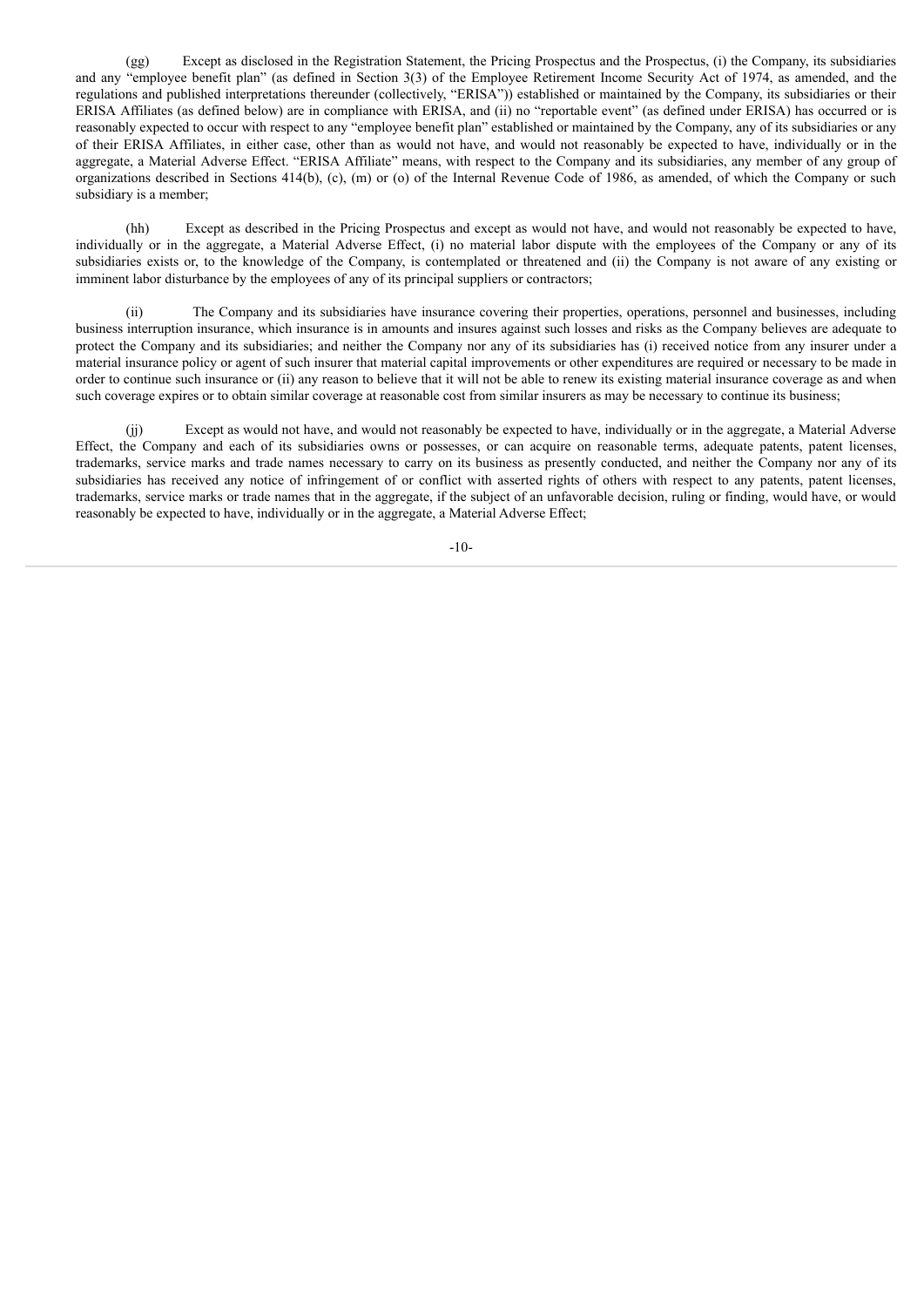(kk) The Company and its subsidiaries (i) have implemented and maintain commercially reasonable controls, policies, procedures, and safeguards to maintain and protect their material confidential information and the integrity, continuous operation, redundancy and security of all information technology assets and equipment, computers, systems, networks, hardware, software, websites, applications, and databases (collectively, "IT Systems") and data (including all personal, personally identifiable, sensitive, confidential or regulated data ("Personal Data")) used in connection with their respective businesses, and there have been no breaches, violations, outages or unauthorized uses of or accesses to the same, except for those that have been remedied without material cost or liability or the duty to notify any other person and (ii) are in compliance with all applicable laws or statutes and all judgments, orders, rules and regulations of any court or arbitrator or governmental or regulatory authority relating to the privacy and security of IT Systems and Personal Data and to the protection of such IT Systems and Personal Data from unauthorized use, access, misappropriation or modification, except in each case of (i) and (ii) as would not have, and would not reasonably be expected to have, individually or in the aggregate, a Material Adverse Effect; and

(ll) The Company has not taken, directly or indirectly, any action designed to or that could reasonably be expected to cause or result in any stabilization or manipulation of the price of the Securities.

2. Subject to the terms and conditions herein set forth, the Company agrees to issue and sell to each of the Underwriters, and each of the Underwriters agrees, severally and not jointly, to purchase from the Company, at a purchase price of 98.253% of the aggregate principal amount of the Securities, plus accrued interest, if any, from May 20, 2022 to the Time of Delivery hereunder, in the aggregate principal amount of the Securities set forth opposite the name of such Underwriter in Schedule I hereto.

3. Upon the authorization by you of the release of the Securities, the several Underwriters propose to offer the Securities for sale upon the terms and conditions set forth in the Pricing Prospectus and the Prospectus.

4. (a) The Securities to be purchased by each Underwriter hereunder will be represented by one or more definitive global Securities in book-entry form which will be deposited by or on behalf of the Company with The Depository Trust Company ("DTC") or its designated custodian. The Company will deliver the Securities to the Representatives, for the account of each Underwriter, against payment by or on behalf of such Underwriter of the purchase price therefor by wire transfer of Federal (same-day) funds to the account specified by the Company to the Representatives at least forty-eight hours in advance, by causing DTC to credit the Securities to the account of PNC Capital Markets LLC at DTC. The Company will cause the certificates, if any, representing the Securities to be made available for checking at least twenty-four hours prior to the Time of Delivery (as defined below) with respect thereto at the office of DTC or its designated custodian (the "Designated Office"). The time and date of such delivery and payment shall be 9:30 a.m., New York City time, on May 20, 2022, or such other time and date as the Representatives and the Company may agree upon in writing. Such time and date is herein called the "Time of Delivery".

(b) The documents to be delivered at the Time of Delivery by or on behalf of the parties hereto pursuant to Section 8 hereof, including the cross-receipt for the Securities and any additional documents requested by the Underwriters pursuant to Section 8(l) hereof, will be delivered at the offices of Cravath, Swaine & Moore LLP, 825 Eighth Avenue, New York, New York, 10019 (the "Closing Location"), and the Securities will be delivered at the Designated Office, all at the Time of Delivery. A meeting will be held at the Closing Location at 5:00 p.m., New York City time, on the New York Business Day next preceding the Time of Delivery, at which meeting the final drafts of the documents to be delivered pursuant to the preceding sentence will be available for review by the parties hereto. For the purposes of this Agreement, "New York Business Day" shall mean each Monday, Tuesday, Wednesday, Thursday and Friday which is not a day on which banking institutions in New York City are generally authorized or obligated by law or executive order to close.

-11-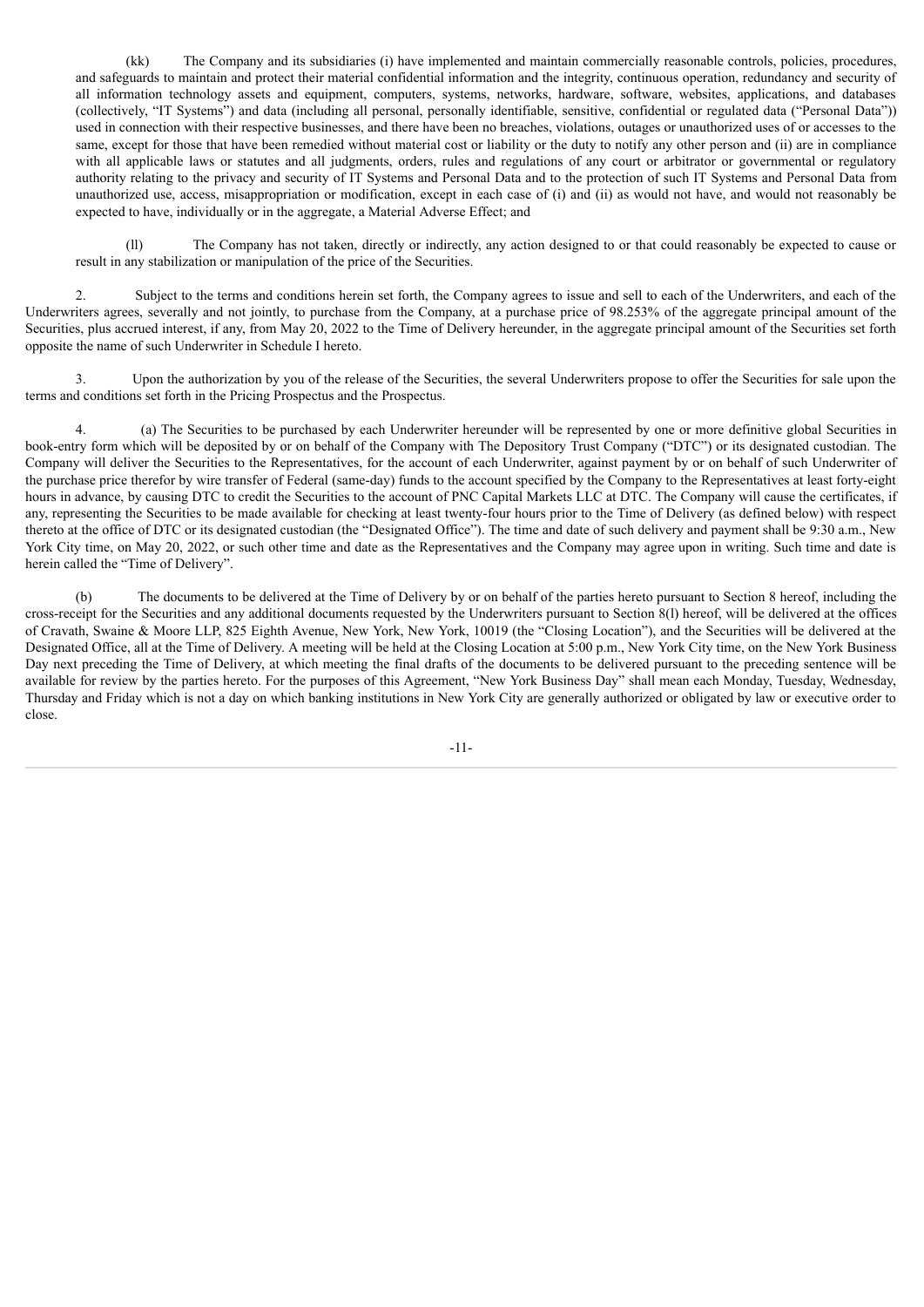#### 5. The Company agrees with each of the Underwriters:

(a) To prepare the Prospectus in a form approved by you and to file such Prospectus pursuant to Rule 424(b) under the Act not later than the Commission's close of business on the second business day following the date of this Agreement; to make no further amendment or any supplement to the Registration Statement, the Basic Prospectus or the Prospectus prior to the Time of Delivery which shall be reasonably disapproved by you promptly after reasonable notice thereof; to advise you, promptly after it receives notice thereof, of the time when any amendment to the Registration Statement has been filed or becomes effective or any amendment or supplement to the Prospectus has been filed and to furnish you with copies thereof; to prepare a final term sheet, containing a description of the Securities, in a form approved by you, and to file such final term sheet pursuant to and within the period required by Rule 433(d); to file promptly all other material required to be filed by the Company with the Commission pursuant to Rule 433(d) under the Act; to file promptly all reports and any definitive proxy or information statements required to be filed by the Company with the Commission pursuant to Section  $13(a)$ ,  $13(c)$ ,  $14$  or  $15(d)$  of the Exchange Act subsequent to the date of the Prospectus and for so long as the delivery of a prospectus (or in lieu thereof, the notice referred to in Rule 173(a) under the Act) is required in connection with the offering or sale of the Securities; to advise you, promptly after it receives notice thereof, of the issuance by the Commission of any stop order or of any order preventing or suspending the use of any Preliminary Prospectus or other prospectus in respect of the Securities, of any notice of objection of the Commission to the use of the Registration Statement or any post-effective amendment thereto pursuant to Rule  $401(g)(2)$  under the Act, of the suspension of the qualification of the Securities for offering or sale in any jurisdiction, of the initiation or threatening of any proceeding for any such purpose or pursuant to Section 8A of the Act, or of any request by the Commission for the amending or supplementing of the Registration Statement or the Prospectus or for additional information; and, in the event of the issuance of any stop order or of any order preventing or suspending the use of any Preliminary Prospectus or other prospectus or suspending any such qualification, to promptly use its best efforts to obtain the withdrawal of such order; and in the event of any such issuance of a notice of objection, promptly to take such steps including, without limitation, amending the Registration Statement or filing a new registration statement, at its own expense, as may be necessary to permit offers and sales of the Securities by the Underwriters (references herein to the Registration Statement shall include any such amendment or new registration statement);

(b) If required by Rule 430B(h) under the Act, to prepare a form of prospectus in a form approved by you and to file such form of prospectus pursuant to Rule 424(b) under the Act not later than may be required by Rule 424(b) under the Act; and to make no further amendment or supplement to such form of prospectus which shall be disapproved by you promptly after reasonable notice thereof;

(c) If by the third anniversary (the "Renewal Deadline") of the initial effective date of the Registration Statement, any of the Securities remain unsold by the Underwriters, the Company will file, if it has not already done so and is eligible to do so, a new automatic shelf registration statement relating to the Securities, in a form satisfactory to you. If at the Renewal Deadline the Company is no longer eligible to file an automatic shelf registration statement, the Company will, if it has not already done so, file a new shelf registration statement relating to the Securities, in a form satisfactory to you and will use its best efforts to cause such registration statement to be declared effective within 180 days after the Renewal Deadline. The Company will take all other action necessary or appropriate to permit the public offering and sale of the Securities to continue as contemplated in the expired registration statement relating to the Securities. References herein to the Registration Statement shall include such new automatic shelf registration statement or such new shelf registration statement, as the case may be;

-12-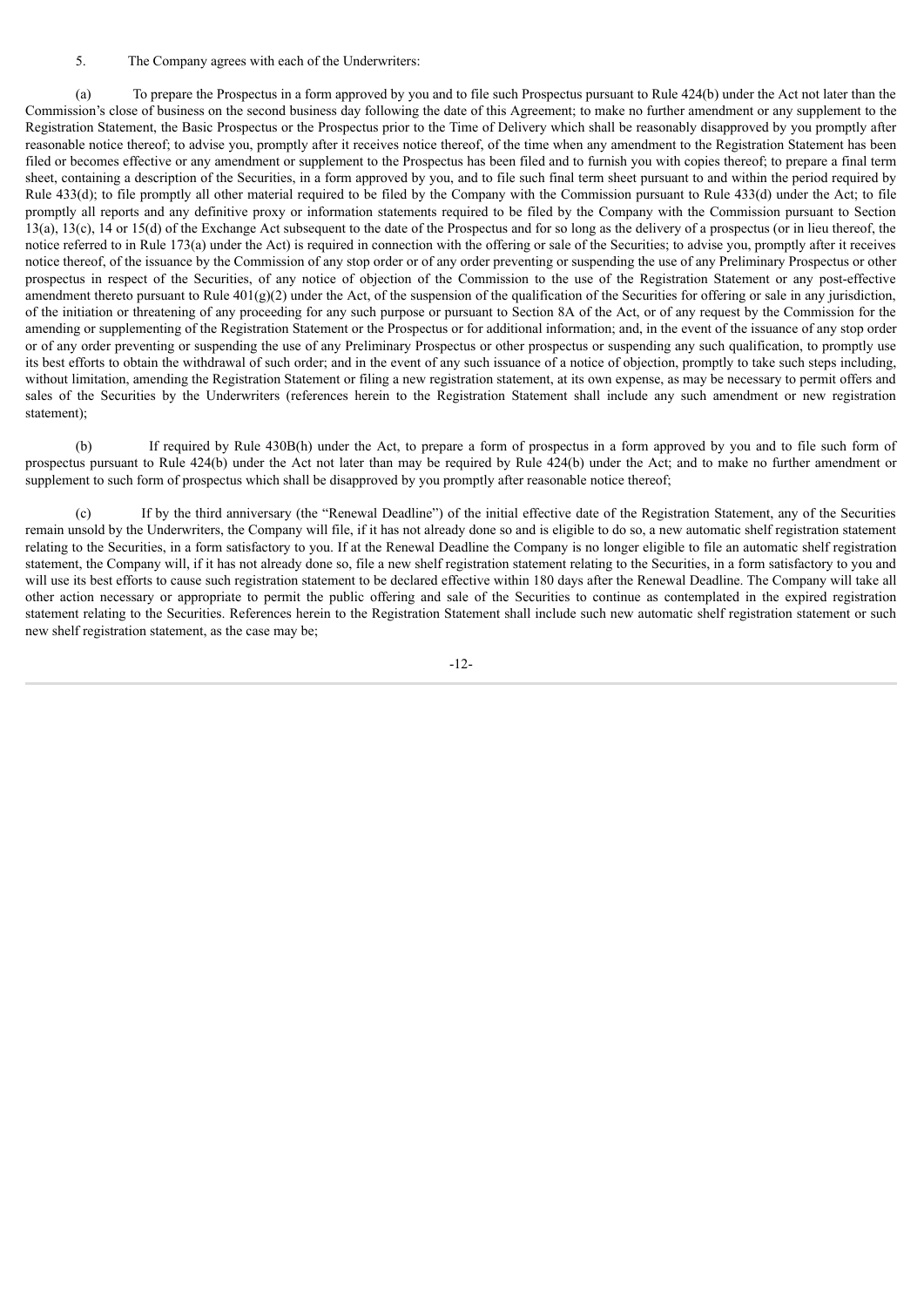(d) Promptly from time to time to take such action as you may reasonably request to qualify the Securities for offering and sale under the securities laws of such jurisdictions as you may reasonably request and to comply with such laws so as to permit the continuance of sales and dealings therein in such jurisdictions for as long as may be necessary to complete the distribution of the Securities, provided that in connection therewith the Company shall not be required to qualify as a foreign corporation or to file a general consent to service of process in any jurisdiction;

(e) Prior to 10:00 a.m., New York City time, on the New York Business Day next succeeding the date of this Agreement and from time to time, to furnish the Underwriters with written and electronic copies of the Prospectus in New York City in such quantities as you may reasonably request, and, if the delivery of a prospectus (or in lieu thereof, the notice referred to in Rule 173(a) under the Act) is required at any time prior to the expiration of nine months after the time of issue of the Prospectus in connection with the offering or sale of the Securities and if at such time any event shall have occurred as a result of which the Prospectus as then amended or supplemented would include an untrue statement of a material fact or omit to state any material fact necessary in order to make the statements therein, in the light of the circumstances under which they were made when such Prospectus (or in lieu thereof, the notice referred to in Rule 173(a) under the Act) is delivered, not misleading, or, if for any other reason it shall be necessary during such same period to amend or supplement the Prospectus or to file under the Exchange Act any document incorporated by reference in the Prospectus in order to comply with the Act, the Exchange Act or the Trust Indenture Act, to notify you and upon your request to file such document and to prepare and furnish without charge to each Underwriter and to any dealer in securities as many written and electronic copies as you may from time to time reasonably request of an amended Prospectus or a supplement to the Prospectus which will correct such statement or omission or effect such compliance; and in case any Underwriter is required to deliver a prospectus (or in lieu thereof, the notice referred to in Rule 173(a) under the Act) in connection with sales of any of the Securities at any time nine months or more after the time of issue of the Prospectus, upon your request but at the expense of such Underwriter, to prepare and deliver to such Underwriter as many written and electronic copies as you may request of an amended or supplemented Prospectus complying with Section  $10(a)(3)$  of the Act;

(f) To the extent not otherwise provided in the Company's Exchange Act filings to make generally available to its securityholders as soon as practicable, but in any event not later than sixteen months after the effective date of the Registration Statement (as defined in Rule 158(c) under the Act), an earnings statement of the Company and its subsidiaries (which need not be audited) complying with Section 11(a) of the Act and the rules and regulations of the Commission thereunder (including, at the option of the Company, Rule 158);

-13-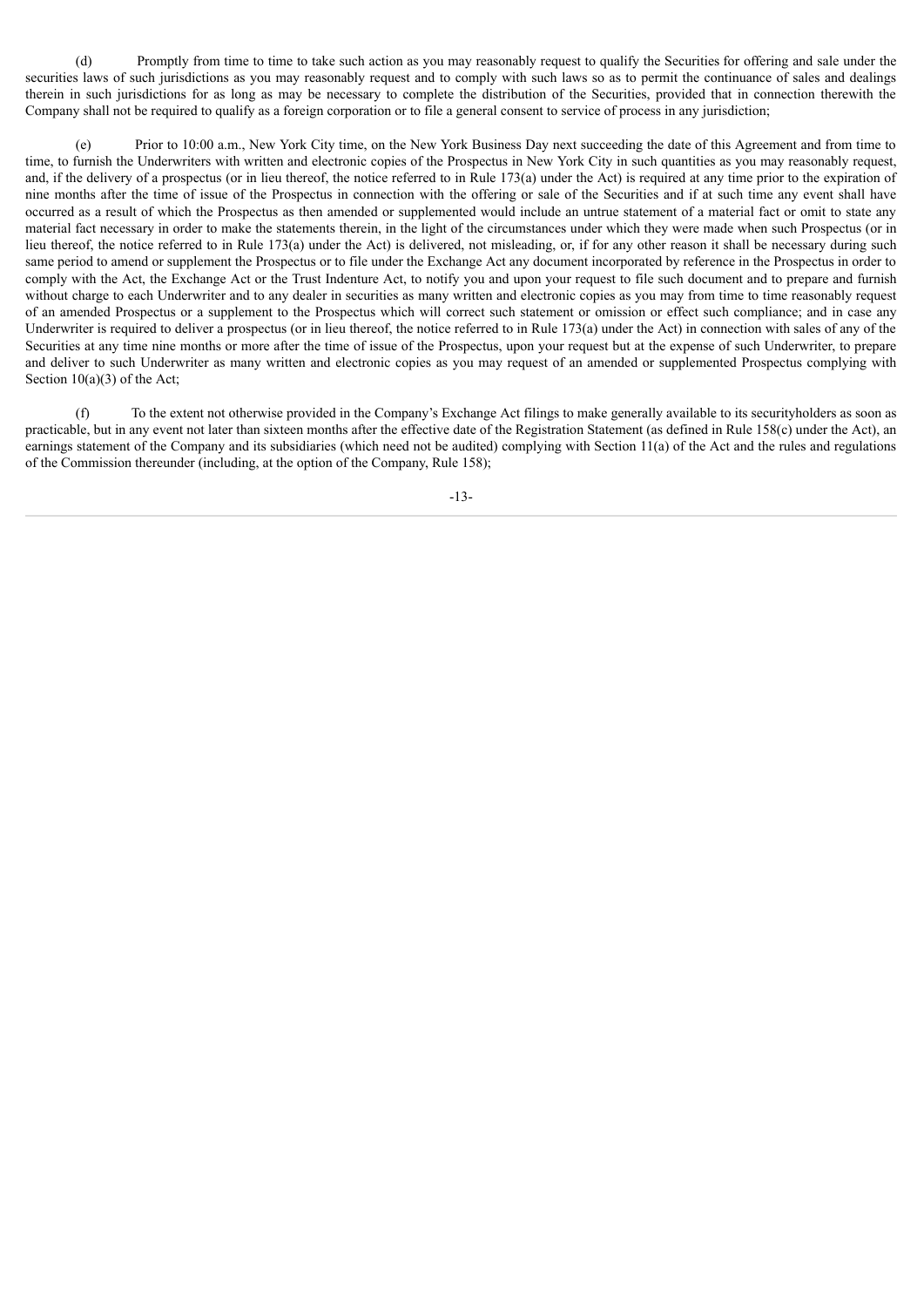(g) During the period beginning from the date hereof and continuing to and including the Time of Delivery or such earlier time as the Representatives may notify the Company, not to offer, sell, contract to sell, pledge, grant any option to purchase, make any short sale or otherwise transfer or dispose of, directly or indirectly, or file with the Commission a registration statement under the Act relating to, any securities of the Company that are substantially similar to the Securities or publicly disclose the intention to make any offer, sale, pledge, grant, disposition or filing without the prior written consent of PNC Capital Markets LLC, BofA Securities, Inc. and Wells Fargo Securities, LLC;

(h) To pay the required Commission filing fees relating to the Securities within the time required by Rule 456(b)(1) under the Act without regard to the proviso therein and otherwise in accordance with Rules 456(b) and 457(r) under the Act;

(i) To use the net proceeds received by it from the sale of the Securities pursuant to this Agreement in the manner specified in the Pricing Prospectus under the caption "Use of Proceeds"; and

(j) Upon request of any Underwriter, to furnish, or cause to be furnished, to such Underwriter an electronic version of the Company's trademarks, servicemarks and corporate logo for use on the website, if any, operated by such Underwriter for the purpose of facilitating the on-line offering of the Securities (the "License"); provided*,* however, that the License shall be used solely for the purpose described above, is granted without any fee and may not be assigned or transferred.

6.

(a) (i) The Company represents and agrees that, other than the final term sheet prepared and filed pursuant to Section 5(a) hereof, without the prior consent of the Representatives, it has not made and will not make any offer relating to the Securities that would constitute a "free writing prospectus" as defined in Rule 405 under the Act; (ii) each Underwriter represents and agrees that, other than one or more term sheets relating to the Securities containing customary information (which, in their final form, will not be inconsistent with the final term sheet) and conveyed to purchasers of Securities, without the prior consent of the Company and the Representatives, it has not made and will not make any offer relating to the Securities that would constitute a free writing prospectus required to be filed with the Commission; (iii) any such free writing prospectus the use of which has been consented to by the Company and the Representatives is listed on Schedule II(a) or Schedule II(c) hereto;

(b) The Company has complied and will comply with the requirements of Rule 433 under the Act applicable to any Issuer Free Writing Prospectus, including timely filing with the Commission or retention where required and legending; and

(c) The Company agrees that if at any time following issuance of an Issuer Free Writing Prospectus any event occurred or occurs as a result of which such Issuer Free Writing Prospectus would conflict with the information in the Registration Statement, the Pricing Prospectus or the Prospectus or would include an untrue statement of a material fact or omit to state any material fact necessary in order to make the statements therein, in the light of the circumstances then prevailing, not misleading, the Company will give prompt notice thereof to the Representatives and, if requested by the Representatives, will prepare and furnish without charge to each Underwriter an Issuer Free Writing Prospectus or other document which will correct such conflict, statement or omission; provided, however, that this representation and warranty shall not apply to any statements or omissions in an Issuer Free Writing Prospectus made in reliance upon and in conformity with the Underwriter Information.

-14-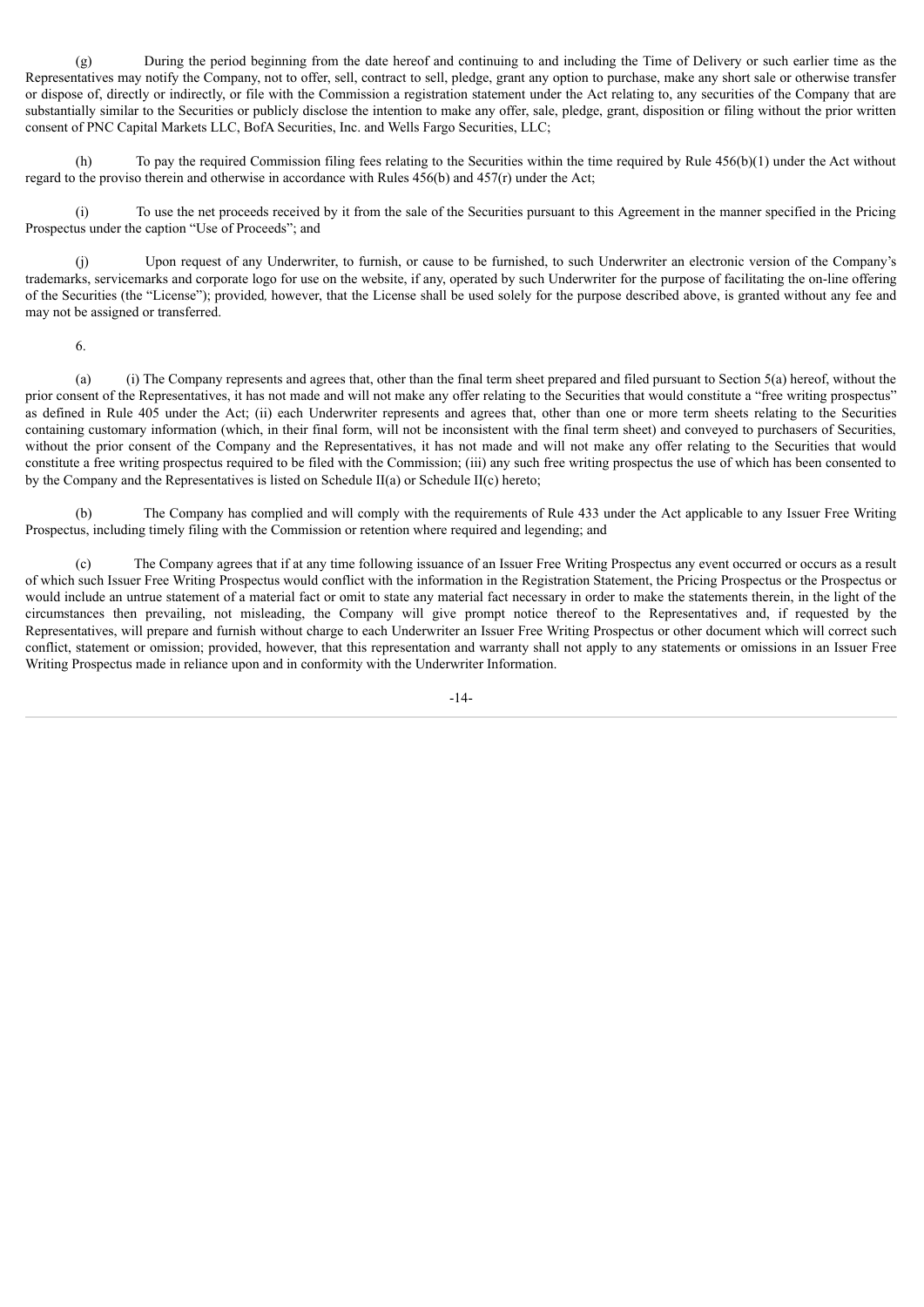7. The Company covenants and agrees with the several Underwriters that the Company will pay or cause to be paid the following: (i) the fees, disbursements and expenses of the Company's counsel and accountants in connection with the registration of the Securities under the Act and all other expenses in connection with the preparation, printing, reproduction and filing of the Registration Statement, the Basic Prospectus, any Preliminary Prospectus, any Issuer Free Writing Prospectus and the Prospectus and amendments and supplements thereto and the mailing and delivering of copies thereof to the Underwriters and dealers; (ii) the cost of printing or producing any Agreement among Underwriters and any Debt Transaction Documents (including any compilations thereof), any Blue Sky Memorandum, and any other documents in connection with the offering, purchase, sale and delivery of the Securities; (iii) all expenses in connection with the qualification of the Securities for offering and sale under state securities laws as provided in Section 5(d) hereof, including the fees and disbursements of counsel for the Underwriters in connection with such qualification and in connection with the Blue Sky survey; (iv) any fees charged by securities rating services for rating the Securities; (v) the filing fees incident to, and the fees and disbursements of counsel for the Underwriters in connection with, any required review by the Financial Industry Regulatory Authority ("FINRA") of the terms of the sale of the Securities; (vi) the cost of preparing the Securities; (vii) the costs and expenses of the Company in connection with any "road show" presentation to potential investors; provided that the expenses related to the chartering of any airplanes shall be paid 50% by the Company and 50% by the Underwriters; (viii) the fees and expenses of the Trustee and the fees and disbursements of counsel for the Trustee in connection with the Indenture and the Securities; and (ix) all other costs and expenses incident to the performance of its obligations hereunder which are not otherwise specifically provided for in this Section. It is understood, however, that, except as provided in this Section, and Sections 9 and 12 hereof, the Underwriters will pay all of their own costs and expenses, including the fees of their counsel, transfer taxes on resale of any of the Securities by them, and any advertising expenses connected with any offers they may make.

8. The obligations of the Underwriters hereunder shall be subject, in their discretion, to the condition that all representations and warranties and other statements of the Company herein are, at and as of the Applicable Time and the Time of Delivery, true and correct, the condition that the Company shall have performed all of its obligations hereunder theretofore to be performed, and the following additional conditions:

(a) The Prospectus shall have been filed with the Commission pursuant to Rule 424(b) under the Act within the applicable time period prescribed for such filing by the rules and regulations under the Act and in accordance with Section 5(a) hereof; all material required to be filed by the Company pursuant to Rule 433(d) under the Act shall have been filed with the Commission within the applicable time period prescribed for such filings by Rule 433; no stop order suspending the effectiveness of the Registration Statement or any part thereof shall have been issued and no proceeding for that purpose or pursuant to Section 8A of the Act shall have been initiated or threatened by the Commission and no notice of objection of the Commission to the use of the Registration Statement or any post-effective amendment thereto pursuant to Rule  $401(g)(2)$  under the Act shall have been received; no stop order suspending or preventing the use of the Preliminary Prospectus, Prospectus or any Issuer Free Writing Prospectus shall have been initiated or threatened by the Commission; and all requests for additional information on the part of the Commission shall have been complied with to your reasonable satisfaction;

-15-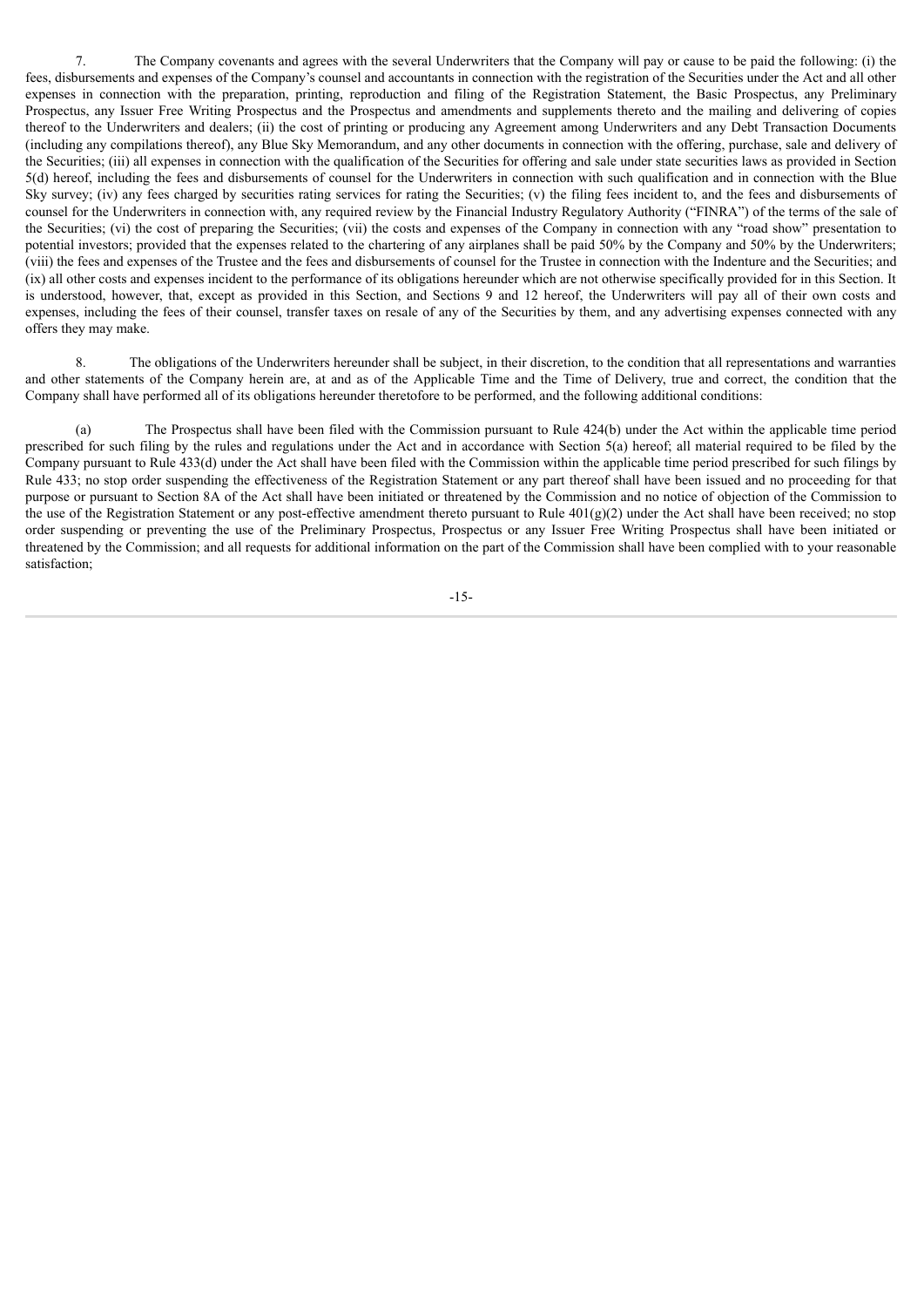(b) Cravath, Swaine & Moore LLP, counsel for the Underwriters, shall have furnished to you their written opinion and negative assurance letter, dated the Time of Delivery and addressed to the Underwriters, in form and substance reasonably satisfactory to you, with respect to such matters as you may reasonably request, and such counsel shall have received such papers and information as they may reasonably request to enable them to pass upon such matters;

(c) Simpson Thacher & Bartlett LLP, counsel for the Company, shall have furnished to you their written opinion and negative assurance letter, dated the Time of Delivery and addressed to the Underwriters, in form and substance reasonably satisfactory to you;

(d) Ballard Spahr LLP, special Pennsylvania counsel for the Company, shall have furnished to you their written opinion, dated the Time of Delivery and addressed to the Underwriters, in form and substance reasonably satisfactory to you;

(e) Christopher P. Luning, Executive Vice President, General Counsel and Secretary for the Company (or his successor), shall have furnished to you his written opinion, dated such Time of Delivery and addressed to the Underwriters, in form and substance reasonably satisfactory to you;

(f) On the date of the Prospectus at a time prior to the execution of this Agreement, at 9:30 a.m., New York City time, on the effective date of any post-effective amendment to the Registration Statement filed subsequent to the date of this Agreement and also at the Time of Delivery, PricewaterhouseCoopers LLP shall have furnished to you its letter or letters, dated the respective dates of delivery thereof, in form and substance reasonably satisfactory to you, containing statements and information of the type customarily included in accountants' "comfort letters" to underwriters with respect to financial statements and certain financial information contained or incorporated by reference in each of the Registration Statement, the Pricing Prospectus and the Prospectus; provided, however, that the letters delivered at the Time of Delivery shall, in each case, use a "cut-off" date no more than three business days prior to the Time of Delivery;

(g) (i) None of the Company or any of its subsidiaries have sustained since the date of the Company's latest audited financial statements included or incorporated by reference in the Pricing Prospectus any loss or interference with its business from fire, explosion, flood or other calamity, whether or not covered by insurance, or from any labor dispute or court or governmental action, order or decree, otherwise than as set forth or contemplated in the Pricing Prospectus, and (ii) since the respective dates as of which information is given in the Pricing Prospectus, there shall not have been any change in or affecting the business, financial position, prospects or results of operations of the Company and its subsidiaries, taken as a whole, otherwise than as set forth or contemplated in the Pricing Prospectus and the Prospectus, the effect of which, in any such case described in clause (i) or (ii), is in your judgment so material and adverse as to make it impracticable or inadvisable to proceed with the public offering or the delivery of the Securities on the terms and in the manner contemplated in the Pricing Prospectus and the Prospectus;

(h) On or after the Applicable Time (i) no downgrading shall have occurred in the rating accorded the Company or any of the Company's securities, or in the rating outlook for the Company, by any "nationally recognized statistical rating organization", as that term is defined in Section  $3(a)(62)$ of the Exchange Act, and (ii) no such organization shall have publicly announced that it has under surveillance or review, with possible negative implications, its rating of any of the Company's debt securities;

-16-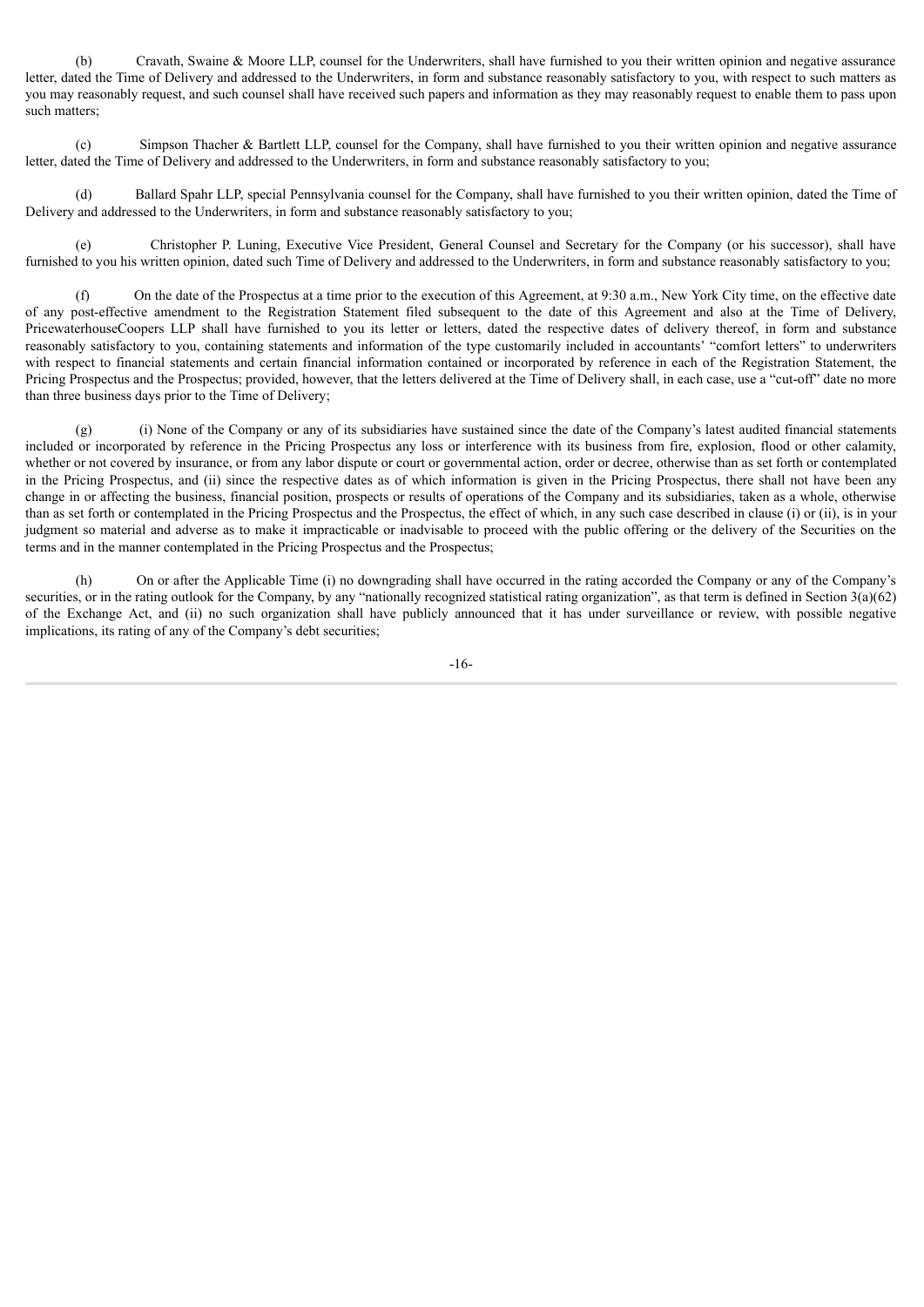(i) On or after the Applicable Time there shall not have occurred any of the following: (i) a suspension or material limitation in trading in securities generally on the NYSE; (ii) a suspension or material limitation in trading in the Company's securities on the NYSE; (iii) a general moratorium on commercial banking activities declared by either Federal or New York State authorities or a material disruption in commercial banking or securities settlement or clearance services in the United States; (iv) the outbreak or escalation of hostilities involving the United States or the declaration by the United States of a national emergency or war or (v) the occurrence of any other calamity or crisis or any change in financial, political or economic conditions in the United States or elsewhere, if the effect of any such event specified in clause (iv) or (v) in your judgment makes it impracticable or inadvisable to proceed with the public offering or the delivery of the Securities on the terms and in the manner contemplated in the Pricing Prospectus and the Prospectus; and

(j) The Company shall have furnished or caused to be furnished to you at the Time of Delivery, certificates reasonably satisfactory to the Representatives of the President or any Vice President and a principal financial or accounting officer of the Company, in their capacity as such and not personally, to the effect that (A) the representations and warranties of the Company in this Agreement are, at and as of the Applicable Time and the Time of Delivery, true and correct in all respects, (B) the Company has complied in all respects with all agreements and satisfied all conditions on its part to be performed or satisfied hereunder at or prior to the Time of Delivery and (C) subsequent to the date of the most recent financial statements of the Company in the Pricing Disclosure Package and the Prospectus, there has been no material adverse change in the business, financial condition, prospects or results of operations of the Company and its subsidiaries, taken as a whole, except as set forth or contemplated by the Pricing Disclosure Package and the Prospectus.

9. (a) The Company will indemnify and hold harmless each Underwriter against any losses, claims, damages or liabilities, joint or several, to which such Underwriter may become subject, under the Act or otherwise, insofar as such losses, claims, damages or liabilities (or actions in respect thereof) arise out of or are based upon an untrue statement or alleged untrue statement of a material fact contained in the Registration Statement, the Basic Prospectus, any Preliminary Prospectus, the Pricing Prospectus or the Prospectus, or any amendment or supplement thereto, any Issuer Free Writing Prospectus, any "roadshow" as defined in Rule 433(h) under the Act (a "roadshow") or any "issuer information" filed or required to be filed pursuant to Rule 433(d) under the Act, or arise out of or are based upon the omission or alleged omission to state therein a material fact required to be stated therein or necessary to make the statements therein not misleading, and will reimburse each Underwriter for any legal or other expenses reasonably incurred by such Underwriter in connection with investigating or defending any such action or claim as such expenses are incurred; provided, however, that the Company shall not be liable in any such case to the extent that any such loss, claim, damage or liability arises out of or is based upon an untrue statement or alleged untrue statement or omission or alleged omission made in the Registration Statement, the Basic Prospectus, any Preliminary Prospectus, the Pricing Prospectus or the Prospectus, or any amendment or supplement thereto, or any Issuer Free Writing Prospectus, in reliance upon and in conformity with the Underwriter Information.

-17-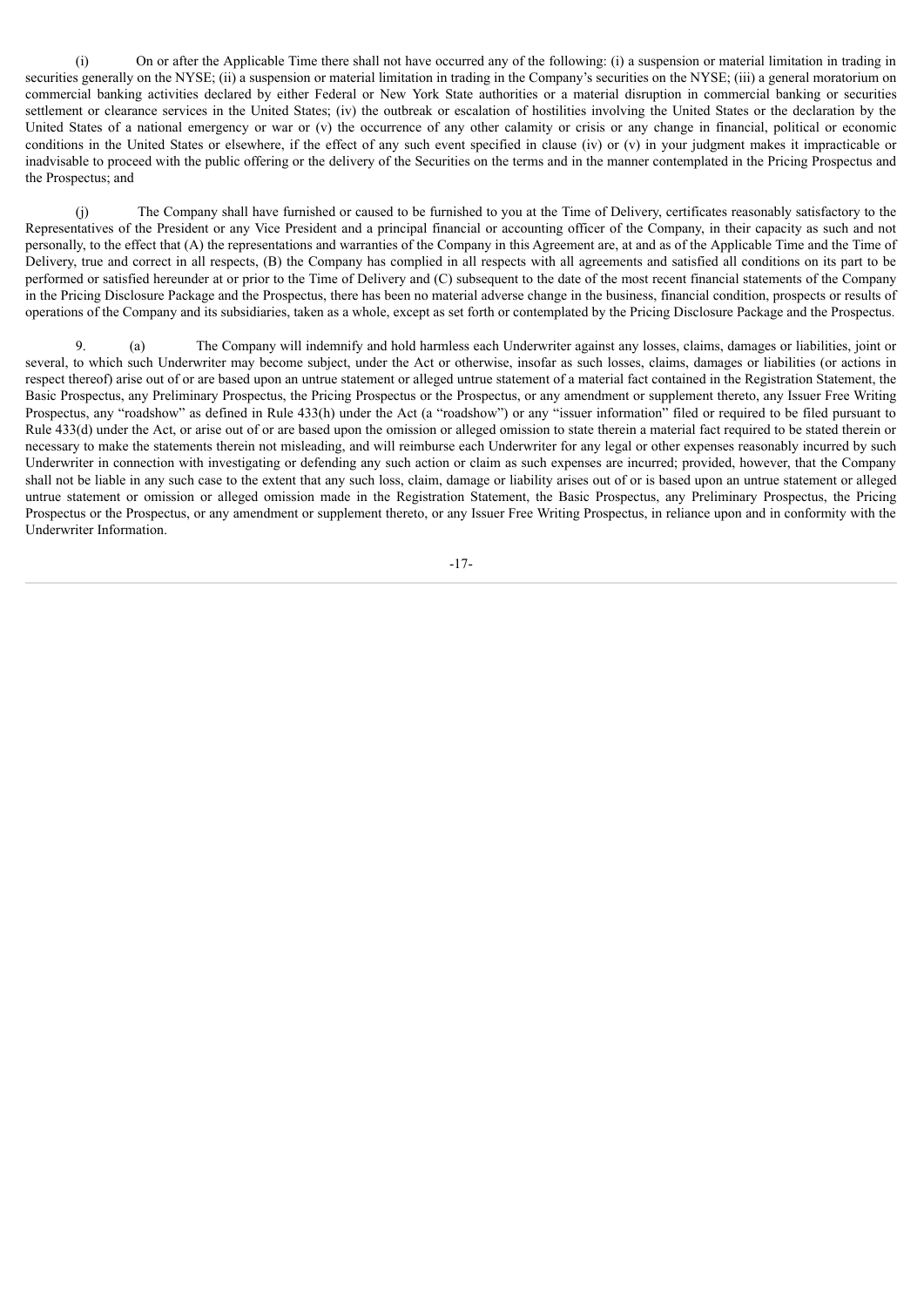(b) Each Underwriter will, severally and not jointly, indemnify and hold harmless the Company against any losses, claims, damages or liabilities to which the Company may become subject, under the Act or otherwise, insofar as such losses, claims, damages or liabilities (or actions in respect thereof) arise out of or are based upon an untrue statement or alleged untrue statement of a material fact contained in the Registration Statement, the Basic Prospectus, any Preliminary Prospectus, the Pricing Prospectus or the Prospectus, or any amendment or supplement thereto, or any Issuer Free Writing Prospectus, or any roadshow, or arise out of or are based upon the omission or alleged omission to state therein a material fact required to be stated therein or necessary to make the statements therein not misleading, in each case to the extent, but only to the extent, that such untrue statement or alleged untrue statement or omission or alleged omission was made in the Registration Statement, the Basic Prospectus, any Preliminary Prospectus, the Pricing Prospectus or the Prospectus or any such amendment or supplement thereto, or any Issuer Free Writing Prospectus, or any roadshow in reliance upon and in conformity with the Underwriter Information; and will reimburse the Company for any legal or other expenses reasonably incurred by the Company in connection with investigating or defending any such action or claim as such expenses are incurred. As used in this Agreement with respect to an Underwriter and an applicable document, "Underwriter Information" shall mean the written information furnished to the Company by such Underwriter through the Representatives expressly for use therein; it being understood and agreed upon that the only such information furnished by any Underwriter consists of the following information in the Prospectus furnished on behalf of each Underwriter: (i) the information contained in the fifth, sixth, seventh, eighth and ninth sentences of the second paragraph under the caption "Underwriting (Conflicts of Interest)", (ii) the information contained in the third and fourth sentences of the fifth paragraph under the caption "Underwriting (Conflicts of Interest)" and (iii) the information contained in the seventh and eighth paragraphs under the caption "Underwriting (Conflicts of Interest)".

(c) Promptly after receipt by an indemnified party under subsection (a) or (b) above of notice of the commencement of any action, such indemnified party shall, if a claim in respect thereof is to be made against the indemnifying party under such subsection, notify the indemnifying party in writing of the commencement thereof; provided that the failure to notify the indemnifying party shall not relieve it from any liability that it may have under the preceding paragraphs of this Section 9 except to the extent that it has been materially prejudiced (through the forfeiture of substantive rights or defenses) by such failure; and provided further that the failure to notify the indemnifying party shall not relieve it from any liability that it may have to an indemnified party otherwise than under the preceding paragraphs of this Section 9. In case any such action shall be brought against any indemnified party and it shall notify the indemnifying party of the commencement thereof, the indemnifying party shall be entitled to participate therein and, to the extent that it shall wish, jointly with any other indemnifying party similarly notified, to assume the defense thereof, with counsel satisfactory to such indemnified party (who shall not, except with the consent of the indemnified party, be counsel to the indemnifying party), and, after notice from the indemnifying party to such indemnified party of its election so to assume the defense thereof, the indemnifying party shall not be liable to such indemnified party under such subsection for any legal expenses of other counsel or any other expenses, in each case subsequently incurred by such indemnified party, in connection with the defense thereof other than reasonable costs of investigation. No indemnifying party shall, without the written consent of the indemnified party, effect the settlement or compromise of, or consent to the entry of any judgment with respect to, any pending or threatened action or claim in respect of which indemnification or contribution may be sought hereunder (whether or not the indemnified party is an actual or potential party to such action or claim) unless such settlement, compromise or judgment (i) includes an unconditional release of the indemnified party from all liability arising out of such action or claim and (ii) does not include a statement as to or an admission of fault, culpability or a failure to act, by or on behalf of any indemnified party.

-18-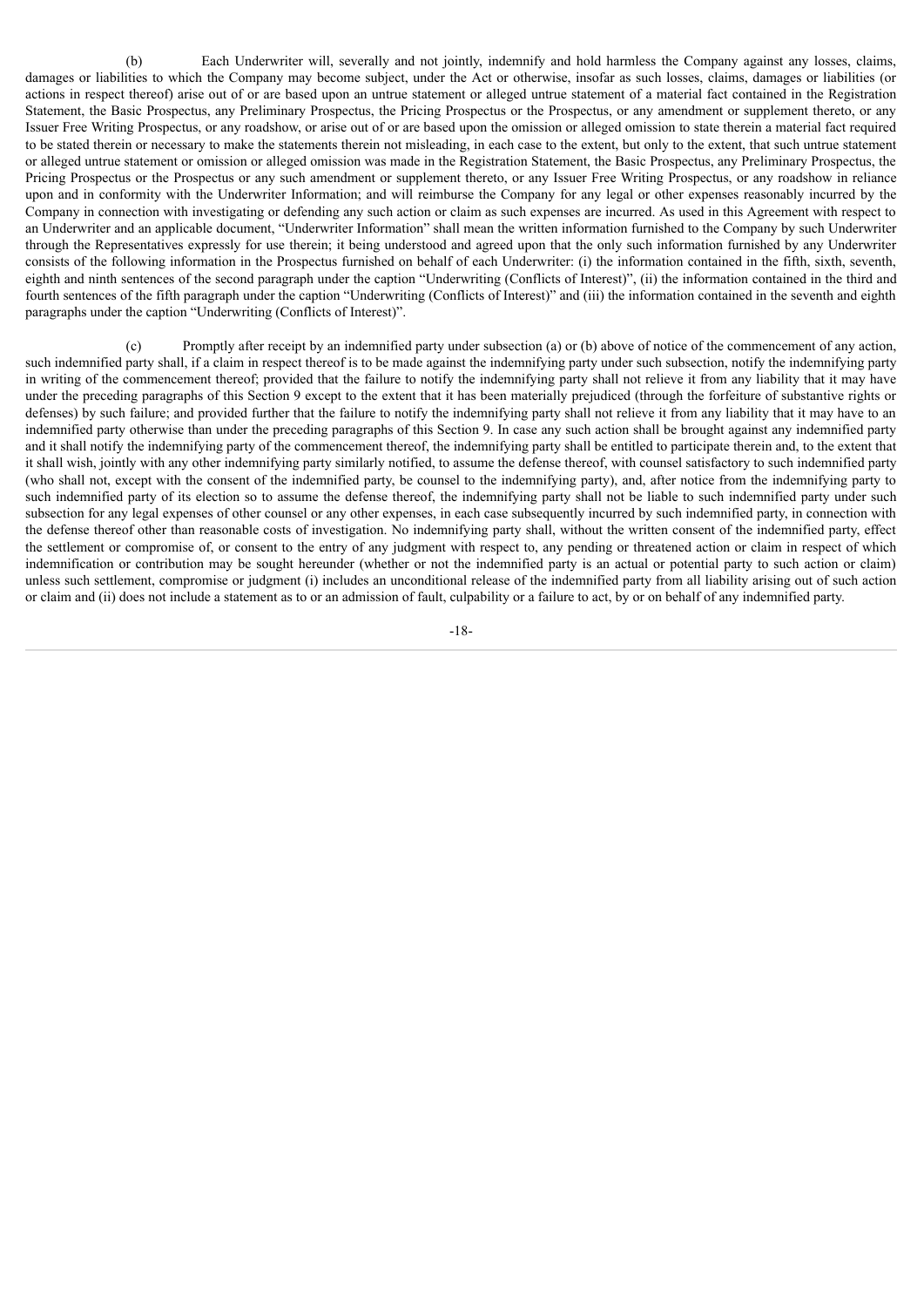(d) If the indemnification provided for in this Section 9 is unavailable to or insufficient to hold harmless an indemnified party under subsection (a) or (b) above in respect of any losses, claims, damages or liabilities (or actions in respect thereof) referred to therein, then each indemnifying party shall contribute to the amount paid or payable by such indemnified party as a result of such losses, claims, damages or liabilities (or actions in respect thereof) in such proportion as is appropriate to reflect the relative benefits received by the Company on the one hand and the Underwriters on the other from the offering of the Securities. If, however, the allocation provided by the immediately preceding sentence is not permitted by applicable law or if the indemnified party failed to give the notice required under subsection (c) above, then each indemnifying party shall contribute to such amount paid or payable by such indemnified party in such proportion as is appropriate to reflect not only such relative benefits but also the relative fault of the Company on the one hand and the Underwriters on the other in connection with the statements or omissions which resulted in such losses, claims, damages or liabilities (or actions in respect thereof), as well as any other relevant equitable considerations. The relative benefits received by the Company on the one hand and the Underwriters on the other shall be deemed to be in the same proportion as the total net proceeds from the offering (before deducting expenses) received by the Company bear to the total underwriting discounts and commissions received by the Underwriters, in each case as set forth in the table on the cover page of the Prospectus. The relative fault shall be determined by reference to, among other things, whether the untrue or alleged untrue statement of a material fact or the omission or alleged omission to state a material fact relates to information supplied by the Company on the one hand or the Underwriters on the other and the parties' relative intent, knowledge, access to information and opportunity to correct or prevent such statement or omission. The Company and the Underwriters agree that it would not be just and equitable if contribution pursuant to this subsection (d) were determined by pro rata allocation (even if the Underwriters were treated as one entity for such purpose) or by any other method of allocation which does not take account of the equitable considerations referred to above in this subsection (d). The amount paid or payable by an indemnified party as a result of the losses, claims, damages or liabilities (or actions in respect thereof) referred to above in this subsection (d) shall be deemed to include any legal or other expenses reasonably incurred by such indemnified party in connection with investigating or defending any such action or claim. Notwithstanding the provisions of this subsection (d), no Underwriter shall be required to contribute any amount in excess of the amount by which the total price at which the Securities underwritten by it and distributed to the public were offered to the public exceeds the amount of any damages which such Underwriter has otherwise been required to pay by reason of such untrue or alleged untrue statement or omission or alleged omission. No person guilty of fraudulent misrepresentation (within the meaning of Section  $11(f)$  of the Act) shall be entitled to contribution from any person who was not guilty of such fraudulent misrepresentation. The Underwriters' obligations in this subsection (d) to contribute are several in proportion to their respective underwriting obligations and not joint.

(e) The obligations of the Company under this Section 9 shall be in addition to any liability which the Company may otherwise have and shall extend, upon the same terms and conditions, to each officer and director of each Underwriter, each person, if any, who controls any Underwriter within the meaning of the Act and each broker-dealer affiliate of any Underwriter; and the obligations of the Underwriters under this Section 9 shall be in addition to any liability which the respective Underwriters may otherwise have and shall extend, upon the same terms and conditions, to each officer and director of the Company and to each person, if any, who controls the Company within the meaning of the Act.

-19-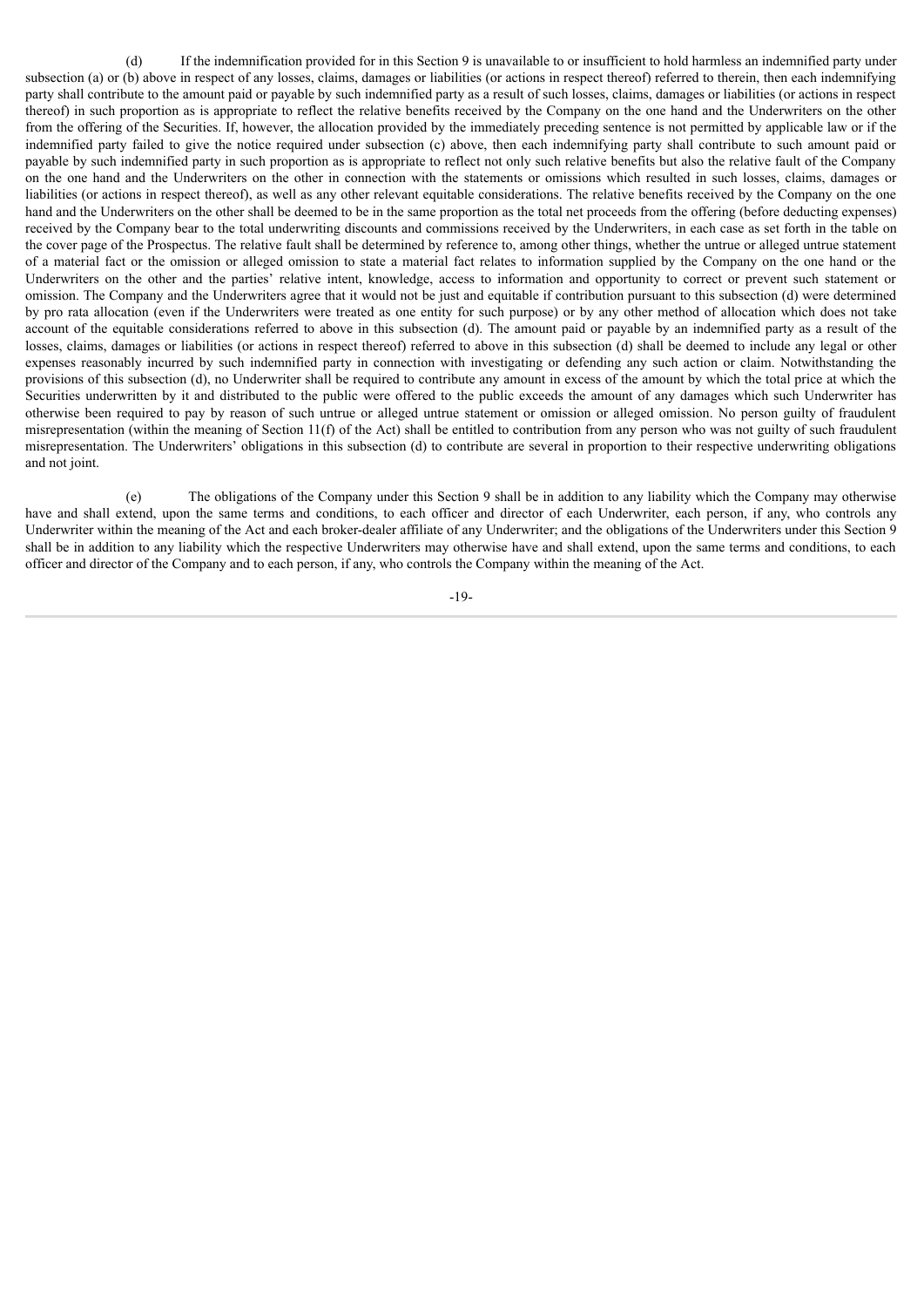10. (a) If any Underwriter shall default in its obligation to purchase the Securities which it has agreed to purchase hereunder, you may in your discretion arrange for you or another party or other parties to purchase such Securities on the terms contained herein. If within thirty six hours after such default by any Underwriter you do not arrange for the purchase of such Securities, then the Company shall be entitled to a further period of thirty six hours within which to procure another party or other parties satisfactory to you to purchase such Securities on such terms. In the event that, within the respective prescribed periods, you notify the Company that you have so arranged for the purchase of such Securities, or the Company notifies you that it has so arranged for the purchase of such Securities, you or the Company shall have the right to postpone the Time of Delivery for a period of not more than seven days, in order to effect whatever changes may thereby be made necessary in the Registration Statement or the Prospectus, or in any other documents or arrangements, and the Company agrees to file promptly any amendments or supplements to the Registration Statement or the Prospectus which in your opinion may thereby be made necessary. The term "Underwriter" as used in this Agreement shall include any person substituted under this Section with like effect as if such person had originally been a party to this Agreement with respect to such Securities.

(b) If, after giving effect to any arrangements for the purchase of the Securities of a defaulting Underwriter or Underwriters by you and the Company as provided in subsection (a) above, the aggregate principal amount of such Securities which remains unpurchased does not exceed one eleventh of the aggregate principal amount of all the Securities, then the Company shall have the right to require each non-defaulting Underwriter to purchase the principal amount of Securities which such Underwriter agreed to purchase hereunder and, in addition, to require each non-defaulting Underwriter to purchase its pro rata share (based on the principal amount of Securities which such Underwriter agreed to purchase hereunder) of the Securities of such defaulting Underwriter or Underwriters for which such arrangements have not been made; but nothing herein shall relieve a defaulting Underwriter from liability for its default.

(c) If, after giving effect to any arrangements for the purchase of the Securities of a defaulting Underwriter or Underwriters by you and the Company as provided in subsection (a) above, the aggregate principal amount of Securities which remains unpurchased exceeds one eleventh of the aggregate principal amount of all the Securities, or if the Company shall not exercise the right described in subsection (b) above to require non-defaulting Underwriters to purchase Securities of a defaulting Underwriter or Underwriters, then this Agreement shall thereupon terminate, without liability on the part of any non-defaulting Underwriter or the Company, except for the expenses to be borne by the Company and the Underwriters as provided in Section 7 hereof and the indemnity and contribution agreements in Section 9 hereof; but nothing herein shall relieve a defaulting Underwriter from liability for its default.

11. The respective indemnities, agreements, representations, warranties and other statements of the Company and the several Underwriters, as set forth in this Agreement or made by or on behalf of them, respectively, pursuant to this Agreement, shall remain in full force and effect, regardless of any investigation (or any statement as to the results thereof) made by or on behalf of any Underwriter, any officer or director or controlling person of any Underwriter, any broker-dealer affiliate of any Underwriter, or the Company, or any officer or director or controlling person of the Company, and shall survive delivery of and payment for the Securities.

12. If this Agreement shall be terminated pursuant to Section 10 hereof, the Company shall not then be under any liability to any Underwriter except as provided in Sections 7 and 9 hereof; but, if for any other reason, the Securities are not delivered by or on behalf of the Company as provided herein, the Company will reimburse the Underwriters through you for all out of pocket expenses approved in writing by you, including fees and disbursements of counsel, reasonably incurred by the Underwriters in making preparations for the purchase, sale and delivery of the Securities, but the Company shall then be under no further liability to any Underwriter except as provided in Sections 7 and 9 hereof.

-20-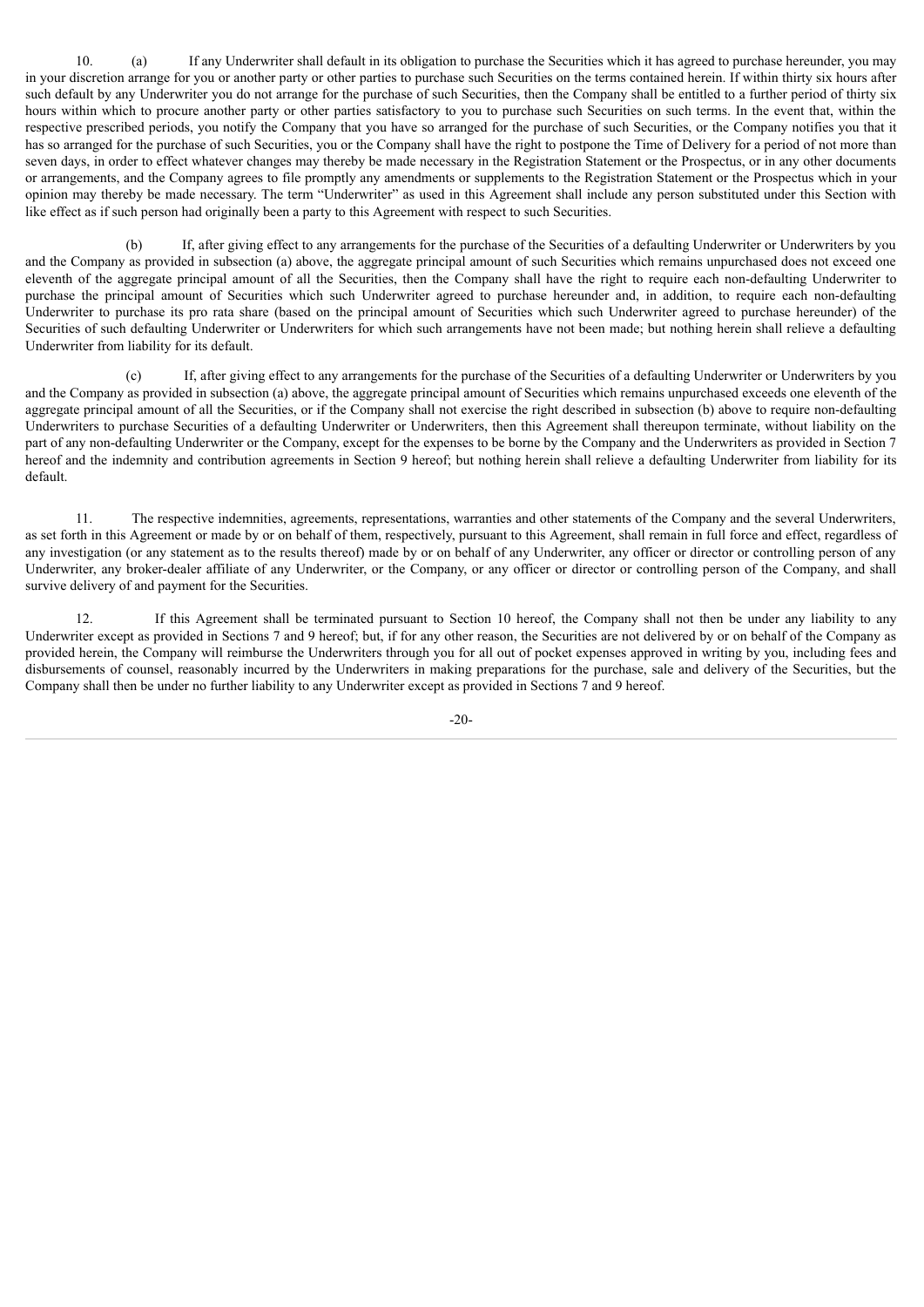13. In all dealings hereunder, you shall act on behalf of each of the Underwriters, and the parties hereto shall be entitled to act and rely upon any statement, request, notice or agreement on behalf of any Underwriter made or given by you.

All statements, requests, notices and agreements hereunder shall be in writing, and if to the Underwriters shall be delivered or sent by mail, telex or facsimile transmission to the Representatives in care of PNC Capital Markets LLC, 300 Fifth Avenue, 10th Floor, Pittsburgh, PA 15222, Attention: Debt Capital Markets, Fixed Income Transaction Execution, Facsimile: 412-762-2760; BofA Securities, Inc., 1540 Broadway, NY8-540-26-02, New York, NY 10036, Attention: High Grade Transaction Management/Legal, Facsimile: (212) 901-7881, Email: dg.hg\_ua\_notices@bofa.com; and Wells Fargo Securities, LLC, 550 South Tryon Street, 5th Floor, Charlotte, North Carolina 28202, Attention: Transaction Management (email: tmgcapitalmarkets@wellsfargo.com); and if to the Company shall be delivered or sent by mail, telex or facsimile transmission to the address of the Company set forth in the Registration Statement, Attention: Secretary; provided, however, that any notice to an Underwriter pursuant to Section 9(c) hereof shall be delivered or sent by mail, telex or facsimile transmission to such Underwriter at its address set forth in its Underwriters' Questionnaire, or telex constituting such Questionnaire, which address will be supplied to the Company by you upon request. Any such statements, requests, notices or agreements shall take effect upon receipt thereof.

In accordance with the requirements of the USA Patriot Act (Title III of Pub. L. 107-56 (signed into law October 26, 2001)), the underwriters are required to obtain, verify and record information that identifies their respective clients, including the Company, which information may include the name and address of their respective clients, as well as other information that will allow the underwriters to properly identify their respective clients.

14. This Agreement shall be binding upon, and inure solely to the benefit of, the Underwriters, the Company and, to the extent provided in Sections 9 and 11 hereof, the officers and directors of the Company or any Underwriter, each person who controls the Company or any Underwriter and any broker-dealer affiliate of any Underwriter, and their respective heirs, executors, administrators, successors and assigns, and no other person shall acquire or have any right under or by virtue of this Agreement. No purchaser of any of the Securities from any Underwriter shall be deemed a successor or assign by reason merely of such purchase.

15. Time shall be of the essence of this Agreement. As used herein, the term "business day" shall mean any day when the Commission's office in Washington, D.C. is open for business.

16. The Company acknowledges and agrees that (i) the purchase and sale of the Securities pursuant to this Agreement is an arm's-length commercial transaction between the Company, on the one hand, and the several Underwriters, on the other, (ii) in connection therewith and with the process leading to such transaction each Underwriter is acting solely as a principal and not the agent or fiduciary of the Company, (iii) no Underwriter has assumed an advisory or fiduciary responsibility in favor of the Company with respect to the offering contemplated hereby or the process leading thereto (irrespective of whether such Underwriter has advised or is currently advising the Company on other matters) or any other obligation to the Company except the obligations expressly set forth in this Agreement and (iv) the Company has consulted its own legal and financial advisors to the extent it deemed appropriate. The Company agrees that it will not claim that the Underwriters, or any of them, has rendered advisory services of any nature or respect, or owes a fiduciary or similar duty to the Company, in connection with such transaction or the process leading thereto.

-21-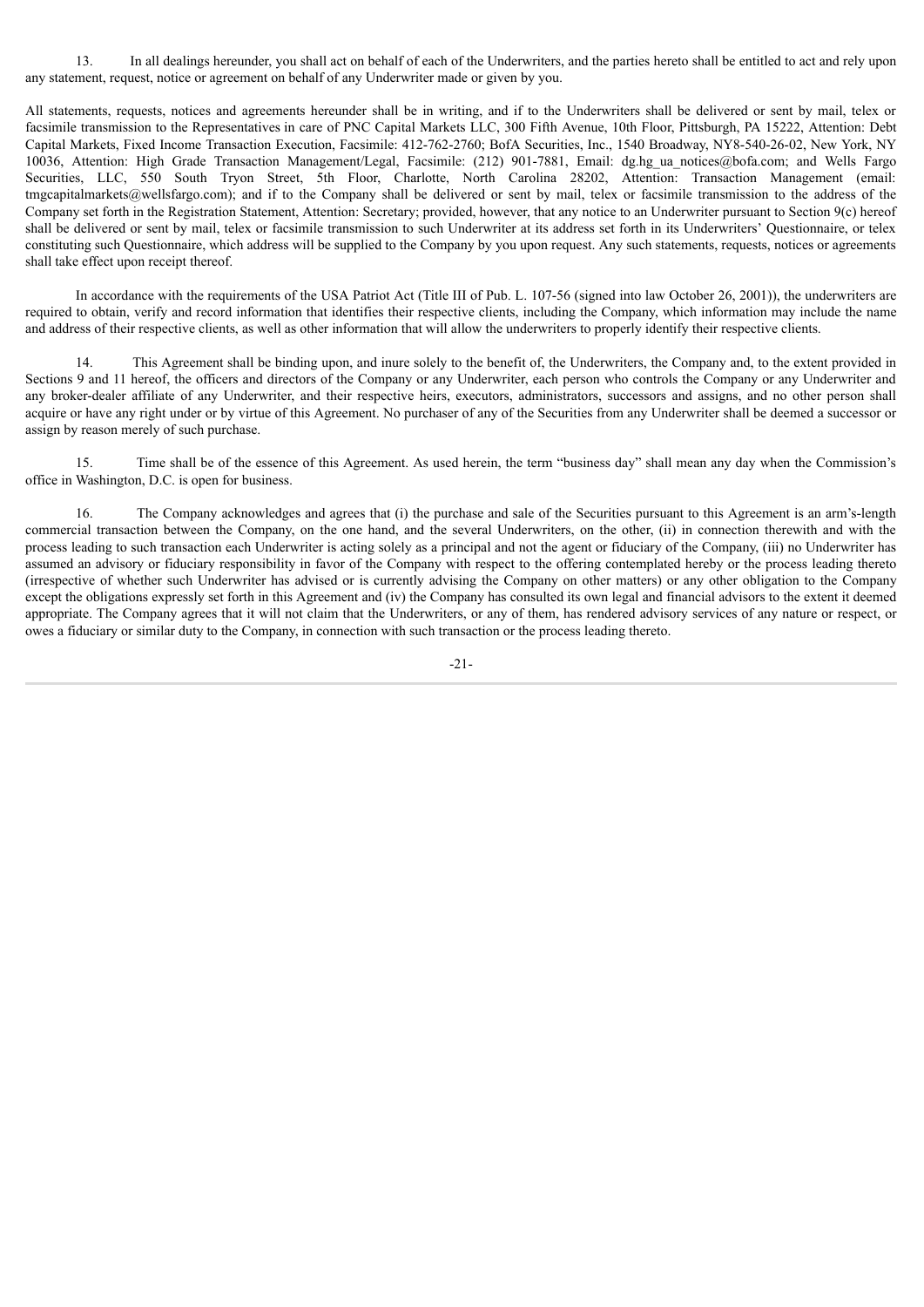17. This Agreement supersedes all prior agreements and understandings (whether written or oral) between the Company and the Underwriters, or any of them, with respect to the subject matter hereof.

18. This Agreement and any transaction contemplated by this Agreement shall be governed by and construed in accordance with the laws of the State of New York. The Company agrees that any suit or proceeding arising in respect of this Agreement or any transaction contemplated by this Agreement will be tried exclusively in the U.S. District Court for the Southern District of New York or, if that court does not have subject matter jurisdiction, in any state court located in The City and County of New York and the Company agrees to submit to the **jurisdiction of, and to venue in, such courts.**

19. The Company and each of the Underwriters hereby irrevocably waives, to the fullest extent permitted by applicable law, any and all right to trial by jury in any legal proceeding arising out of or relating to this Agreement or the Debt Transactions.

20. This Agreement may be executed by any one or more of the parties hereto in any number of counterparts, each of which shall be deemed to be an original, but all such respective counterparts shall together constitute one and the same instrument.

21. Notwithstanding anything herein to the contrary, the Company is authorized to disclose to any persons the U.S. federal and state income tax treatment and tax structure of the potential transaction and all materials of any kind (including tax opinions and other tax analyses) provided to the Company relating to that treatment and structure, without the Underwriters' imposing any limitation of any kind. However, any information relating to the tax treatment and tax structure shall remain confidential (and the foregoing sentence shall not apply) to the extent necessary to enable any person to comply with securities laws. For this purpose, "tax structure" is limited to any facts that may be relevant to that treatment.

22. Recognition of the U.S. Special Resolution Regimes.

(a) In the event that any Underwriter that is a Covered Entity becomes subject to a proceeding under a U.S. Special Resolution Regime, the transfer from such Underwriter of this Agreement, and any interest and obligation in or under this Agreement, will be effective to the same extent as the transfer would be effective under the U.S. Special Resolution Regime if this Agreement, and any such interest and obligation, were governed by the laws of the United States or a state of the United States.

(b) In the event that any Underwriter that is a Covered Entity or a BHC Act Affiliate of such Underwriter becomes subject to a proceeding under a U.S. Special Resolution Regime, Default Rights under this Agreement that may be exercised against such Underwriter are permitted to be exercised to no greater extent than such Default Rights could be exercised under the U.S. Special Resolution Regime if this Agreement were governed by the laws of the United States or a state of the United States.

-22-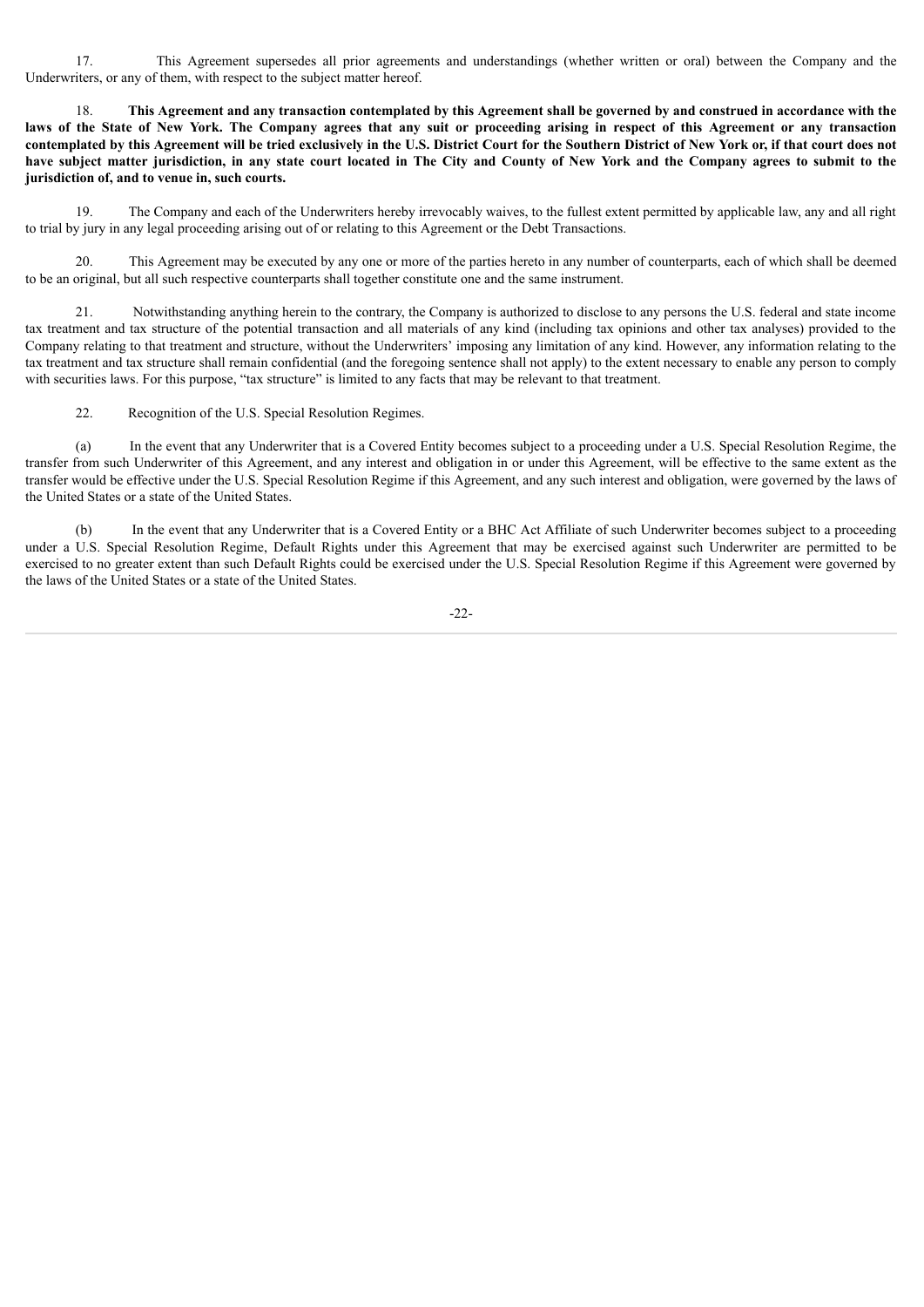(c) As used in this section:

"BHC Act Affiliate" has the meaning assigned to the term "affiliate" in, and shall be interpreted in accordance with, 12 U.S.C. § 1841(k).

"Covered Entity" means any of the following:

(i) a "covered entity" as that term is defined in, and interpreted in accordance with, 12 C.F.R. § 252.82(b);

(ii) a "covered bank" as that term is defined in, and interpreted in accordance with, 12 C.F.R. § 47.3(b); or

(iii) a "covered FSI" as that term is defined in, and interpreted in accordance with, 12 C.F.R. § 382.2(b).

"Default Right" has the meaning assigned to that term in, and shall be interpreted in accordance with, 12 C.F.R. §§ 252.81, 47.2 or 382.1, as applicable.

"U.S. Special Resolution Regime" means each of (i) the Federal Deposit Insurance Act and the regulations promulgated thereunder and (ii) Title II of the Dodd-Frank Wall Street Reform and Consumer Protection Act and the regulations promulgated thereunder.

23. The words "execution," "signed," "signature," "delivery," and words of like import in or relating to this Agreement or any document to be signed in connection with this Agreement shall be deemed to include electronic signatures, deliveries or the keeping of records in electronic form, each of which shall be of the same legal effect, validity or enforceability as a manually executed signature, physical delivery thereof or the use of a paper-based recordkeeping system, as the case may be, and the parties hereto consent to conduct the transactions contemplated hereunder by electronic means.

[*Signature Page Follows*]

-23-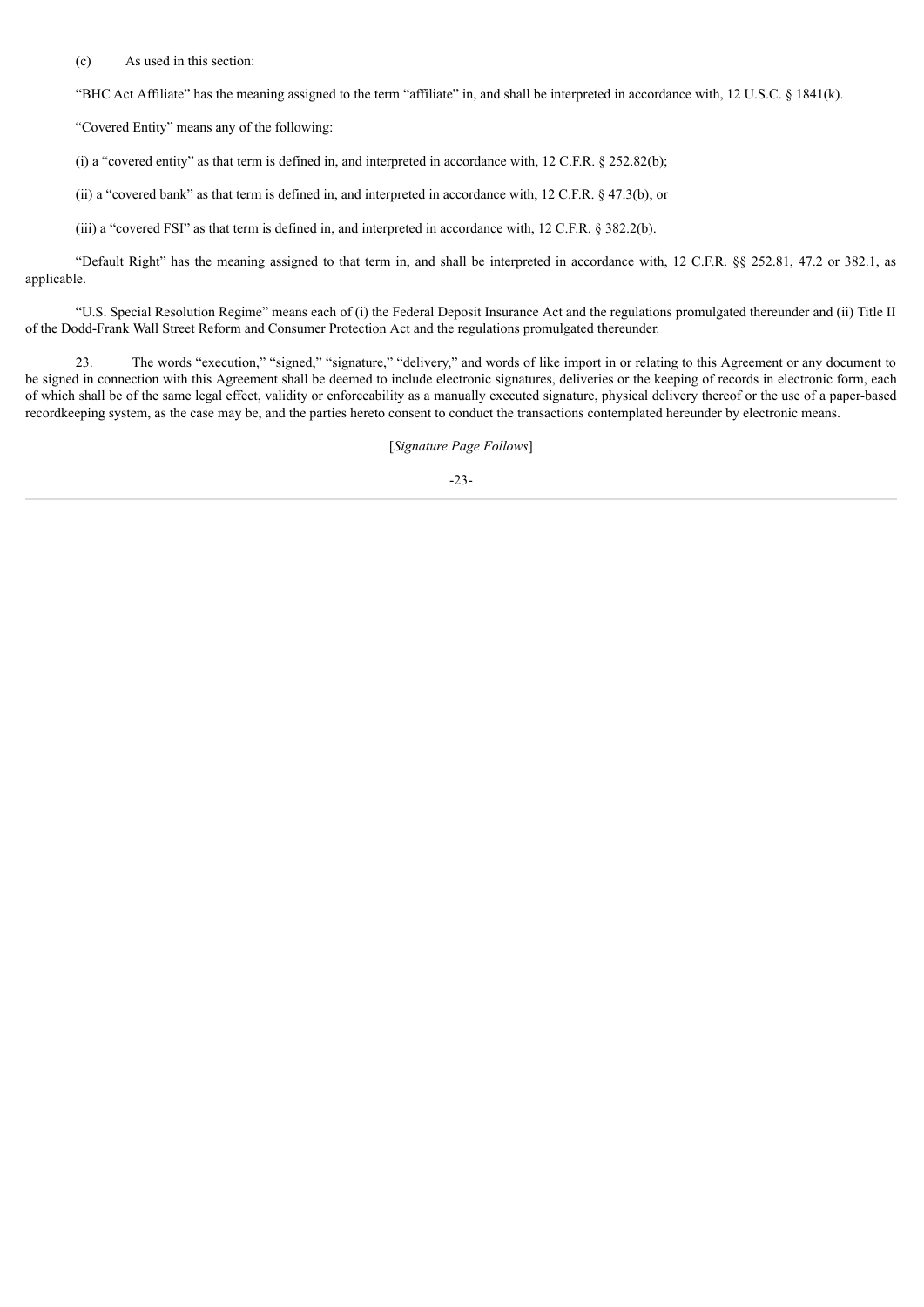If the foregoing is in accordance with your understanding, please sign and return to us a counterpart hereof, and upon the acceptance hereof by you, on behalf of each of the Underwriters, this letter and such acceptance hereof shall constitute a binding agreement between each of the Underwriters and the Company. It is understood that your acceptance of this letter on behalf of each of the Underwriters is pursuant to the authority set forth in a form of Agreement among Underwriters, the form of which shall be submitted to the Company for examination upon request, but without warranty on your part as to the authority of the signers thereof.

Very truly yours,

Essential Utilities, Inc.

By: /s/ Christopher P. Luning

Name: Christopher P. Luning Title: EVP, General Counsel and Secretary

Accepted as of the date hereof:

PNC Capital Markets LLC

By: /s/ Valerie Shadeck

Name: Valerie Shadeck Title: Managing Director

BofA Securities, Inc.

By: /s/ Shawn Cepeda Name: Shawn Cepeda Title: Managing Director

Wells Fargo Securities, LLC

By: /s/ Carolyn Hurley Name: Carolyn Hurley Title: Managing Director

On behalf of each of the Underwriters

[*Signature Page to Underwriting Agreement*]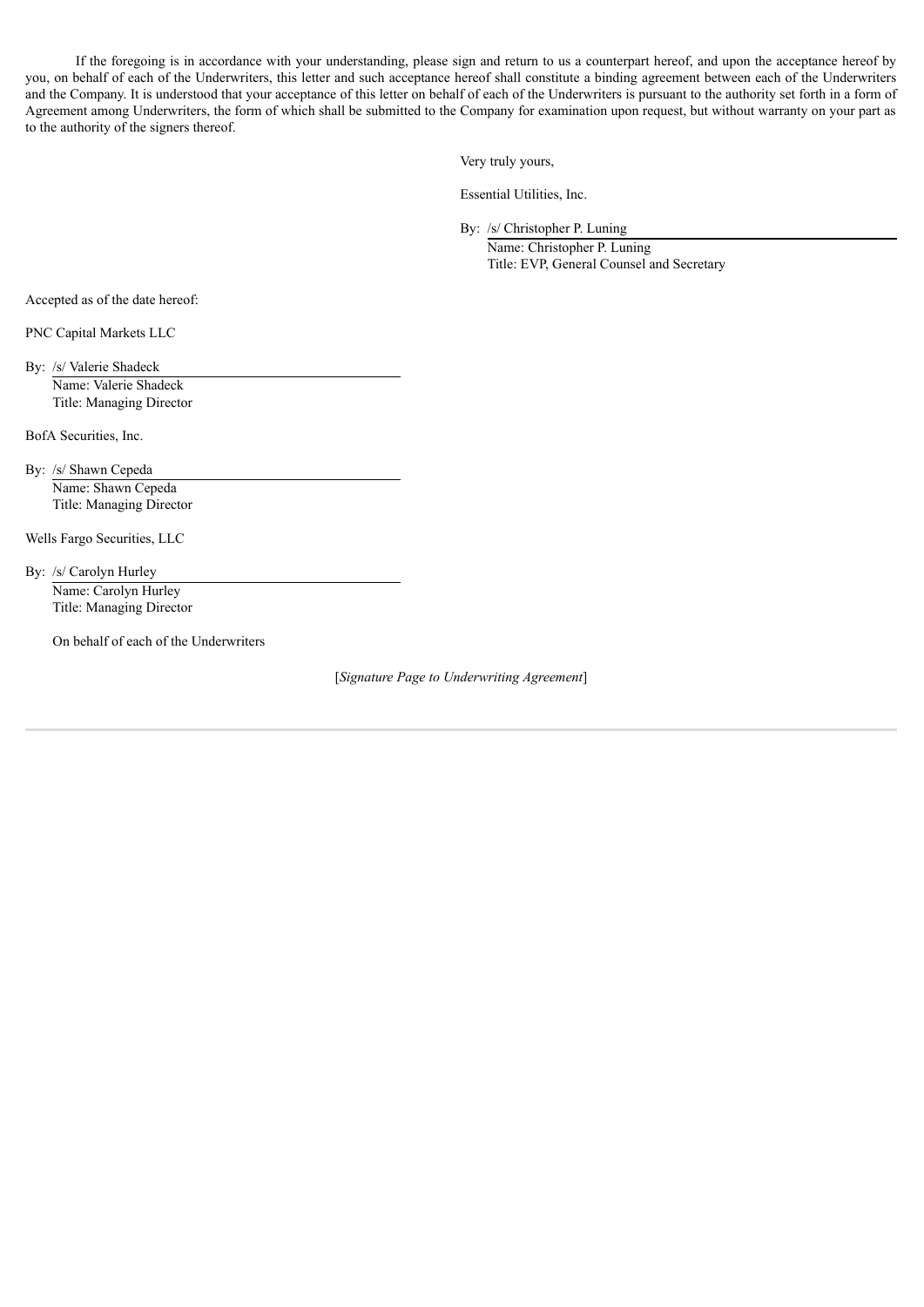# **SCHEDULE I**

|                                    | <b>Principal Amount of</b><br>the Securities to be |  |
|------------------------------------|----------------------------------------------------|--|
| Underwriter                        | Purchased                                          |  |
| <b>PNC Capital Markets LLC</b>     | \$<br>80,000,000                                   |  |
| BofA Securities, Inc.              | 80,000,000                                         |  |
| Wells Fargo Securities, LLC        | 80,000,000                                         |  |
| RBC Capital Markets, LLC           | 50,000,000                                         |  |
| Barclays Capital Inc.              | 40,000,000                                         |  |
| Citizens Capital Markets, Inc.     | 40,000,000                                         |  |
| Huntington Securities, Inc.        | 40,000,000                                         |  |
| Morgan Stanley & Co. LLC           | 40,000,000                                         |  |
| Robert W. Baird & Co. Incorporated | 10,000,000                                         |  |
| Bancroft Capital, LLC              | 10,000,000                                         |  |
| Evercore Group L.L.C.              | 10,000,000                                         |  |
| Janney Montgomery Scott LLC        | 10,000,000                                         |  |
| TD Securities (USA) LLC            | 10,000,000                                         |  |
| Total                              | \$<br>500,000,000                                  |  |

Schedule I - 1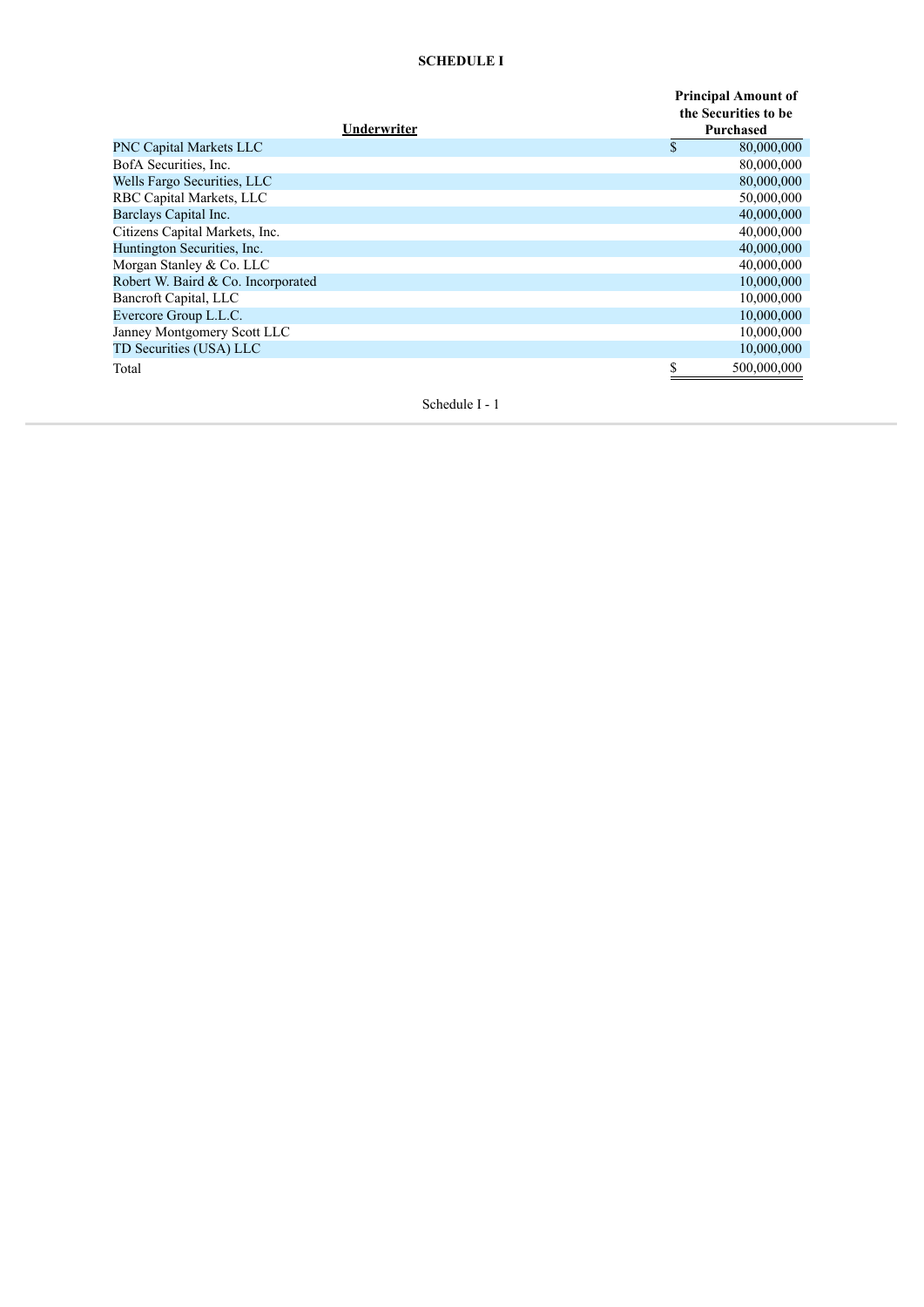# **SCHEDULE II**

(a) Issuer Free Writing Prospectuses not included in the Pricing Disclosure Package:

1. None.

(b) Additional Documents Incorporated by Reference:

1. None.

(c) Issuer Free Writing Prospectus included in the Pricing Disclosure Package:

1. Final term sheet, dated as of the date hereof, prepared and filed pursuant to Section 5(a) of the Agreement, in the form attached hereto as Annex I.

Schedule II - 1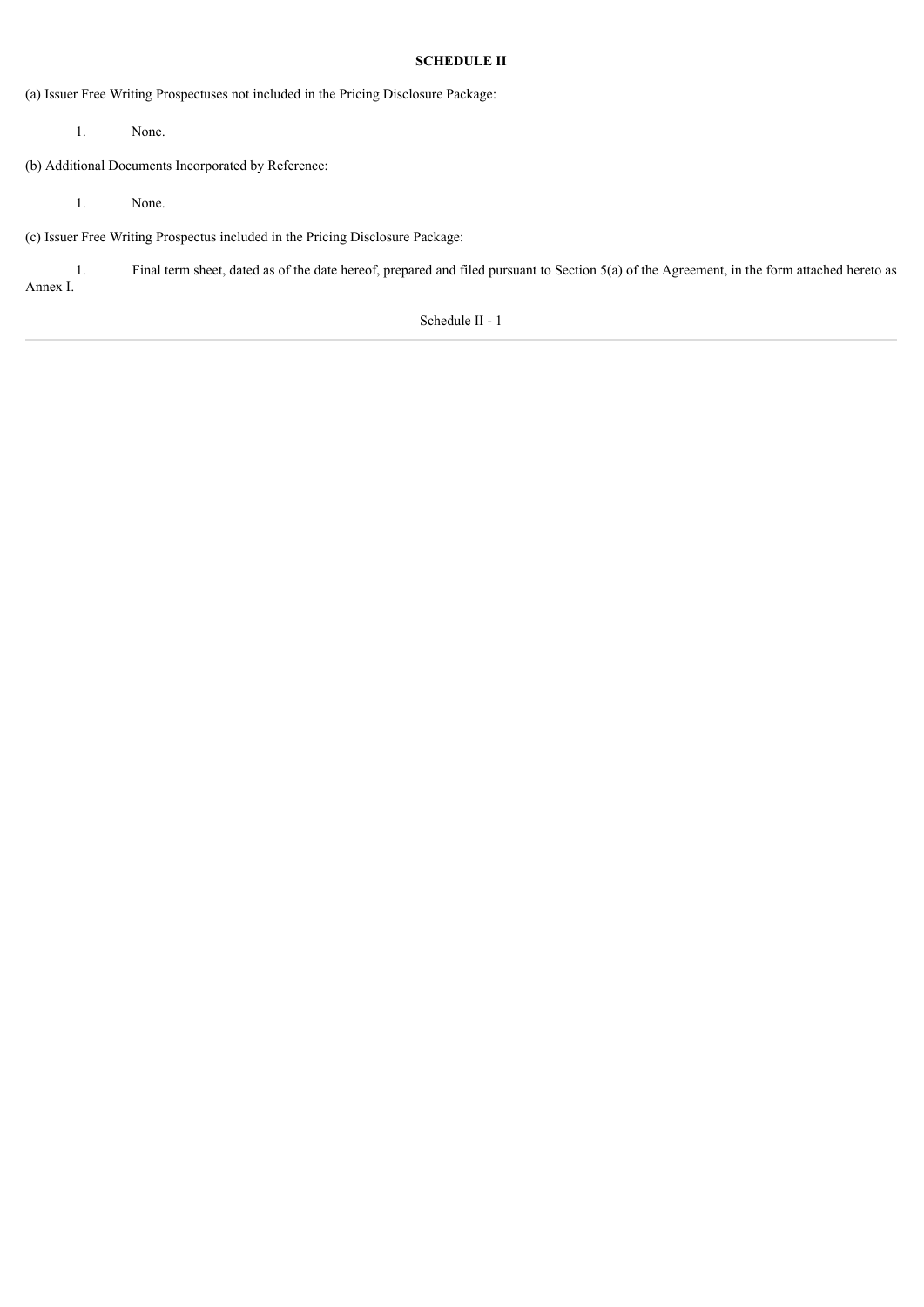# **FORM OF TERM SHEET**

[See attached.]

Annex I - 1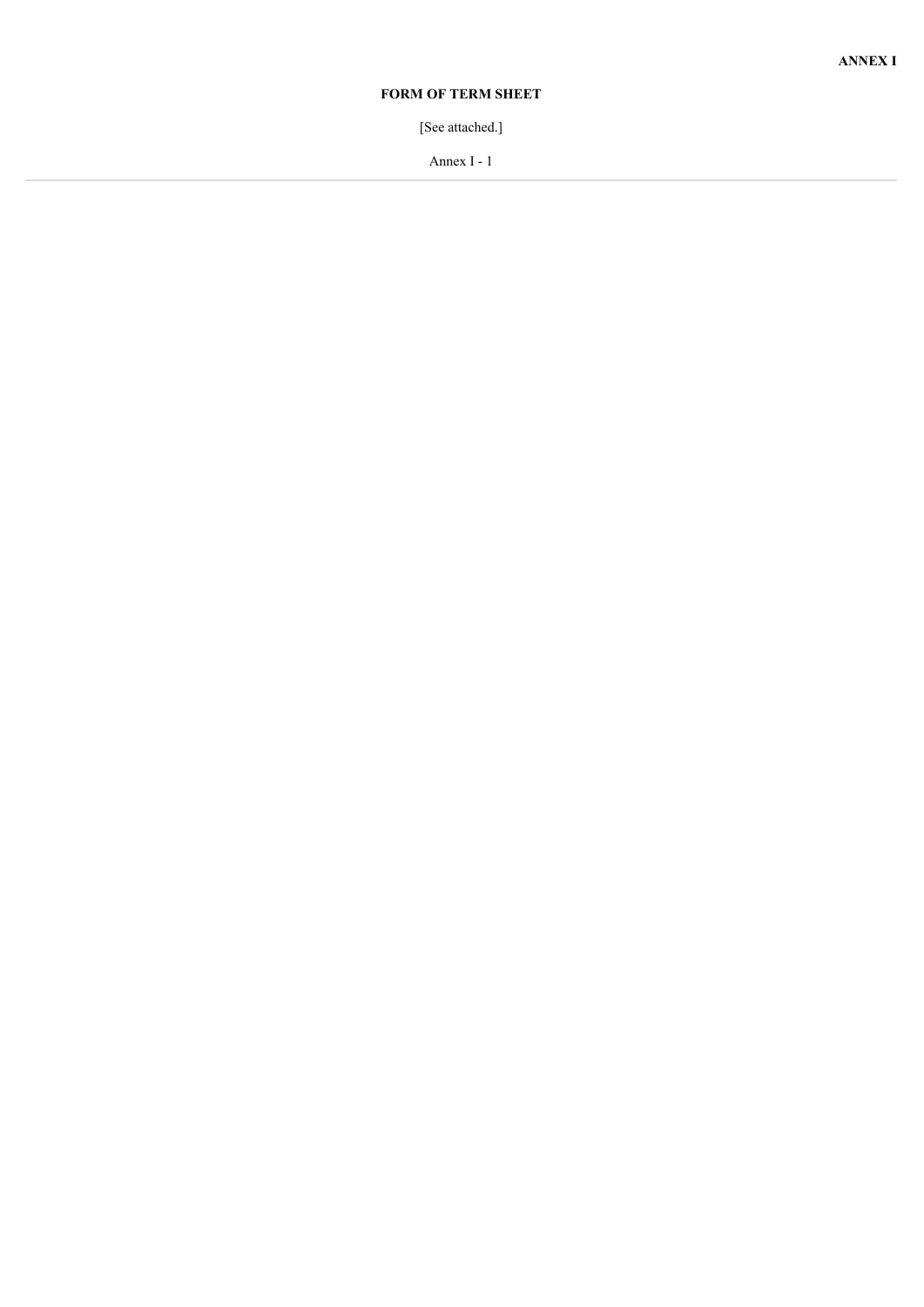#### **Essential Utilities, Inc.**

#### **\$500,000,000 5.300% Senior Notes Due 2052**

The information in this pricing term sheet relates only to the offering of the Notes and should be read together with (i) the preliminary prospectus supplement, dated May 18, 2022, as filed with the Securities and Exchange Commission (the "SEC") pursuant to Rule 424(b) under the Securities Act of 1933, as amended (the "Preliminary Prospectus Supplement"), and (ii) the related base prospectus dated April 15, 2021, included in the Registration Statement (File No. 333-255235), in each case, including the documents incorporated by reference therein. Terms used but not defined herein have the *meanings assigned to such terms in the Preliminary Prospectus Supplement.*

| <b>Issuer:</b>                             | Essential Utilities, Inc. (the "Issuer")          |
|--------------------------------------------|---------------------------------------------------|
| <b>Trade Date:</b>                         | May 18, 2022                                      |
| <b>Settlement Date:</b>                    | May 20, 2022 $(T+2)$                              |
| <b>Title of Securities:</b>                | 5.300% Senior Notes due 2052 (the "Notes")        |
| <b>Principal Amount:</b>                   | \$500,000,000                                     |
| <b>Maturity Date:</b>                      | May 1, 2052                                       |
| <b>Interest Payment Dates:</b>             | May 1 and November 1, commencing November 1, 2022 |
| <b>Record Dates:</b>                       | April 15 and October 15                           |
| Coupon:                                    | $5.300\%$ per annum                               |
| <b>Benchmark Treasury:</b>                 | 2.250% due February 15, 2052                      |
| <b>Benchmark Treasury Price and Yield:</b> | 83-13/3.109%                                      |
| <b>Spread to Benchmark Treasury:</b>       | $T + 225$ basis points                            |
| <b>Yield to Maturity:</b>                  | 5.359%                                            |
| <b>Public Offering Price:</b>              | 99.128% of principal amount                       |
|                                            | Annex I - 2                                       |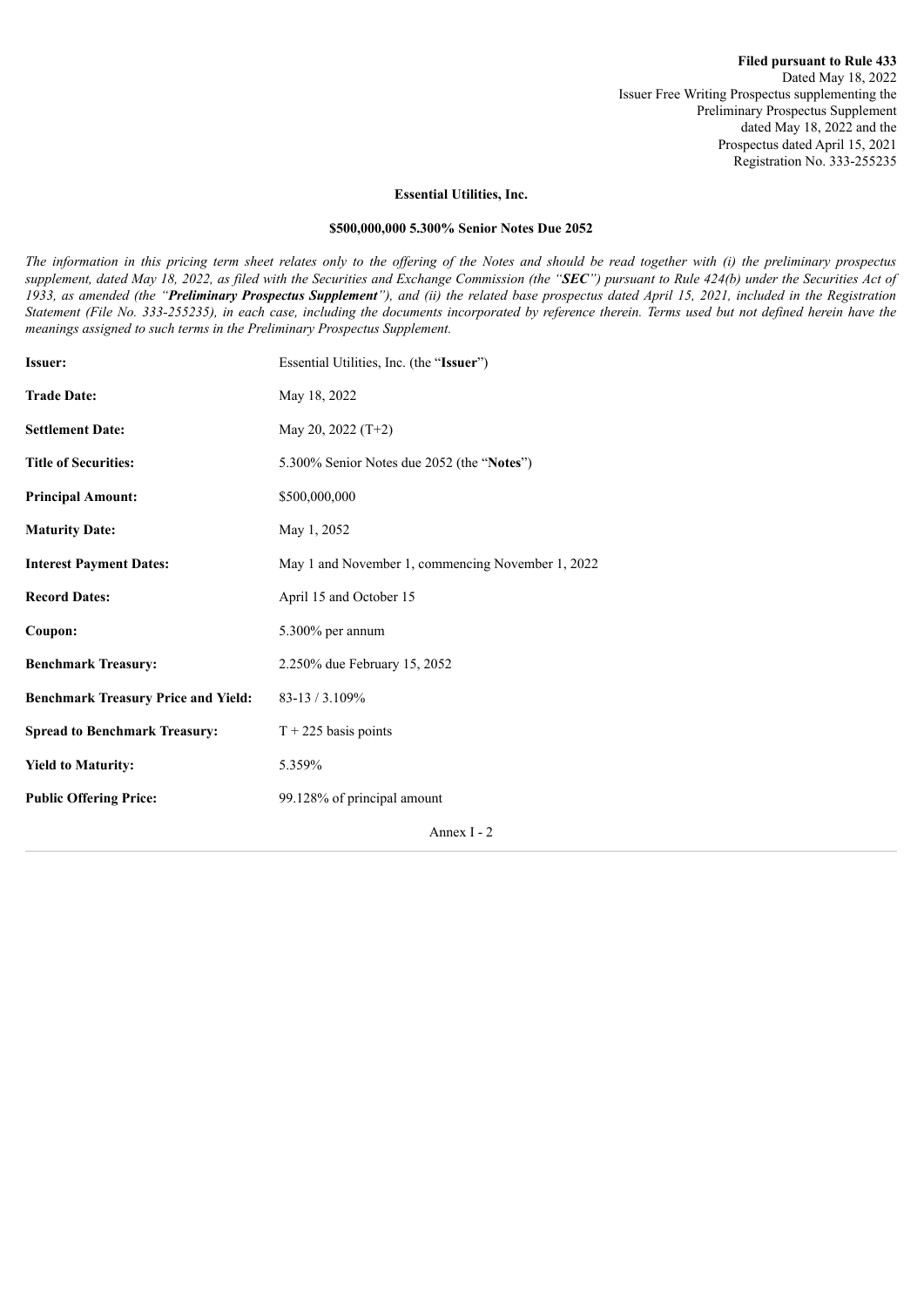| <b>Offering Expenses:</b>     |                                                                                                                                                                                                                                                                                                                                                                                                                                                                                                                                                                                                                                                                                                                                                                                                                                                                                                                                                                                                                                                                           |
|-------------------------------|---------------------------------------------------------------------------------------------------------------------------------------------------------------------------------------------------------------------------------------------------------------------------------------------------------------------------------------------------------------------------------------------------------------------------------------------------------------------------------------------------------------------------------------------------------------------------------------------------------------------------------------------------------------------------------------------------------------------------------------------------------------------------------------------------------------------------------------------------------------------------------------------------------------------------------------------------------------------------------------------------------------------------------------------------------------------------|
| <b>Optional Redemption:</b>   | The Notes may be redeemed, in whole or in part, at any time prior to November 1, 2051 (six months prior to<br>maturity) at the greater of par and make-whole at a discount rate of Treasury plus 35 basis points; par call at<br>any time on or after November 1, 2051                                                                                                                                                                                                                                                                                                                                                                                                                                                                                                                                                                                                                                                                                                                                                                                                    |
| <b>CUSIP/ISIN:</b>            | 29670G AG7 / US29670GAG73                                                                                                                                                                                                                                                                                                                                                                                                                                                                                                                                                                                                                                                                                                                                                                                                                                                                                                                                                                                                                                                 |
| <b>Joint Bookrunners:</b>     | <b>PNC Capital Markets LLC</b><br>BofA Securities, Inc.<br>Wells Fargo Securities, LLC<br>RBC Capital Markets, LLC                                                                                                                                                                                                                                                                                                                                                                                                                                                                                                                                                                                                                                                                                                                                                                                                                                                                                                                                                        |
| Co-Managers:                  | Barclays Capital Inc.<br>Citizens Capital Markets, Inc.<br>Huntington Securities, Inc.<br>Morgan Stanley & Co. LLC<br>Robert W. Baird & Co. Incorporated<br>Bancroft Capital, LLC<br>Evercore Group L.L.C.<br>Janney Montgomery Scott LLC<br>TD Securities (USA) LLC                                                                                                                                                                                                                                                                                                                                                                                                                                                                                                                                                                                                                                                                                                                                                                                                      |
| <b>Conflicts of Interest:</b> | Respective affiliates of PNC Capital Markets LLC, BofA Securities, Inc., Wells Fargo Securities, LLC and<br>certain of the other underwriters are lenders under one or more of our Revolving Credit Facilities and may<br>receive at least 5% of the net proceeds of this offering. Consequently, each such underwriter is deemed to<br>have a conflict of interest within the meaning of FINRA Rule 5121. This offering will therefore be conducted<br>in compliance with the applicable provisions of FINRA Rule 5121, and no such underwriter will confirm any<br>sales to any account over which it exercises discretionary authority without the specific written approval of<br>the transaction from the account holders. Pursuant to FINRA Rule $5121(a)(1)(C)$ , the appointment of a<br>"qualified independent underwriter" is not required in connection with this offering as the notes will be<br>investment grade rated by one or more nationally recognized statistical rating agencies. See "Use of Proceeds"<br>in the Preliminary Prospectus Supplement. |

Annex I - 3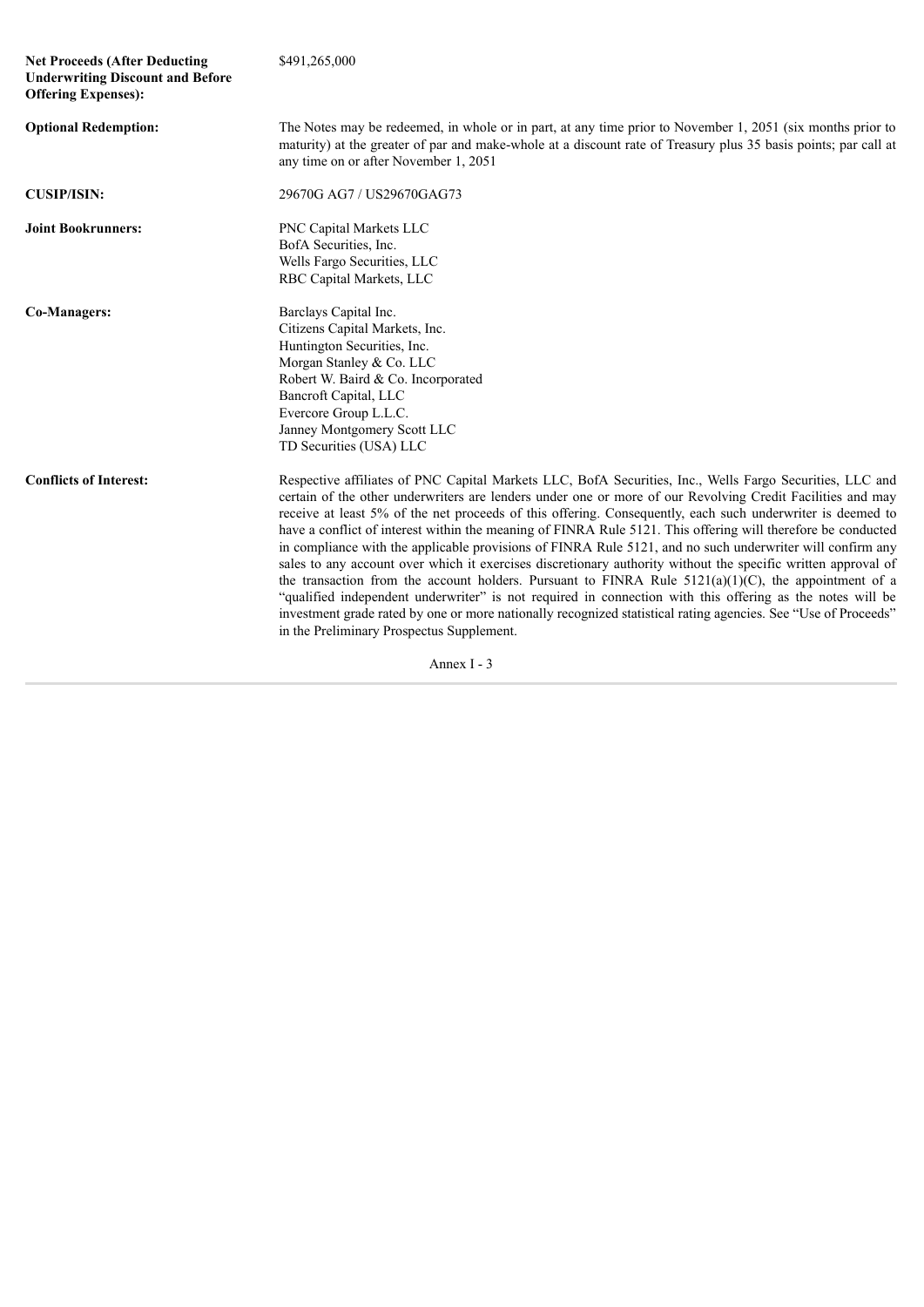The Issuer has filed a registration statement (including a prospectus and the related Preliminary Prospectus Supplement) with the SEC for the offering to which this communication relates. Before you invest, you should read the prospectus in that registration statement, the Preliminary Prospectus Supplement and other documents the Issuer has filed with the SEC for more complete information about the offering to which this communication relates. You may get these documents for free by visiting EDGAR on the SEC Web site at www.sec.gov. Alternatively, the Issuer, any underwriter or any dealer participating in the offering will arrange to send you the Preliminary Prospectus Supplement and the accompanying prospectus if you request them by calling PNC Capital Markets LLC toll free at 1-855-881-0697, BofA Securities, Inc. toll free at 1-**800-294-1322 or Wells Fargo Securities, LLC toll free at 1-800-645-3751.**

This communication should be read in conjunction with the Preliminary Prospectus Supplement and the accompanying prospectus. The information in this communication supersedes the information in the Preliminary Prospectus Supplement and the accompanying prospectus to the **extent inconsistent with the information in the Preliminary Prospectus Supplement and the accompanying prospectus.**

ANY DISCLAIMERS OR OTHER NOTICES THAT MAY APPEAR BELOW ARE NOT APPLICABLE TO THIS COMMUNICATION AND SHOULD BE DISREGARDED. SUCH DISCLAIMERS OR OTHER NOTICES WERE AUTOMATICALLY GENERATED AS A RESULT OF THIS COMMUNICATION BEING SENT VIA BLOOMBERG OR ANOTHER EMAIL SYSTEM.

Annex I - 4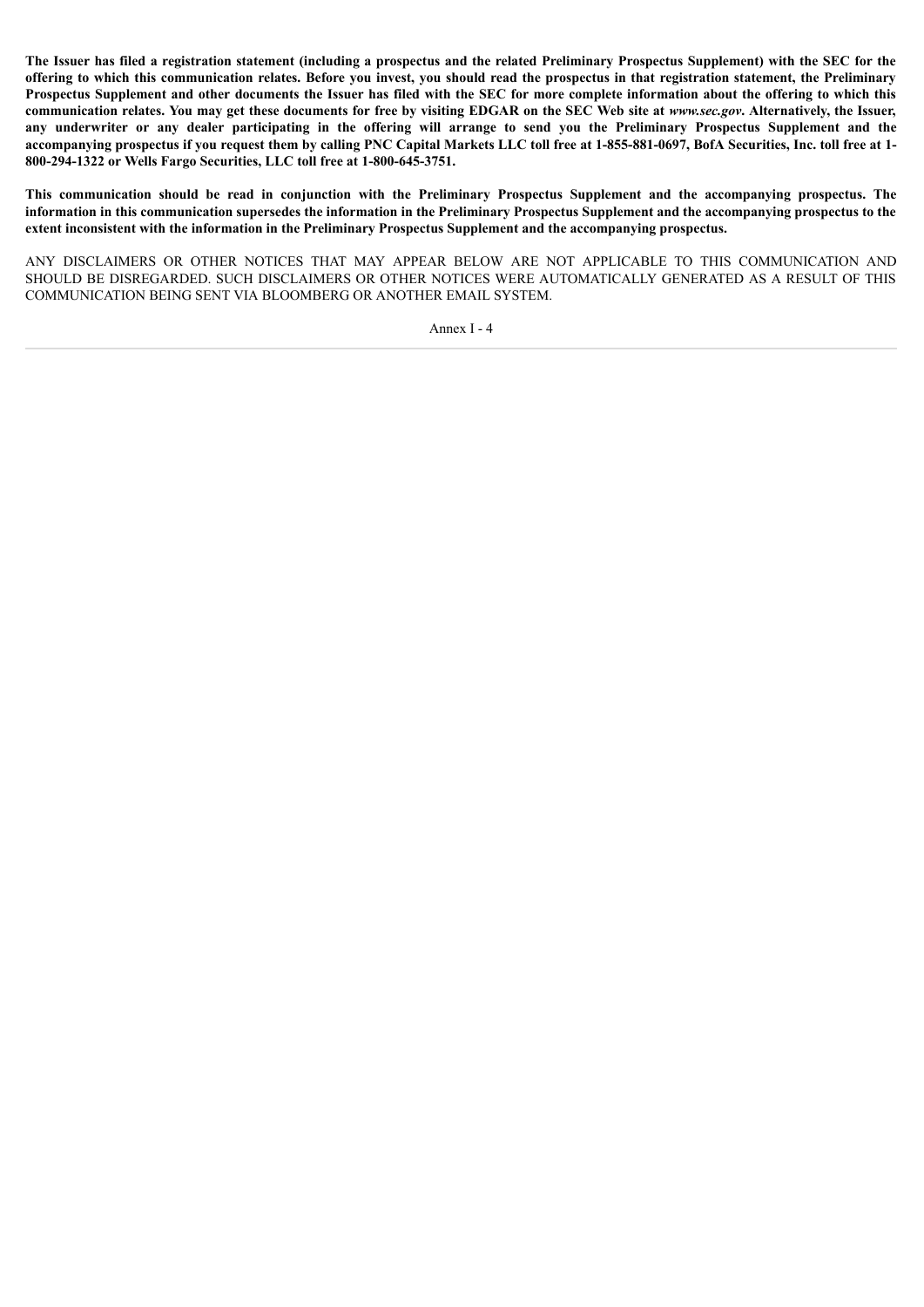# **ESSENTIAL UTILITIES, INC.**,

(formerly known as Aqua America, Inc.)

as Issuer,

AND

# <span id="page-34-0"></span>**U.S. BANK TRUST COMPANY, NATIONAL ASSOCIATION**,

as Trustee

Sixth Supplemental Indenture

Dated as of May 20, 2022

to Indenture

Dated as of April 23, 2019

\$500,000,000 5.300% Senior Notes due 2052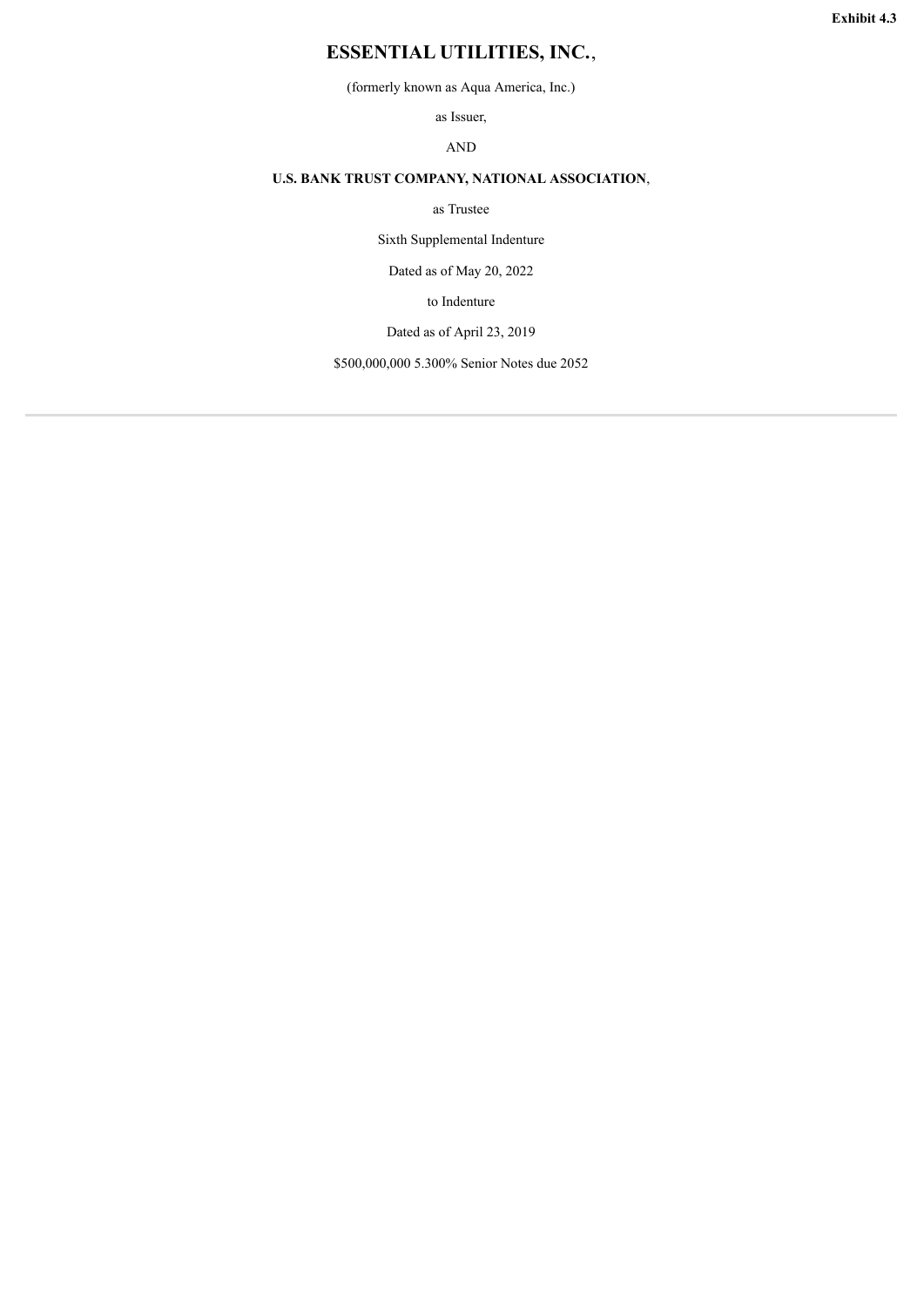# TABLE OF CONTENTS

# [ARTICLE](#page-38-0) 1

# DEFINITIONS AND OTHER PROVISIONS OF GENERAL [APPLICATION](#page-38-0)

| Section 1.01.<br>Section 1.02.                                                                                                                        | Scope of Supplemental Indenture; General<br>Definitions                                                                                                                                                                                                                                                                                                                                                                        | $\overline{2}$<br>$\overline{2}$                                                 |
|-------------------------------------------------------------------------------------------------------------------------------------------------------|--------------------------------------------------------------------------------------------------------------------------------------------------------------------------------------------------------------------------------------------------------------------------------------------------------------------------------------------------------------------------------------------------------------------------------|----------------------------------------------------------------------------------|
|                                                                                                                                                       | <b>ARTICLE 2</b>                                                                                                                                                                                                                                                                                                                                                                                                               |                                                                                  |
|                                                                                                                                                       | <b>THE SECURITIES</b>                                                                                                                                                                                                                                                                                                                                                                                                          |                                                                                  |
| Section 2.01.<br>Section 2.02.<br>Section 2.03.<br>Section 2.04.<br>Section 2.05.<br>Section 2.06.<br>Section 2.07.<br>Section 2.08.<br>Section 2.09. | <b>Title and Terms; Additional Notes</b><br>Form of the Notes; Global Securities; Initial Depositary; Legend<br><b>Minimum Denomination</b><br><b>Stated Maturity; Interest Rates; Regular Record Date</b><br>No Sinking Fund; Not Redeemable at Option of Holders<br><b>Paying Agent and Security Registrar</b><br><b>No Conversion</b><br>No Prohibitions on Tender Offers; Repurchases of Notes<br>Other Terms of the Notes | 5<br>5<br>6<br>$\boldsymbol{6}$<br>$\boldsymbol{6}$<br>$\sqrt{6}$<br>6<br>6<br>6 |
|                                                                                                                                                       | <b>ARTICLE 3</b>                                                                                                                                                                                                                                                                                                                                                                                                               |                                                                                  |
|                                                                                                                                                       | OPTIONAL REDEMPTION BY THE COMPANY                                                                                                                                                                                                                                                                                                                                                                                             |                                                                                  |
| Section 3.01.<br>Section 3.02.<br>Section 3.03.<br>Section 3.04.                                                                                      | <b>Optional Redemption</b><br>Notice of Optional Redemption; Deposit of Redemption Price<br><b>Partial Redemption</b><br><b>Conditional Redemption</b>                                                                                                                                                                                                                                                                         | 7<br>$\,$ 8 $\,$<br>$\,$ 8 $\,$<br>8                                             |
|                                                                                                                                                       | <b>ARTICLE 4</b>                                                                                                                                                                                                                                                                                                                                                                                                               |                                                                                  |
|                                                                                                                                                       | <b>EXECUTION, AUTHENTICATION, DELIVERY AND DATING</b>                                                                                                                                                                                                                                                                                                                                                                          |                                                                                  |
| Section 4.01.                                                                                                                                         | Amendments to Article III of the Base Indenture                                                                                                                                                                                                                                                                                                                                                                                | 9                                                                                |
|                                                                                                                                                       | <b>ARTICLE 5</b>                                                                                                                                                                                                                                                                                                                                                                                                               |                                                                                  |
|                                                                                                                                                       | <b>SUCCESSOR CORPORATION</b>                                                                                                                                                                                                                                                                                                                                                                                                   |                                                                                  |
| Section 5.01.                                                                                                                                         | Amendments to Article VIII of the Base Indenture                                                                                                                                                                                                                                                                                                                                                                               | 11                                                                               |
|                                                                                                                                                       | $\mathbf{i}$                                                                                                                                                                                                                                                                                                                                                                                                                   |                                                                                  |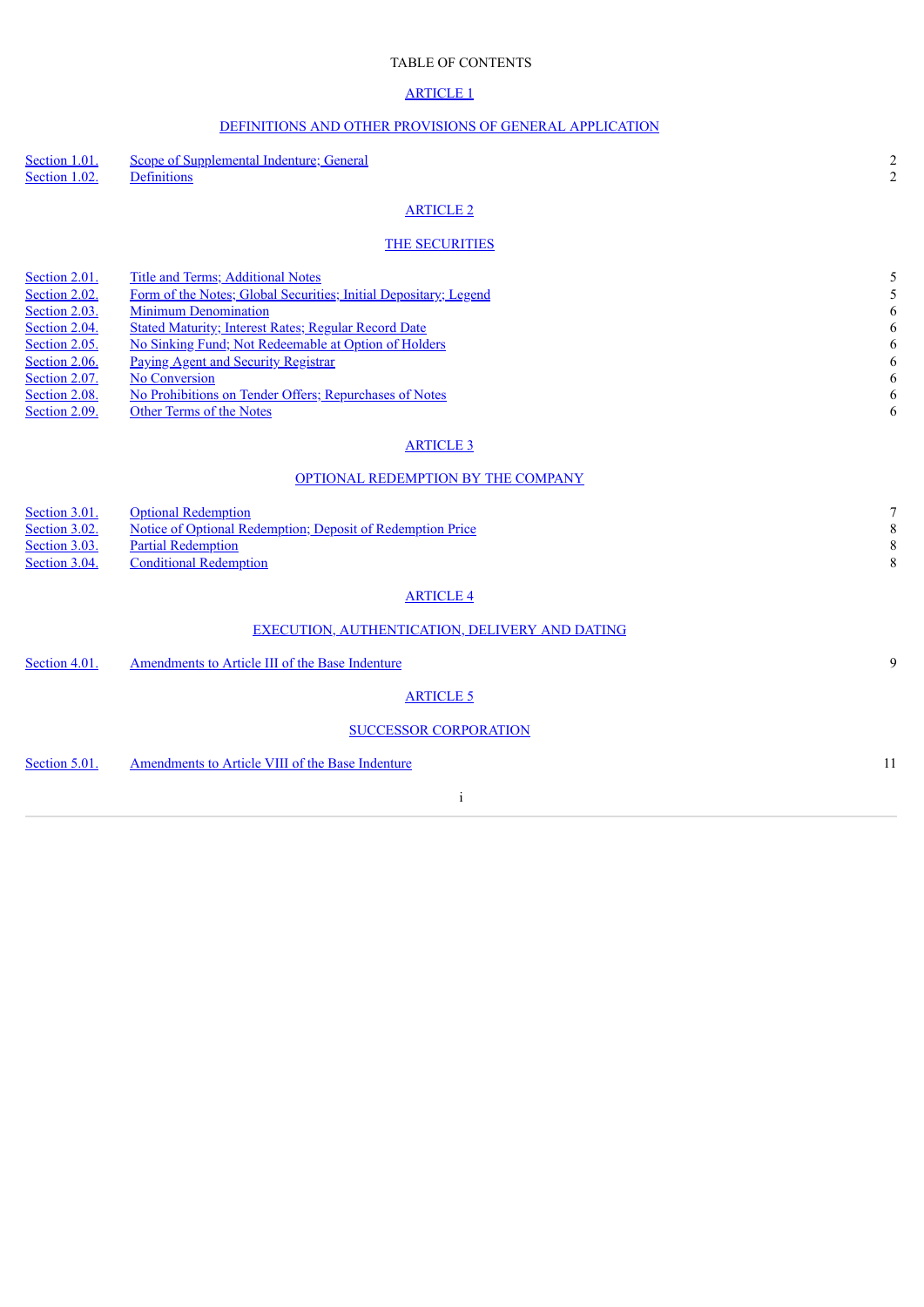# [ARTICLE](#page-47-2) 6

|  |  | AMENDMENTS, SUPPLEMENTS AND WAIVERS |
|--|--|-------------------------------------|
|--|--|-------------------------------------|

| Section 6.01.                                                                                                                        | Amendments to Article IX of the Base Indenture                                                                                                                                                                                                                                                                          | 11                                                 |
|--------------------------------------------------------------------------------------------------------------------------------------|-------------------------------------------------------------------------------------------------------------------------------------------------------------------------------------------------------------------------------------------------------------------------------------------------------------------------|----------------------------------------------------|
|                                                                                                                                      | <b>ARTICLE 7</b>                                                                                                                                                                                                                                                                                                        |                                                    |
|                                                                                                                                      | NO REDEMPTION UPON A DESIGNATED EVENT AND A RATING DECLINE                                                                                                                                                                                                                                                              |                                                    |
| Section 7.01.                                                                                                                        | Article XIII of the Base Indenture Inapplicable                                                                                                                                                                                                                                                                         | 12                                                 |
|                                                                                                                                      | <b>ARTICLE 8</b>                                                                                                                                                                                                                                                                                                        |                                                    |
|                                                                                                                                      | DEFEASANCE AND COVENANT DEFEASANCE                                                                                                                                                                                                                                                                                      |                                                    |
| Section 8.01.                                                                                                                        | Amendments to Article XIV of the Base Indenture                                                                                                                                                                                                                                                                         | 12                                                 |
|                                                                                                                                      | <b>ARTICLE 9</b>                                                                                                                                                                                                                                                                                                        |                                                    |
|                                                                                                                                      | <b>MISCELLANEOUS</b>                                                                                                                                                                                                                                                                                                    |                                                    |
| Section 9.01.<br>Section 9.02.<br>Section 9.03.<br>Section 9.04.<br>Section 9.05.<br>Section 9.06.<br>Section 9.07.<br>Section 9.08. | <b>Conflict with Trust Indenture Act</b><br><b>Effect of Headings and Table of Contents</b><br><b>Successors and Assigns</b><br>Separability<br><b>Benefits of Supplemental Indenture</b><br><b>Governing Law and Jury Trial Waiver</b><br>Notices and Other Communications to the Trustee<br>Ratification of Indenture | 13<br>13<br>13<br>13<br>13<br>13<br>14<br>14<br>14 |
| Section 9.09.                                                                                                                        | <b>Counterparts</b> ; Electronic Signatures                                                                                                                                                                                                                                                                             |                                                    |

ii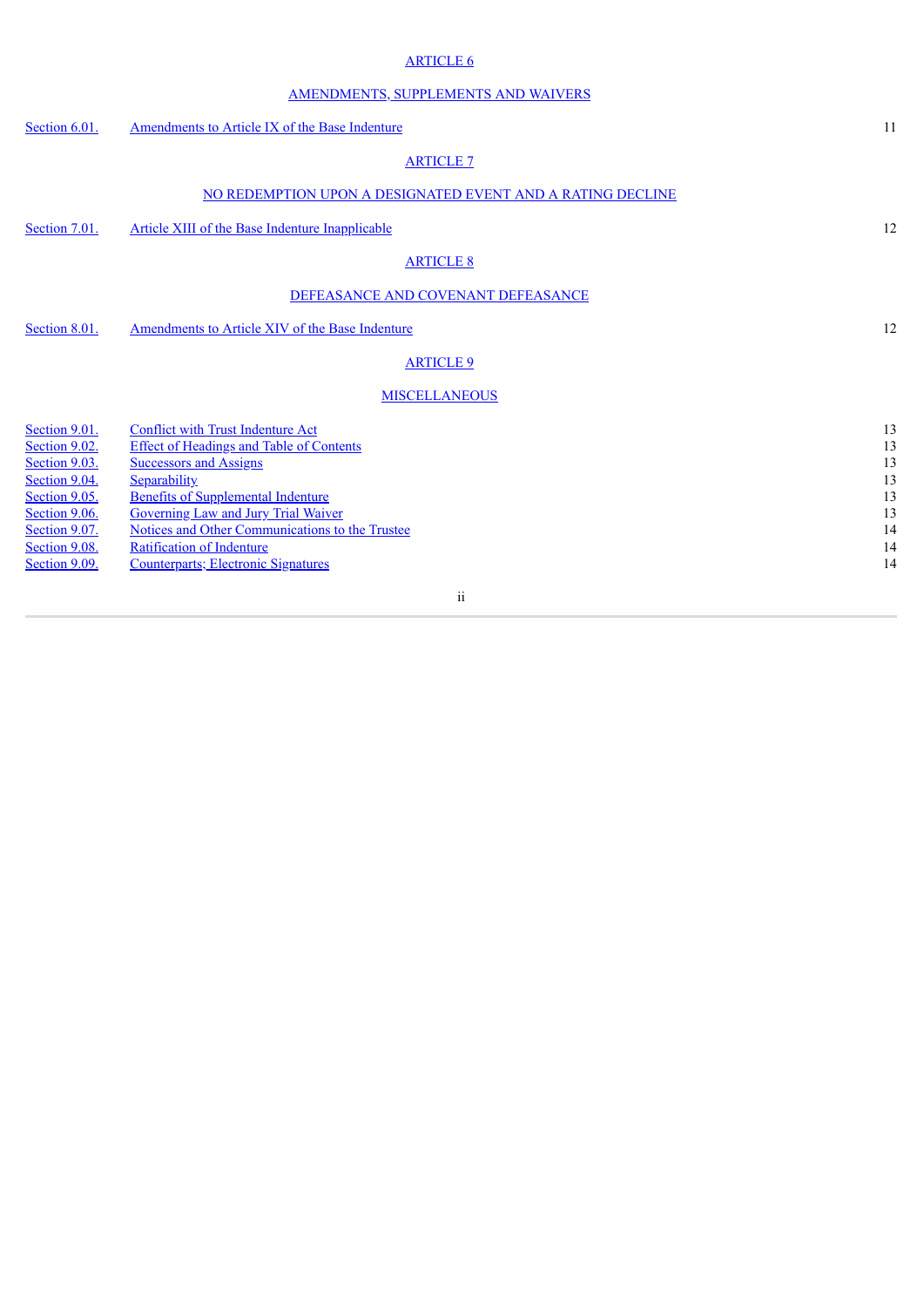SIXTH SUPPLEMENTAL INDENTURE dated as of May 20, 2022 (this "**Supplemental Indenture**") between ESSENTIAL UTILITIES, INC., a Pennsylvania corporation (formerly known as Aqua America, Inc.) (the "**Company**"), and U.S. BANK TRUST COMPANY, NATIONAL ASSOCIATION, a national banking association, as successor to U.S. Bank N.A., as trustee (the "**Trustee**") under the Base Indenture (as defined below), supplementing the Indenture dated as of April 23, 2019, between the Company and the Trustee (such Indenture, as previously supplemented by the First Supplemental Indenture dated as of April 23, 2019 between the Company and the Trustee, the "**Base Indenture**").

#### RECITALS OF THE COMPANY:

WHEREAS, the Company executed and delivered the Base Indenture to provide for, among other things, the issuance of unsecured debt securities in an unlimited aggregate principal amount to be issued from time to time in one or more series as provided in the Base Indenture;

WHEREAS, the Base Indenture provides that the Company may enter into an indenture supplemental to the Base Indenture to establish the form and terms of any series of Securities as provided by Section 3.01 and Section 9.01(7) of the Base Indenture;

WHEREAS, the Company desires and has requested the Trustee to join it in the execution and delivery of this Supplemental Indenture in order to establish and provide for the issuance by the Company of a series of Securities designated as its 5.300% Senior Notes due 2052 (the "**Notes**"), substantially in the form attached as Exhibit A hereto, on the respective terms set forth herein;

WHEREAS, the Company now wishes to issue the Notes in an aggregate initial principal amount of \$500,000,000; and

WHEREAS, the Company has requested that the Trustee execute and deliver this Supplemental Indenture, and all requirements necessary to make (i) this Supplemental Indenture a valid instrument in accordance with its terms and (ii) the Notes, when executed by the Company and authenticated and delivered by the Trustee, the valid obligations of the Company, have been performed, and the execution and delivery of this Supplemental Indenture have been duly authorized in all respects.

1

NOW, THEREFORE, THIS SUPPLEMENTAL INDENTURE WITNESSETH, for and in consideration of the premises and the purchases of the Notes by the Holders thereof, it is mutually agreed, for the benefit of the parties hereto and the equal and proportionate benefit of all Holders of the Notes, as follows: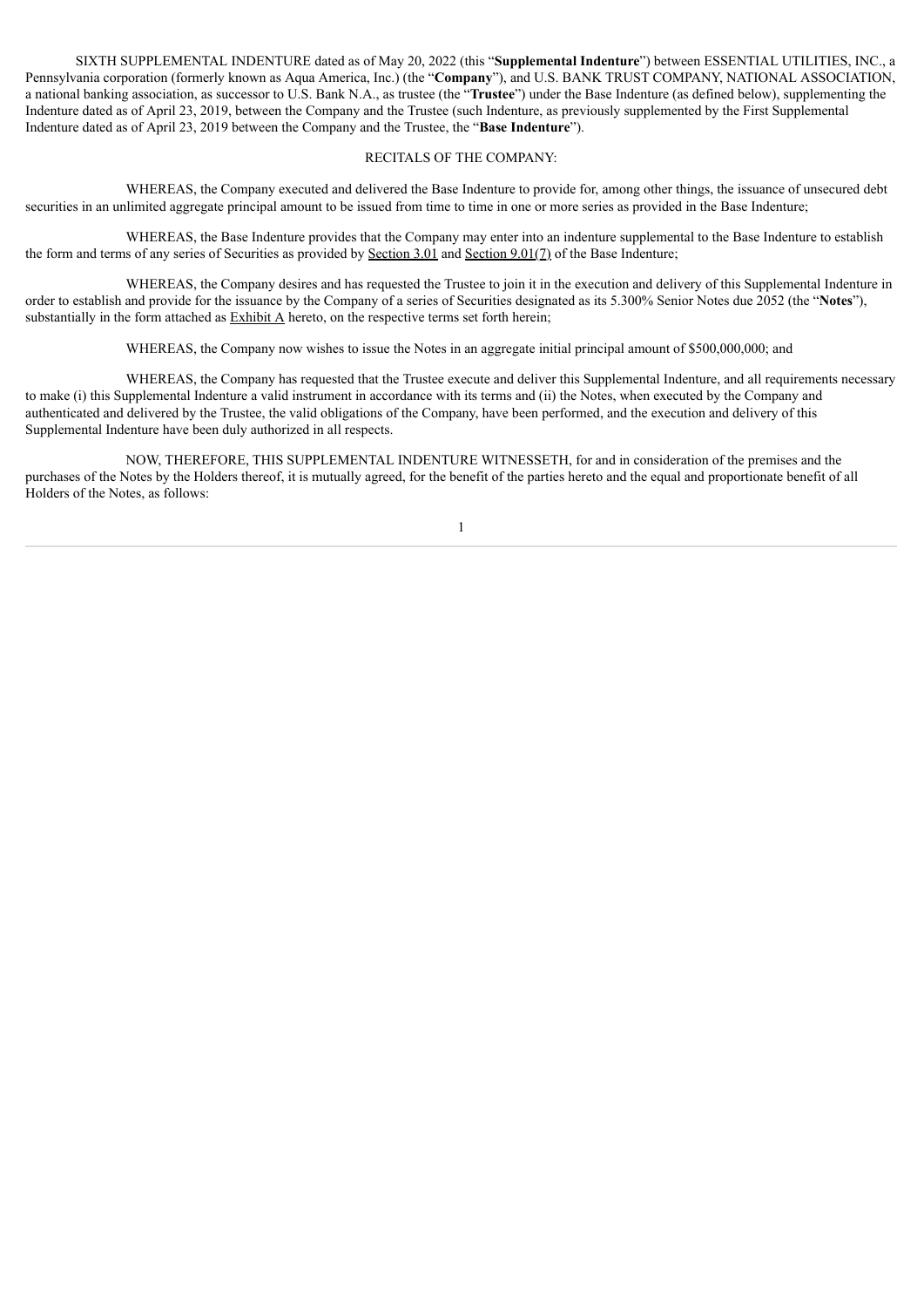#### ARTICLE 1

#### <span id="page-38-1"></span>DEFINITIONS AND OTHER PROVISIONS OF GENERAL APPLICATION

<span id="page-38-0"></span>Section 1.01. *Scope of Supplemental Indenture; General.* The changes, modifications and supplements to the Base Indenture effected by this Supplemental Indenture shall be applicable only with respect to, and govern the terms of, the Notes (which shall be initially in the aggregate initial principal amount of \$500,000,000) and shall not apply to any other Securities that may be issued under the Base Indenture unless a supplemental indenture with respect to such other Securities specifically incorporates such changes, modifications and supplements. This Supplemental Indenture shall, where applicable, supersede any corresponding provisions in the Base Indenture.

<span id="page-38-2"></span>Section 1.02. *Definitions*. For all purposes of the Indenture, except as otherwise expressly provided or unless the context otherwise requires:

(i) the terms defined in this Article 1 shall have the meanings assigned to them in this Article and include the plural as well as the singular;

(ii) all words, terms and phrases defined in the Base Indenture (but not otherwise defined herein) shall have the same meaning herein as in the Base Indenture;

(iii) all other terms used herein that are defined in the Trust Indenture Act, either directly or by reference therein, shall have the meanings assigned to them therein; and

(iv) the words "herein," "hereof" and "hereunder" and other words of similar import refer to this Supplemental Indenture as a whole and not to any particular Article, Section or other subdivision.

"**Additional Notes**" has the meaning ascribed to it in Section 2.01(a).

"**Base Indenture**" has the meaning ascribed to it in the preamble hereof.

"**Business Day**" means any day other than a Saturday, Sunday or any day on which banking institutions in New York, New York are authorized or obligated by applicable law or executive order to close or be closed.

"**close of business**" means 5:00 p.m. (New York City time).

"**Company**" has the meaning ascribed to it in the preamble hereof and shall also refer to any successor obligor under the Indenture.

"**Depositary**" means The Depository Trust Company until a successor Depositary shall have become such pursuant to the applicable provisions of the Indenture, and thereafter "**Depositary**" shall mean such successor Depositary.

"**Global Note**" means any Note that is a Global Security.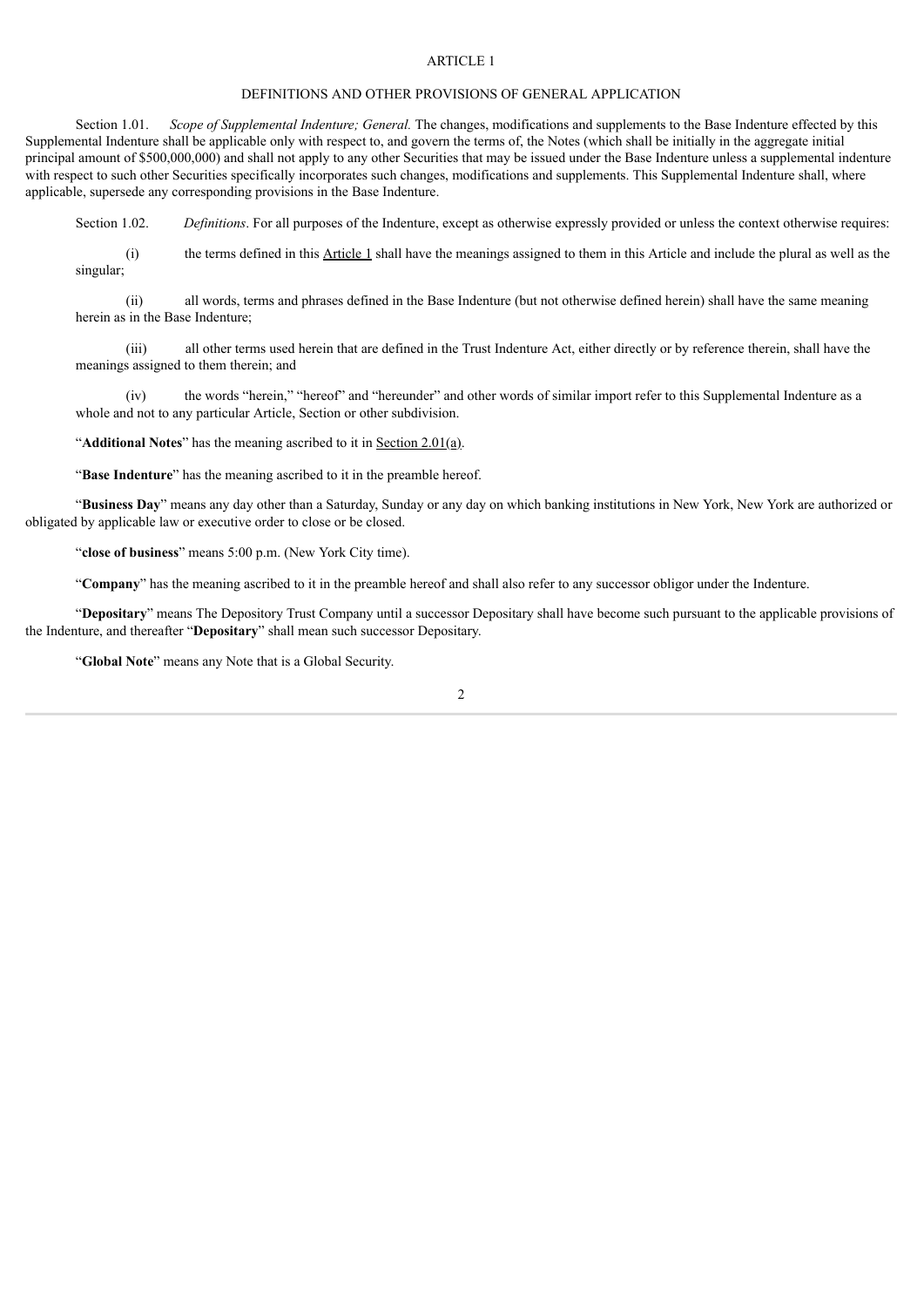"**Holder**" means the Person in whose name a Note is registered on the Security Registrar's books.

"**Indenture**" means the Base Indenture, as supplemented by this Supplemental Indenture as originally executed or as it may from time to time be supplemented or amended by one or more indentures supplemental thereto entered into pursuant to the applicable provisions thereof, including, for all purposes of this instrument and any such supplemental indenture, the provisions of the Trust Indenture Act that are deemed to be a part of and govern the Base Indenture, this Supplemental Indenture and any such supplemental indenture, respectively.

"**Interest Payment Date**" has the meaning ascribed to it in Section 2.04(b).

"**Maturity Date**" has the meaning ascribed to it in Section 2.04(a).

"**Notes**" has the meaning ascribed to it in the preamble hereof.

"**Par Call Date**" means November 1, 2051 (six months prior to the Maturity Date of the Notes).

"**Paying Agent**" means any Person (including the Company) authorized by the Company to pay the principal amount of or any premium or interest on any Notes on behalf of the Company. The Paying Agent shall initially be the Trustee.

"**Prospectus Supplement**" means the preliminary prospectus supplement dated May 18, 2022, as supplemented by the related pricing term sheet dated May 18, 2022, related to the offering and sale of the Notes.

"**Redemption Date**,**"** when used with respect to any Notes to be redeemed, means the date fixed for such redemption by or pursuant to the Indenture (including as may be delayed pursuant to Section 3.04).

"**Redemption Price**," when used with respect to any Note to be redeemed, means the price at which such Note is to be redeemed pursuant to the Indenture.

"**Regular Record Date**" has the meaning ascribed to it in Section 2.04(b).

"**Spread**" means 35 basis points.

"**Supplemental Indenture**" has the meaning ascribed to it in the preamble hereof.

"**Surviving Person**" has the meaning ascribed to it in Section 5.01.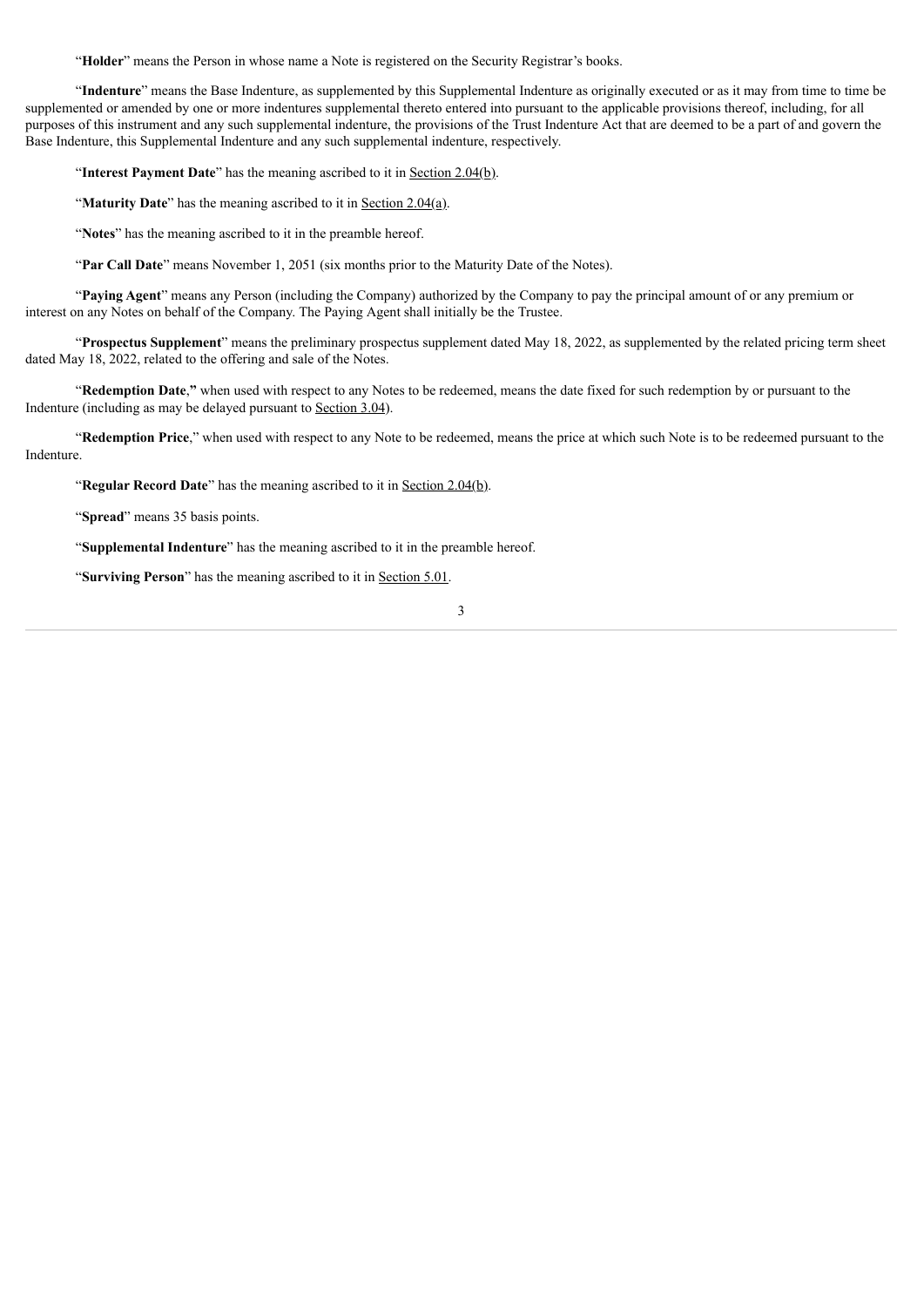"**Treasury Rate**" means, with respect to any Redemption Date, the yield determined by the Company in accordance with the following two paragraphs.

The Treasury Rate shall be determined by the Company after 4:15 p.m., New York City time (or after such time as yields on U.S. government securities are posted daily by the Board of Governors of the Federal Reserve System), on the third Business Day preceding the Redemption Date based upon the yield or yields for the most recent day that appear after such time on such day in the most recent statistical release published by the Board of Governors of the Federal Reserve System designated as "Selected Interest Rates (Daily) - H.15" (or any successor designation or publication) ("**H.15**") under the caption "U.S. government securities–Treasury constant maturities–Nominal" (or any successor caption or heading) ("**H.15 TCM**"). In determining the Treasury Rate, the Company shall select, as applicable: (1) the yield for the Treasury constant maturity on H.15 exactly equal to the period from the Redemption Date to the Par Call Date (the "**Remaining Life**"); or (2) if there is no such Treasury constant maturity on H.15 exactly equal to the Remaining Life, the two yields – one yield corresponding to the Treasury constant maturity on H.15 immediately shorter than and one yield corresponding to the Treasury constant maturity on H.15 immediately longer than the Remaining Life – and shall interpolate to the Par Call Date on a straight-line basis (using the actual number of days) using such yields and rounding the result to three decimal places; or (3) if there is no such Treasury constant maturity on H.15 shorter than or longer than the Remaining Life, the yield for the single Treasury constant maturity on H.15 closest to the Remaining Life. For purposes of this paragraph, the applicable Treasury constant maturity or maturities on H.15 shall be deemed to have a maturity date equal to the relevant number of months or years, as applicable, of such Treasury constant maturity from the Redemption Date.

If on the third Business Day preceding the Redemption Date H.15 TCM is no longer published, the Company shall calculate the Treasury Rate based on the rate per annum equal to the semi-annual equivalent yield to maturity at 11:00 a.m., New York City time, on the second Business Day preceding such Redemption Date of the United States Treasury security maturing on, or with a maturity that is closest to, the Par Call Date, as applicable. If there is no United States Treasury security maturing on the Par Call Date but there are two or more United States Treasury securities with a maturity date equally distant from the Par Call Date, one with a maturity date preceding the Par Call Date and one with a maturity date following the Par Call Date, the Company shall select the United States Treasury security with a maturity date preceding the Par Call Date. If there are two or more United States Treasury securities maturing on the Par Call Date or two or more United States Treasury securities meeting the criteria of the preceding sentence, the Company shall select from among these two or more United States Treasury securities the United States Treasury security that is trading closest to par based upon the average of the bid and asked prices for such United States Treasury securities at 11:00 a.m., New York City time. In determining the Treasury Rate in accordance with the terms of this paragraph, the semi-annual yield to maturity of the applicable United States Treasury security shall be based upon the average of the bid and asked prices (expressed as a percentage of principal amount) at 11:00 a.m., New York City time, of such United States Treasury security, and rounded to three decimal places.

"**Trustee**" means the party named in the preamble hereof until a successor replaces such party in accordance with the applicable provisions of the Indenture and thereafter means the successor serving hereunder.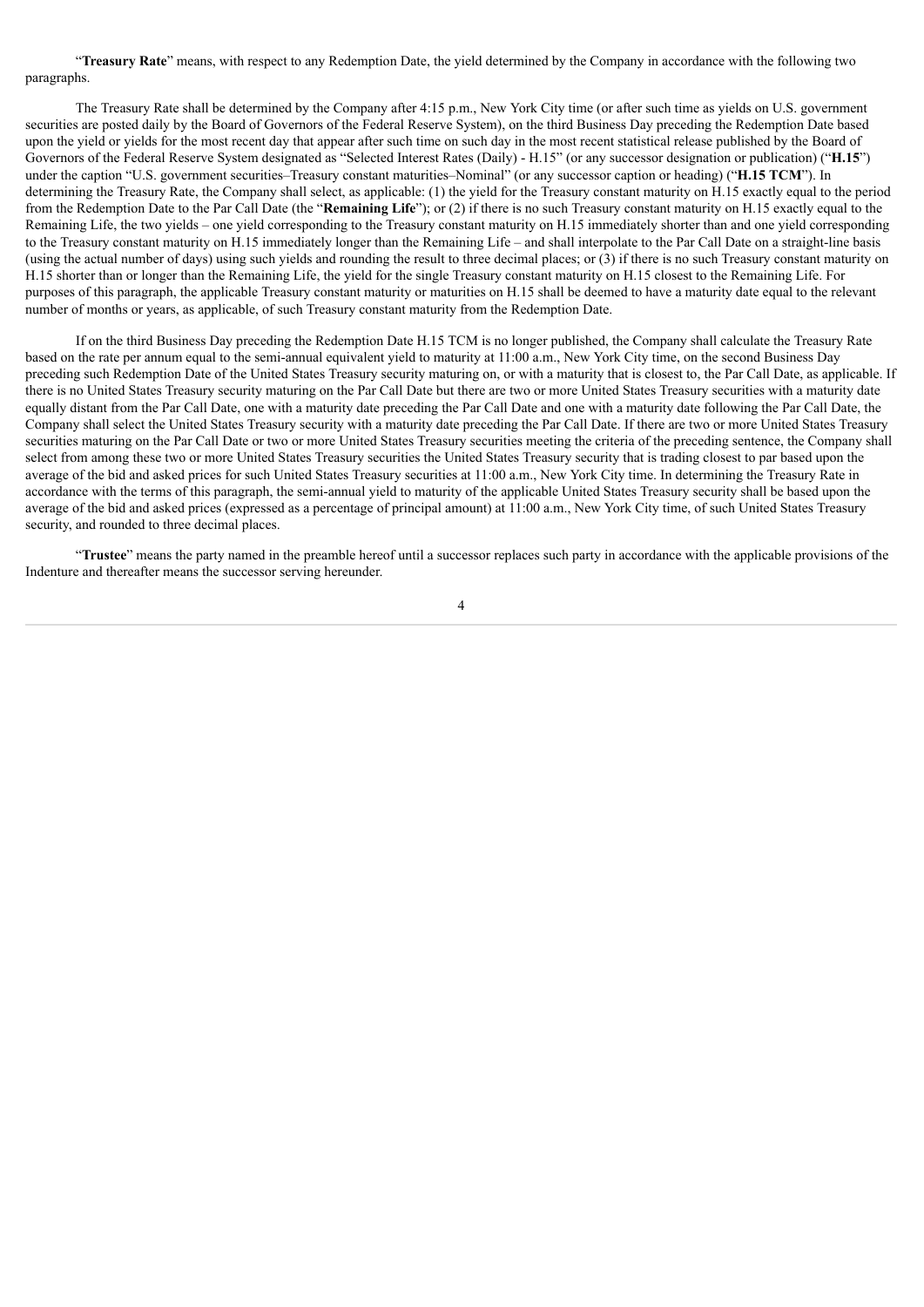#### ARTICLE 2

#### THE SECURITIES

#### <span id="page-41-1"></span><span id="page-41-0"></span>Section 2.01. *Title and Terms; Additional Notes*.

(a) There is hereby authorized a series of Securities designated the "5.300% Senior Notes due 2052" limited in aggregate initial principal amount to \$500,000,000, which amount shall be as set forth in any written order of the Company for authentication and delivery of Notes pursuant to Section 3.03 of the Base Indenture. The Company may, from time to time, without the consent of the Holders of Notes, create and issue additional Notes ("**Additional Notes**") ranking equally with the Notes in all respects so that such Additional Notes shall form a single series with the Notes and shall have the same terms as the Notes, except for the public offering price, the issue date and, if applicable, the payment of interest accruing prior to the issue date of such Additional Notes and the first payment of interest following the issue date of such Additional Notes; provided that (i) if the Additional Notes are not fungible with the Outstanding Notes for U.S. federal income tax purposes, the Additional Notes will have one or more separate CUSIP numbers and (ii) no Additional Notes may be issued if an Event of Default has occurred and is continuing with respect to the Notes.

<span id="page-41-2"></span>(b) The Indenture shall not limit the total aggregate principal amount of Additional Notes that the Company may issue hereunder.

# Section 2.02. *Form of the Notes; Global Securities; Initial Depositary; Legend.*

(a) The Notes will initially be issued only in full registered form without coupons. The Notes shall be issued in whole or in part in the form of one or more Global Securities in substantially the form set forth in  $\frac{Exhibit A}{x}$  hereto, with such appropriate insertions, omissions, substitutions and other variations as are required or permitted by the Indenture, and may have such letters, numbers or other marks of identification and such legends or endorsements placed thereon as may be required to comply with the rules of any securities exchange on which the Notes may be listed or as may, consistently herewith, be determined by the officers of the Company executing the Notes, as evidenced by their execution of the Notes.

(b) Each Global Security shall initially be deposited with, or on behalf of, The Depository Trust Company, as the initial Depositary, and registered in the name of Cede & Co., as nominee of the Depositary. For so long as The Depository Trust Company serves as the Depositary with respect to any such Global Securities, such Global Securities authenticated and delivered hereunder shall bear a legend in substantially the following form:

UNLESS THIS NOTE IS PRESENTED BY AN AUTHORIZED REPRESENTATIVE OF THE DEPOSITARY TO THE COMPANY OR ITS AGENT FOR REGISTRATION OF TRANSFER, EXCHANGE OR PAYMENT, AND ANY NOTE ISSUED IS REGISTERED IN THE NAME OF CEDE & CO. OR IN SUCH OTHER NAME AS REQUESTED BY AN AUTHORIZED REPRESENTATIVE OF THE DEPOSITARY (AND ANY PAYMENT IS MADE TO CEDE & CO. OR TO SUCH OTHER ENTITY AS IS REQUESTED BY AN AUTHORIZED REPRESENTATIVE OF THE DEPOSITARY), ANY TRANSFER, PLEDGE OR OTHER USE HEREOF FOR VALUE OR OTHERWISE BY OR TO ANY PERSON IS WRONGFUL INASMUCH AS THE REGISTERED OWNER HEREOF, CEDE & CO., HAS AN INTEREST HEREIN.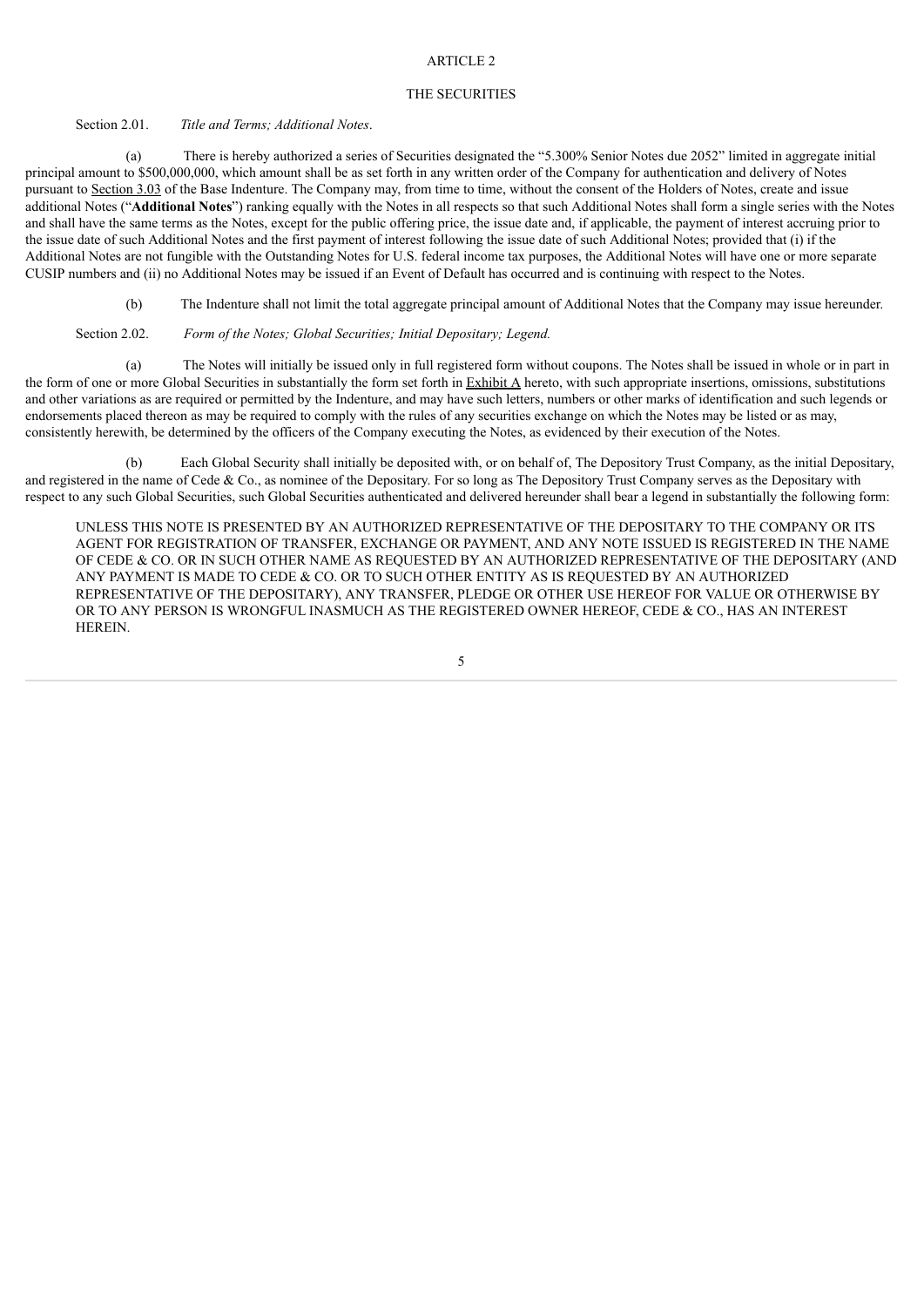Section 2.03. *Minimum Denomination.* The Notes shall be issued in minimum denominations of \$2,000 and integral multiples of \$1,000 in excess thereof.

Section 2.04. *Stated Maturity; Interest Rates; Regular Record Date.*

<span id="page-42-1"></span><span id="page-42-0"></span>(a) The Stated Maturity of the Notes shall be May 1, 2052 (the "**Maturity Date**").

(b) The Notes shall bear interest at the rate of 5.300% per annum, computed on the basis of a 360-day year of twelve 30-day months. Interest on the Notes will be payable semi-annually in arrears on May 1 and November 1 of each year, beginning on November 1, 2022 (each, an "**Interest Payment Date**") to the Person in whose name the Note is registered at the close of business on the immediately preceding April 15 and October 15, respectively (each, a "**Regular Record Date**"). Interest on the Notes will accrue from the most recent Interest Payment Date to which interest has been paid or duly provided for, or if no interest has been paid from May 20, 2022 to but excluding the Interest Payment Date or other date of payment for which accrued interest is paid, until the principal hereof is paid or made available for payment.

(c) Anything in the Indenture to the contrary notwithstanding, if any Interest Payment Date, Redemption Date or Maturity of the Notes is not a Business Day at any Place of Payment, then payment of the principal, premium, if any, and interest may be made on the next Business Day at that Place of Payment. In that case, no interest will accrue on the amount payable on the Notes for the period from and after the applicable Interest Payment Date, Redemption Date or Maturity, as the case may be, to the date of such payment on the next Business Day.

Section 2.05. *No Sinking Fund; Not Redeemable at Option of Holders.* (a) The Notes will not be subject to a sinking fund and the provisions of Article XII of the Base Indenture shall not apply to the Notes; and (b) the Notes will not otherwise be repayable or redeemable at the option of the Holders.

Section 2.06. *Paying Agent and Security Registrar*. The Trustee is hereby appointed as initial Paying Agent and initial Security Registrar for the Notes. The Notes shall be payable at the Corporate Trust Office of the Trustee.

<span id="page-42-5"></span><span id="page-42-4"></span><span id="page-42-3"></span><span id="page-42-2"></span>Section 2.07. *No Conversion*. The provisions of **Article XV** of the Base Indenture shall not apply to the Notes.

Section 2.08. *No Prohibitions on Tender Of ers; Repurchases of Notes*. Nothing in the Indenture shall prohibit the purchase of Notes by the Company by tender offer, in the open market or by private agreement, subject to applicable law.

<span id="page-42-6"></span>Section 2.09. *Other Terms of the Notes*. The other terms of the Notes shall be as expressly set forth herein and in Exhibit A.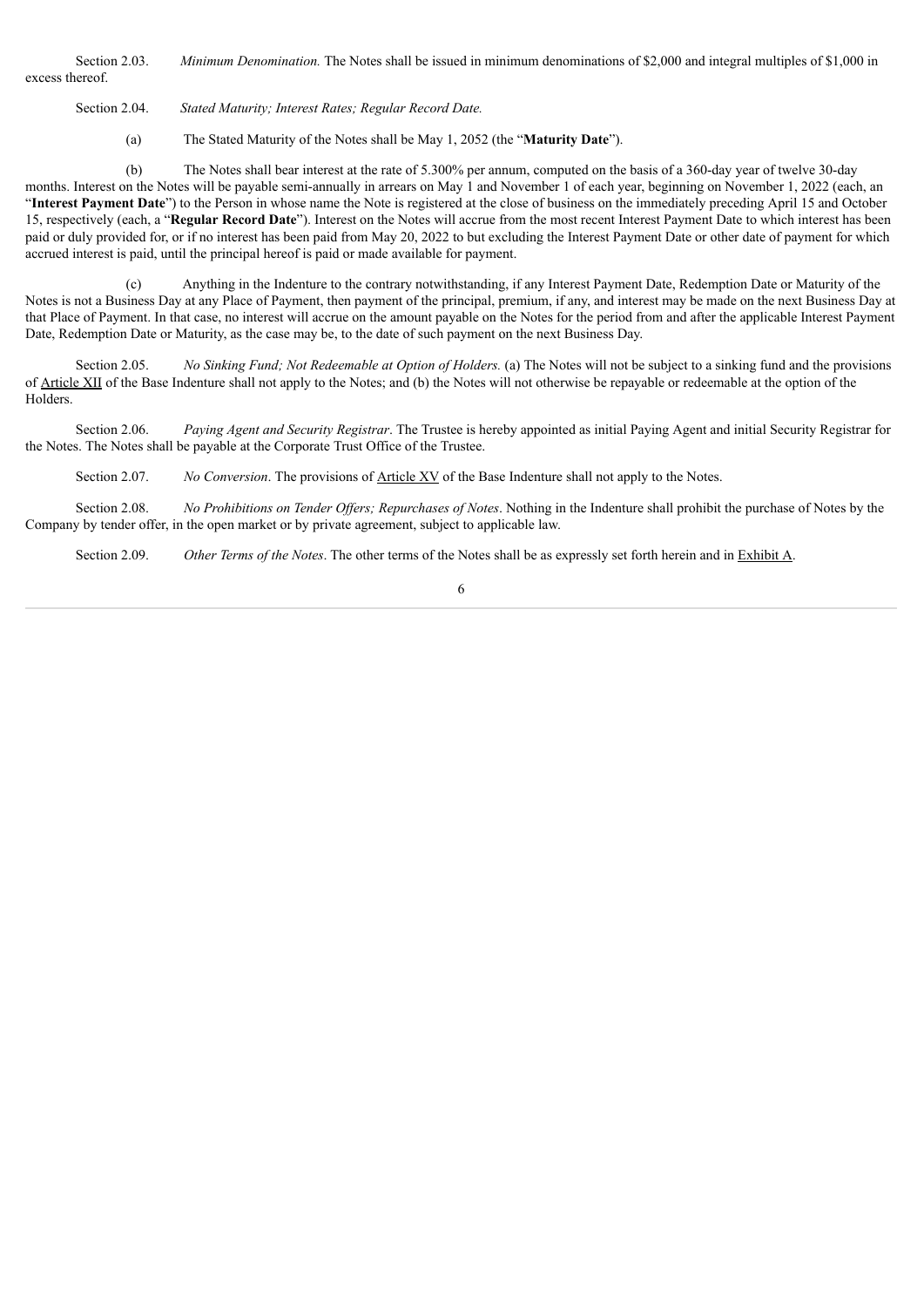#### ARTICLE 3

#### OPTIONAL REDEMPTION BY THE COMPANY

<span id="page-43-0"></span>The provisions of Article XI of the Base Indenture, as amended by the provisions of this Supplemental Indenture, shall apply to the Notes with respect to this Article 3.

#### Section 3.01. *Optional Redemption.*

(a) Prior to the Par Call Date, the Company may at its option redeem the Notes, in whole or in part, at any time or from time to time, at a Redemption Price equal to the greater of the following amounts, *plus*, in each case, accrued and unpaid interest thereon, if any, to, but excluding, the Redemption Date therefor:

<span id="page-43-1"></span>(i) 100% of the aggregate principal amount of such Notes being redeemed on such Redemption Date; and

(ii) the sum of the present values of the remaining scheduled payments of principal and interest on such Notes being redeemed that would be due if the Notes to be redeemed matured on the Par Call Date (not including any portion of such payments of interest accrued to such Redemption Date) discounted to such Redemption Date on a semi-annual basis (assuming a 360-day year consisting of twelve 30-day months) at the applicable Treasury Rate *plus* the Spread for the Notes to be redeemed.

(b) On and after the Par Call Date, the Company may at its option redeem the Notes, in whole or in part, at any time and from time to time, at a Redemption Price equal to 100% of the aggregate principal amount of such Notes being redeemed, *plus* accrued and unpaid interest thereon, if any, to, but excluding, the Redemption Date therefor.

(c) If the Company redeems the Notes at its option, then (a) notwithstanding the foregoing (and without duplication), installments of interest on the Notes that are due and payable on any Interest Payment Date falling on or prior to the Redemption Date for the Notes will be payable on that Interest Payment Date to the Holders thereof as of the close of business on the Regular Record Date immediately preceding such Interest Payment Date, according to the terms of the Notes and the Indenture and (b) the Redemption Price for such Notes will, if applicable, be calculated on the basis of a 360-day year consisting of twelve 30-day months.

(d) The Company's actions and determinations in determining the Redemption Price shall be conclusive and binding for all purposes, absent manifest error.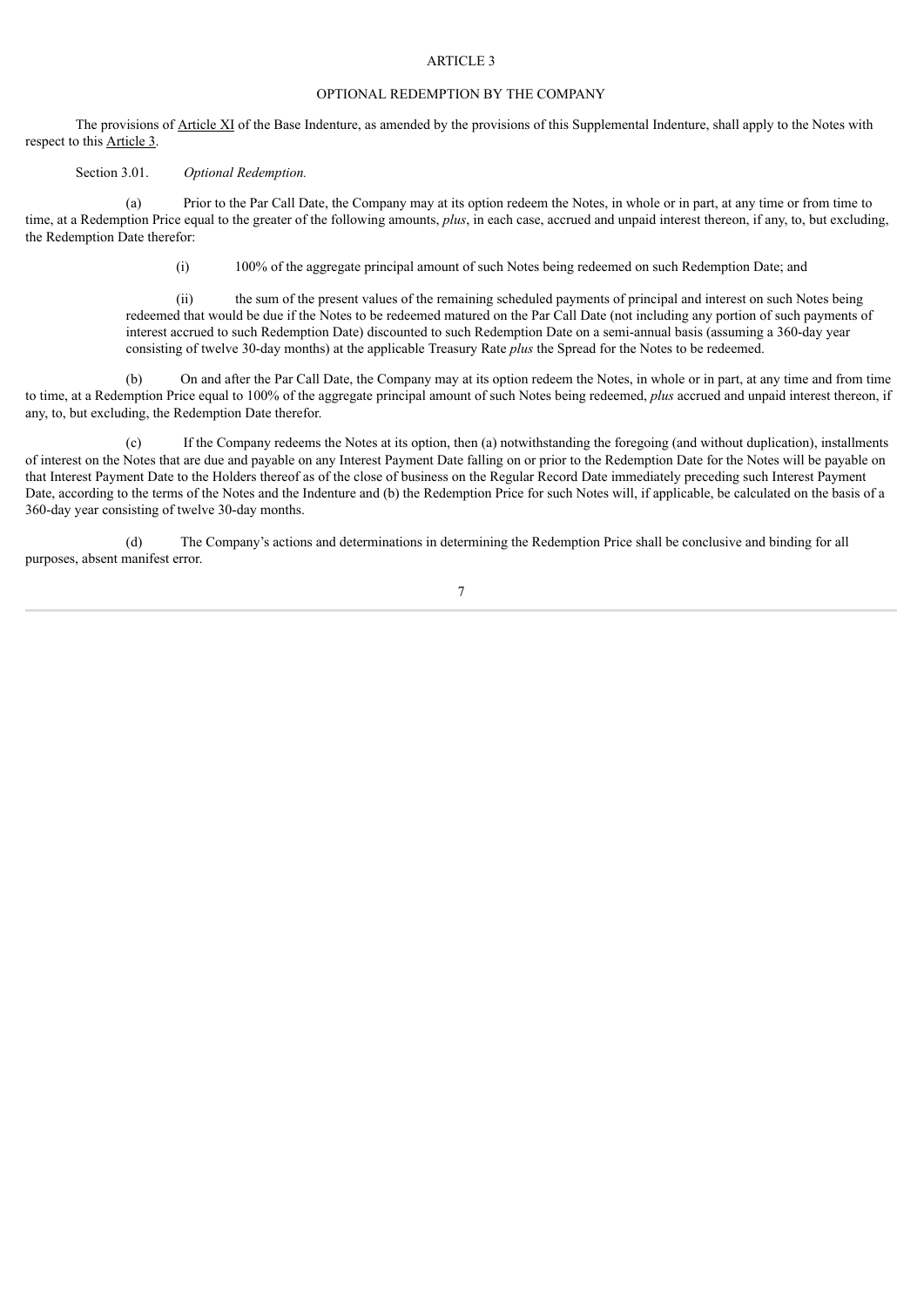#### <span id="page-44-0"></span>Section 3.02. *Notice of Optional Redemption; Deposit of Redemption Price.*

(a) If the Company elects to redeem the Notes, in whole or in part, at its option pursuant to Section 3.01, the Company (or, at the Company's request, the Trustee on behalf of the Company) shall transmit notice of such redemption at least 10 days but not more than 60 days before the Redemption Date for such redemption to each registered Holder of the Notes. Such notice of redemption shall specify the aggregate principal amount of the Notes to be redeemed (or, if the Notes are to be redeemed in whole, that the Notes are to be redeemed in whole), the CUSIP and ISIN numbers of the Notes to be redeemed, the date fixed as the Redemption Date for such redemption, the Redemption Price for such Notes to be redeemed (or if not then ascertainable, the manner of calculation thereof), any conditions applicable to such redemption, the place or places of payment and that payment will be made upon presentation and surrender of such Notes. In addition, if any conditions are applicable to such redemption, such notice of redemption shall state that the Company may delay the Redemption Date for such redemption until such time as any or all such conditions shall be satisfied, and may rescind any related notice of redemption, in which case such redemption shall not occur, in the event that any or all such conditions shall not have been satisfied by the date fixed as the Redemption Date or, if applicable, by the Redemption Date so delayed.

(b) Once notice of redemption is sent to Holders, Notes called for redemption will, subject to satisfaction of the conditions, if any, set forth in such notice of redemption, become due and payable on the Redemption Date for such Notes at the Redemption Price, *plus* accrued and unpaid interest thereon, if any, to, but excluding, such Redemption Date. On or before 12:00 p.m. (New York City time) on such Redemption Date, the Company will deposit with the Trustee or with one or more Paying Agents (or, if the Company is acting as its own Paying Agent, the Company will segregate and hold in trust as provided in Section 10.03 of the Base Indenture) an amount of U.S. Dollars sufficient to redeem on such Redemption Date all of such Notes so called for redemption and that become so due and payable at the appropriate Redemption Price for such Notes, together with accrued and unpaid interest thereon, if any, to, but excluding, such Redemption Date. Unless the Company defaults in payment of the Redemption Price for the Notes called for redemption or in the payment of accrued and unpaid interest thereon, if any, to, but excluding, such Redemption Date, commencing on such Redemption Date interest on such Notes so called for redemption and that become so due and payable will cease to accrue and Holders of such Notes will have no rights with respect to such Notes except the right to receive the Redemption Price for such Notes and unpaid interest thereon, if any, to, but excluding, such Redemption Date.

<span id="page-44-1"></span>Section 3.03. *Partial Redemption.* If fewer than all of the Notes are to be redeemed by the Company pursuant to Section 3.01, selection of such Notes to be redeemed will be made pro rata or by lot by the Trustee, or by such other method as the Trustee shall deem fair and appropriate; provided that if all of the Notes are represented by one or more Global Securities, interests in the Notes to be redeemed will be selected for redemption by the Depositary in accordance with its standard procedures therefor. Upon surrender of any Note redeemed in part, the Holder will receive a new Note equal in principal amount to the unredeemed portion of the surrendered Note. No Notes of a principal amount of \$2,000 or less shall be redeemed in part.

<span id="page-44-2"></span>Section 3.04. *Conditional Redemption*. Any redemption pursuant to this Article 3 may, in the Company's discretion, be subject to the satisfaction of one or more conditions precedent. If a redemption pursuant to this Article 3 is subject to the satisfaction of one or more conditions precedent, the Company may delay the Redemption Date for such redemption until such time as any or all such conditions shall be satisfied, and may rescind any related notice of redemption, in which case such redemption shall not occur, in the event that any or all such conditions shall not have been satisfied by the date fixed as the Redemption Date or, if applicable, by the Redemption Date so delayed.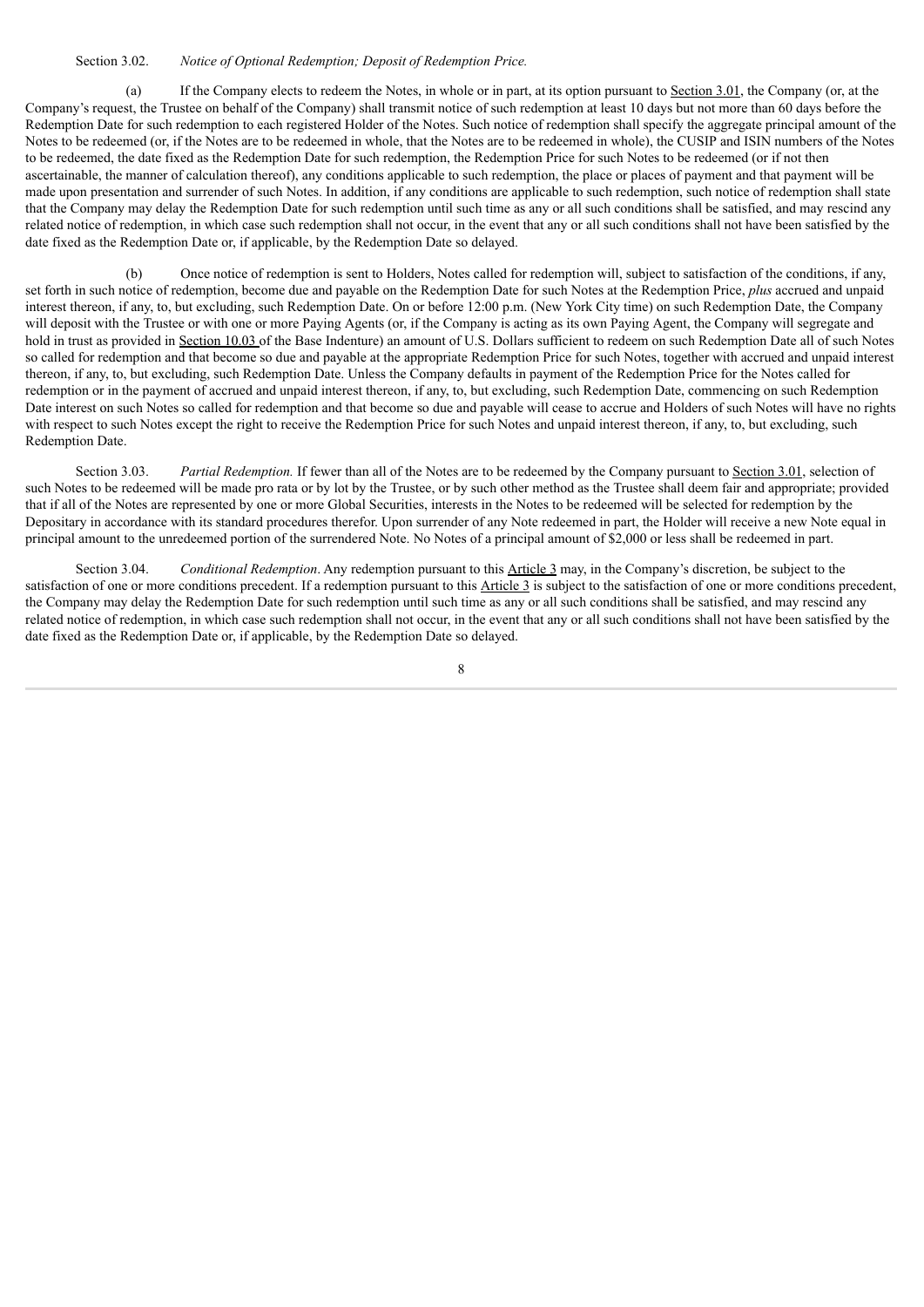#### ARTICLE 4

#### EXECUTION, AUTHENTICATION, DELIVERY AND DATING

<span id="page-45-1"></span><span id="page-45-0"></span>Section 4.01. *Amendments to Article III of the Base Indenture.*

(a) For purposes of the Notes, Section 3.03 of the Base Indenture shall be amended and restated in its entirety with the following:

"Section 3.03 Execution, Authentication, Delivery and Dating. The Securities shall be executed on behalf of the Company by its Chairman of the Board, its Vice Chairman of the Board, its President, its Chief Financial Officer, one of its Vice Presidents, its Treasurer, its Secretary or one of its Assistant Secretaries. The signature of any of these officers on the Securities may be manual, electronic or facsimile.

Securities bearing the manual, electronic or facsimile signatures of individuals who were at any time the proper officers of the Company shall bind the Company, notwithstanding that such individuals or any of them have ceased to hold such offices prior to the authentication and delivery of such Securities or did not hold such offices at the date of such Securities.

At any time and from time to time after the execution and delivery of this Indenture, the Company may deliver Securities of any Series executed by the Company to the Trustee for authentication, together with a Company Order for the authentication and delivery of such Securities, and the Trustee in accordance with the Company Order shall authenticate and deliver such Securities. If the form or terms of the Securities of the series have been established in or pursuant to one or more Board Resolutions as permitted by Sections 2.01 and 3.01, in authenticating such Securities, and accepting the additional responsibilities under this Indenture in relation to such Securities, the Trustee shall be entitled to receive, and (subject to Section 6.01) shall be fully protected in relying upon, an Opinion of Counsel stating,

(1) if the form of such Securities has been established by or pursuant to Board Resolution as permitted by Section 2.01, that such form has been established in conformity with the provisions of this Indenture;

(2) if the terms of such Securities have been established by or pursuant to Board Resolution as permitted by Section 3.01, that such terms have been established in conformity with the provisions of this Indenture; and

(3) that such Securities, when authenticated and delivered by the Trustee and issued by the Company in the manner and subject to any conditions specified in such Opinion of Counsel, will constitute valid and legally binding obligations of the Company enforceable in accordance with their terms, subject to bankruptcy, insolvency, fraudulent transfer, reorganization, moratorium and similar laws of general applicability relating to or affecting creditors' rights and to general equity principles.

 $\overline{Q}$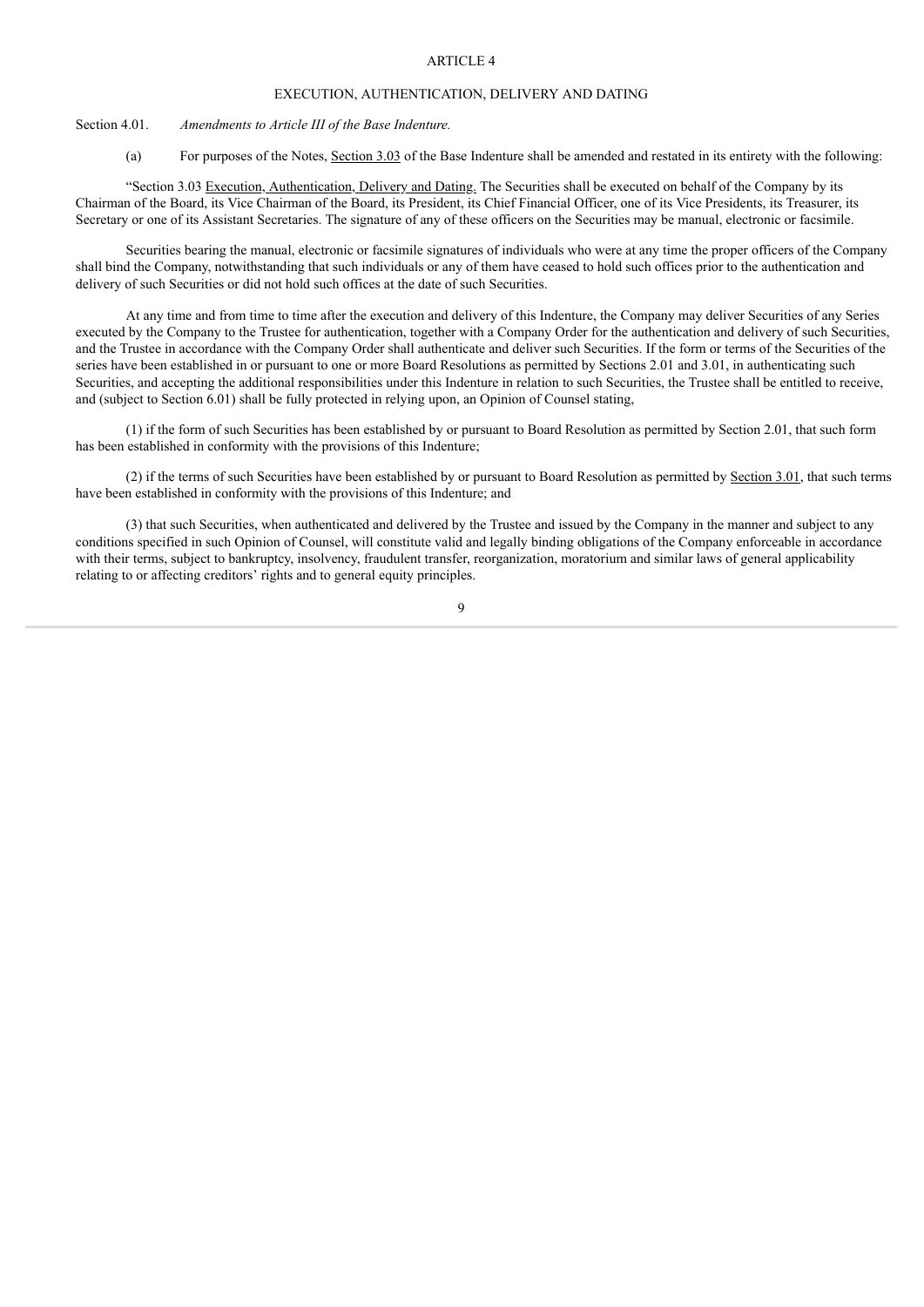If such form or terms have been so established, the Trustee shall not be required to authenticate such Securities if the issue of such Securities pursuant to this Indenture will affect the Trustee's own rights, duties or immunities under the Securities and this Indenture or otherwise in a manner which is not reasonably acceptable to the Trustee.

Notwithstanding the provisions of Section 3.01 and of the second preceding paragraph, if all Securities of a series are not to be originally issued at one time, it shall not be necessary to deliver the Officer's Certificate otherwise required pursuant to Section 3.01 or the Company Order and Opinion of Counsel otherwise required pursuant to such second preceding paragraph at or prior to the time of authentication of each Security of such series if such documents are delivered at or prior to the authentication upon original issuance of the first Security of such series to be issued.

Each Security shall be dated the date of its authentication.

No Security shall be entitled to any benefit under this Indenture or be valid or obligatory for any purpose unless there appears on such Security a certificate of authentication substantially in the form provided for herein executed by the Trustee by manual, electronic or facsimile signature, and such certificate upon any Security shall be conclusive evidence, and the only evidence, that such Security has been duly authenticated and delivered hereunder. Notwithstanding the foregoing, if any Security shall have been authenticated and delivered hereunder but never issued and sold by the Company, and the Company shall deliver such Security to the Trustee for cancellation as provided in Section 3.09, for all purposes of this Indenture such Security shall be deemed never to have been authenticated and delivered hereunder and shall never be entitled to the benefits of this Indenture."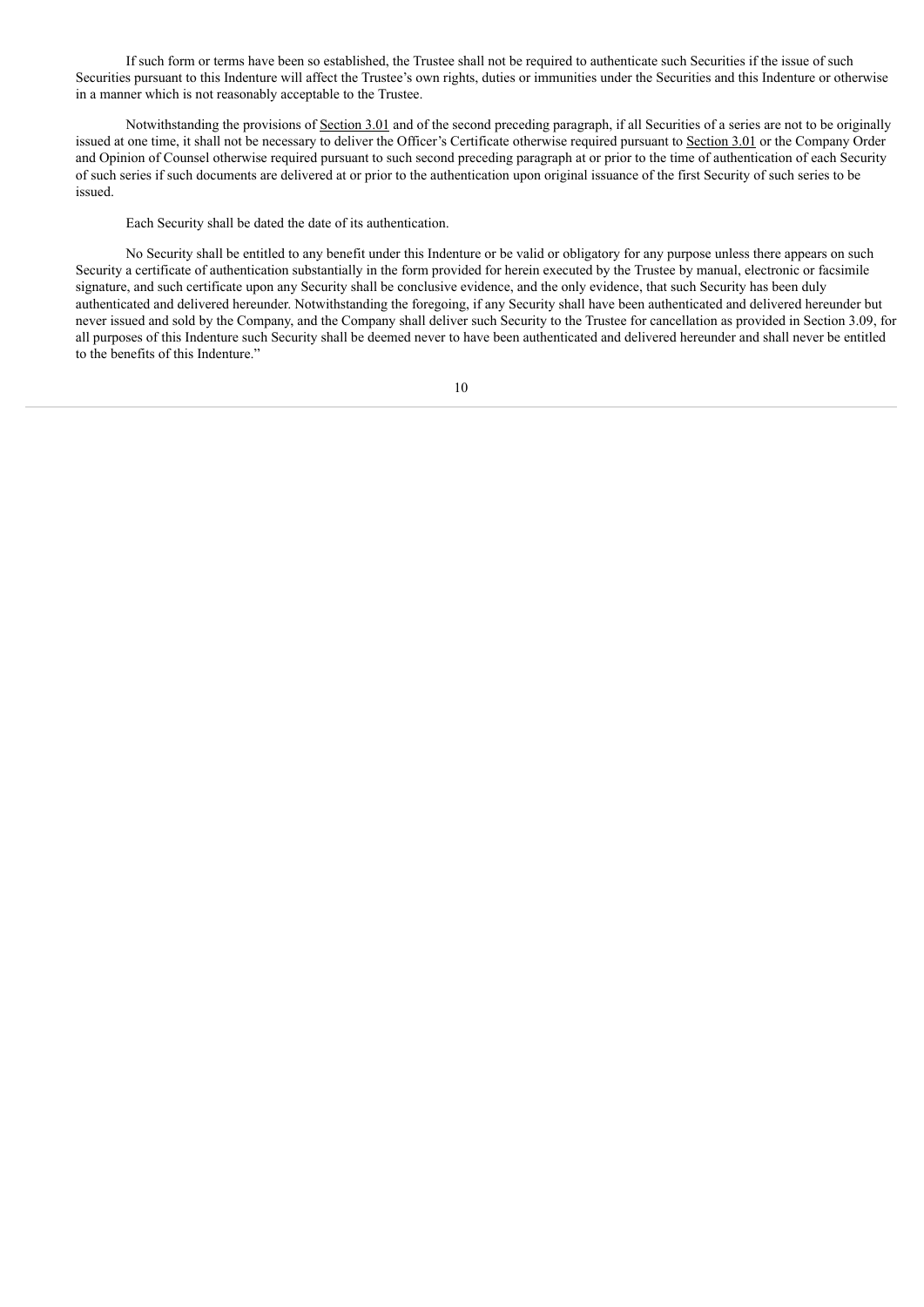#### ARTICLE 5

#### SUCCESSOR CORPORATION

<span id="page-47-0"></span>Section 5.01. *Amendments to Article VIII of the Base Indenture.* For purposes of the Notes, Section 8.01 of the Base Indenture shall be amended and restated in its entirety to the following:

<span id="page-47-1"></span>"Section 8.01 When Company May Merge, Etc. The Company shall not consolidate or merge with or into any other entity, or sell, transfer, lease or otherwise convey its properties and assets as an entirety or substantially as an entirety to any entity, unless:

(1) (i) the Company is the continuing entity (in the case of a merger) or (ii) the successor entity formed by such consolidation or into which it is merged or which acquires by sale, transfer, lease or other conveyance of its properties and assets, as an entirety or substantially as an entirety (any such other entity being referred to herein as the "**Surviving Person**"), is a corporation organized and existing under the laws of the United States of America or any State thereof or the District of Columbia, and expressly assumes, by supplemental indenture, the due and punctual payment of principal, premium and interest on the Notes and the performance of all of the covenants under this Indenture;

(2) immediately after giving effect to the transaction, no Event of Default, and no event which after notice or lapse of time or both would become an Event of Default under this Indenture, has or will have occurred and be continuing; and

<span id="page-47-2"></span>(3) if a supplemental indenture is required in connection with such transaction, the Company has delivered to the Trustee an Officers' Certificate and an Opinion of Counsel, each stating that such consolidation, merger, assignment, or transfer and such supplemental indenture comply with this **Article VIII** and that all conditions precedent herein provided relating to such transaction have been satisfied."

#### ARTICLE 6

#### AMENDMENTS, SUPPLEMENTS AND WAIVERS

Section 6.01. *Amendments to Article IX of the Base Indenture.*

<span id="page-47-3"></span>(a) For purposes of the Notes, Section 9.01 of the Base Indenture shall be amended and restated in its entirety with the following:

"Section 9.01 Supplemental Indentures Without Consent of Holders. Without the consent of any Holders, the Company, when authorized by a Board Resolution, and the Trustee, at any time and from time to time, may enter into one or more indentures supplemental hereto, in form satisfactory to the Trustee, for any of the following purposes:

(1) to cure any ambiguity, omission, defect or inconsistency in this Indenture; or

(2) to provide for the assumption by a successor corporation as set forth in Article VIII; or

(3) to comply with any requirements of the Commission in connection with the qualification of this Indenture under the Trust Indenture Act; or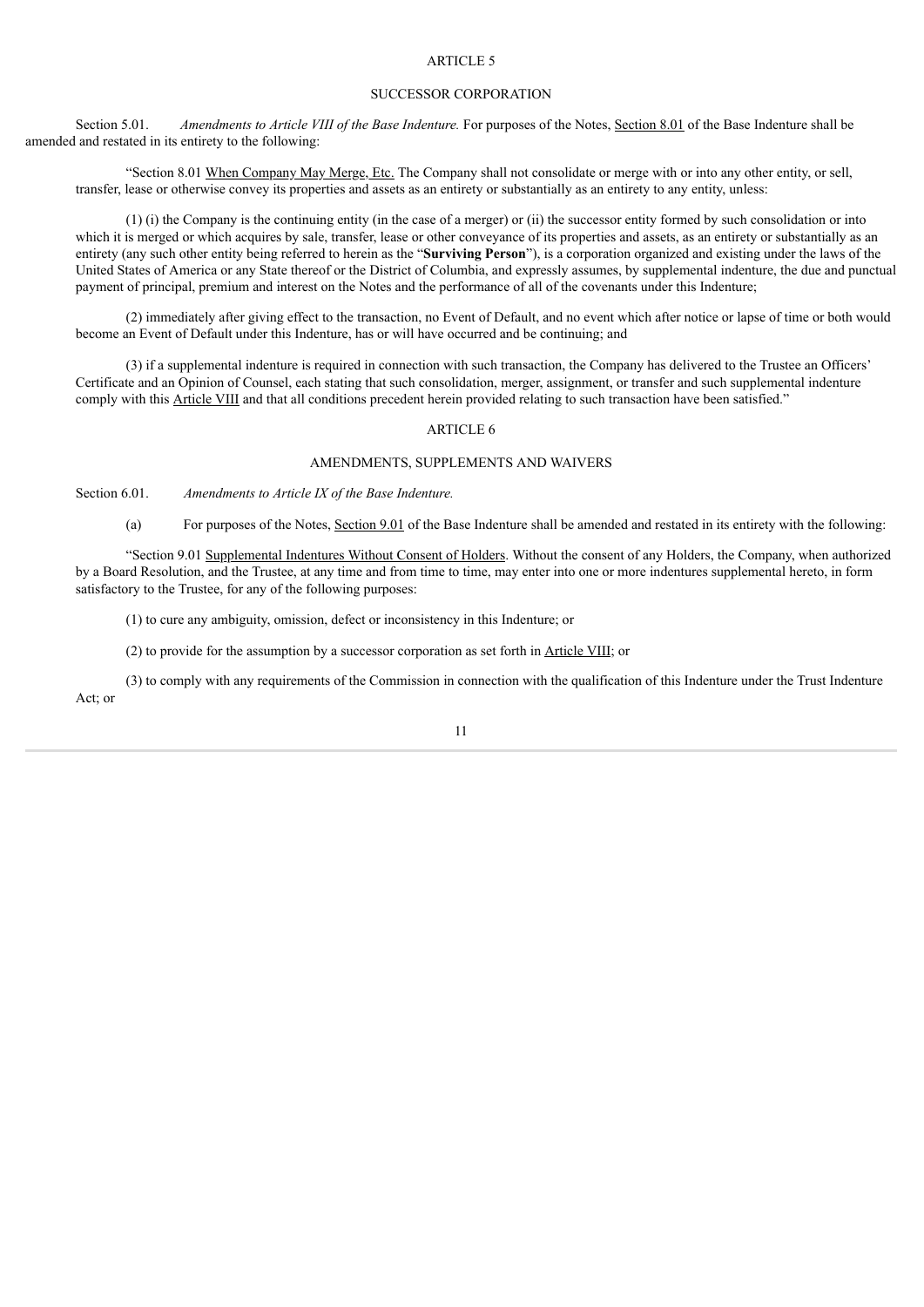(4) to evidence and provide for the acceptance of appointment with respect to the Notes by a successor Trustee in accordance with this Indenture, and add or change any of the provisions of this Indenture as shall be necessary to provide for or facilitate the administration of the trusts under this Indenture by more than one Trustee; or

(5) to secure the Notes; or

(6) to add guarantees with respect to the Notes; or

(7) to add covenants or Events of Default for the benefit of the Holders or surrender any right or power conferred upon the Company; or

(8) to make any change that does not adversely affect the rights of any Holder in any material respect; or

(9) to conform the provisions of this Indenture or the Notes to any provision of the "Description of the Notes" section in the Prospectus Supplement."

(b) For purposes of the Notes,  $Section 9.02(3)$  of the Base Indenture shall be amended and restated in its entirety with the

# following:

"(3) modify any of the provisions of this Section or Section 5.13 or Section 10.06, except to increase any such percentage or to provide that certain other provisions of this Indenture cannot be modified or waived without the consent of the Holder of each Outstanding Security affected thereby, provided, however, that this clause shall not be deemed to require the consent of any Holder with respect to changes in the references to "the Trustee" and concomitant changes in this Section, or the deletion of this proviso, in accordance with the requirements of Sections 6.11 and 9.01(8), or".

#### ARTICLE 7

#### NO REDEMPTION UPON A DESIGNATED EVENT AND A RATING DECLINE

<span id="page-48-2"></span><span id="page-48-1"></span><span id="page-48-0"></span>Section 7.01. *Article XIII of the Base Indenture Inapplicable.* Article XIII of the Base Indenture shall not apply to the Notes.

#### ARTICLE 8

#### DEFEASANCE AND COVENANT DEFEASANCE

<span id="page-48-3"></span>Section 8.01. *Amendments to Article XIV of the Base Indenture.* For purposes of the Notes, the word "money" in clauses (A) and (B) of Section  $14.04(1)$  of the Base Indenture shall be deemed replaced with the words "U.S. Dollars."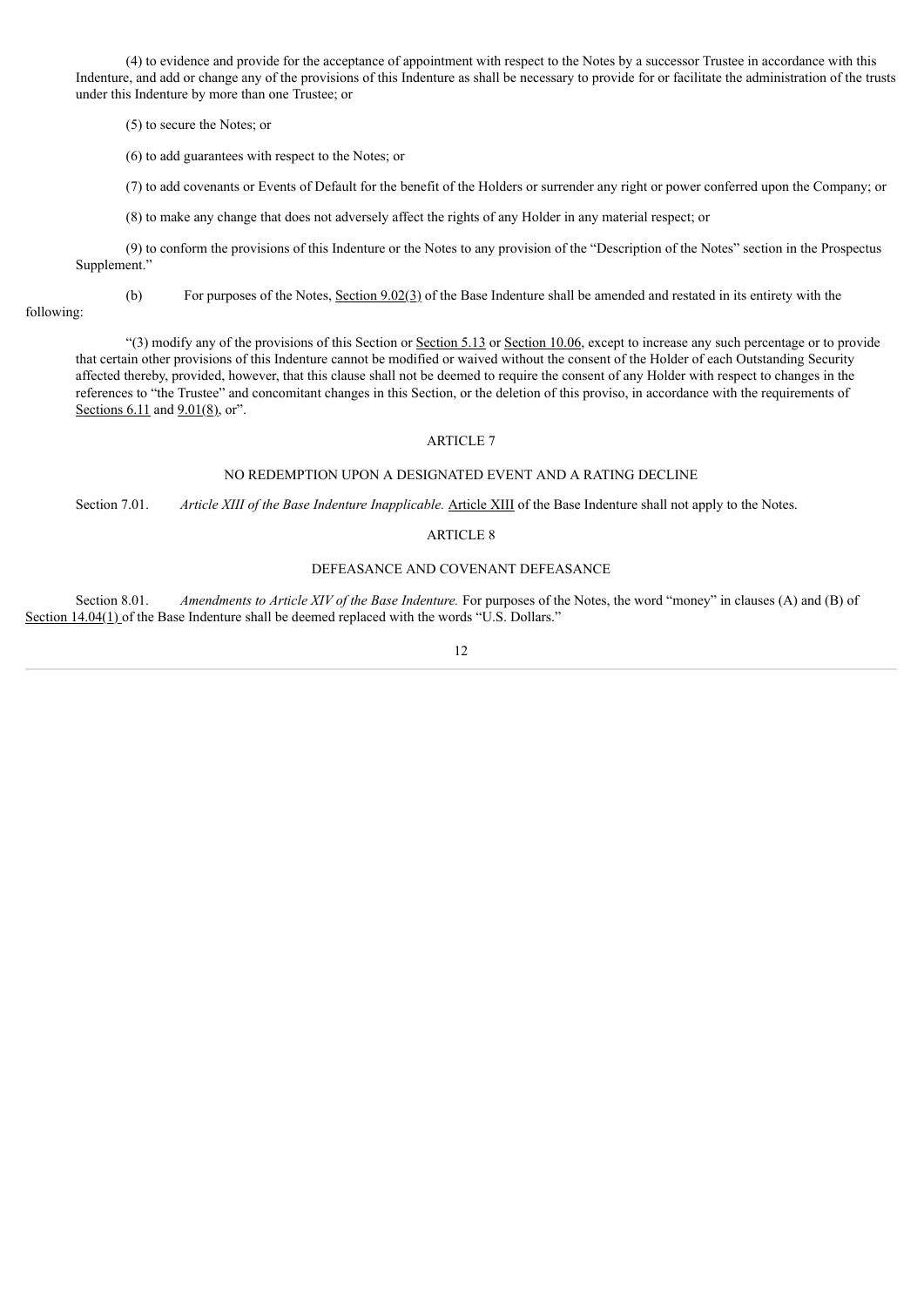#### ARTICLE 9

#### **MISCELLANEOUS**

<span id="page-49-1"></span><span id="page-49-0"></span>Section 9.01. *Conflict with Trust Indenture Act.* If any provision hereof limits, qualifies or conflicts with a provision of the Trust Indenture Act that is required under such Act to be a part of and govern this Supplemental Indenture, the latter provision shall control. If any provision of this Supplemental Indenture modifies or excludes any provision of the Trust Indenture Act that may be so modified or excluded, the latter provision shall be deemed to apply to this Supplemental Indenture as so modified or to be excluded, as the case may be. Wherever this Supplemental Indenture refers to a provision of the Trust Indenture Act, such provision is incorporated by reference in and made a part of this Supplemental Indenture.

<span id="page-49-2"></span>Section 9.02. *Ef ect of Headings and Table of Contents*. The Article and Section headings herein and the Table of Contents are for convenience only and shall not affect the construction hereof.

<span id="page-49-3"></span>Section 9.03. *Successors and Assigns*. All covenants and agreements in this Supplemental Indenture by the Company shall bind its successors and assigns, whether so expressed or not.

<span id="page-49-4"></span>Section 9.04. *Separability*. In case any provision in this Supplemental Indenture or in the Notes shall be invalid, illegal or unenforceable, the validity, legality and enforceability of the remaining provisions shall not in any way be affected or impaired thereby.

<span id="page-49-5"></span>Section 9.05. *Benefits of Supplemental Indenture*. Nothing in this Supplemental Indenture or in the Notes, express or implied, shall give to any Persons, other than the parties hereto and their successors hereunder and the Holders, any benefit or any legal or equitable right, remedy or claim under this Supplemental Indenture.

<span id="page-49-6"></span>Section 9.06. *Governing Law and Jury Trial Waiver*. THIS SUPPLEMENTAL INDENTURE AND THE NOTES AND ANY CLAIM, CONTROVERSY OR DISPUTE ARISING UNDER OR RELATED THERETO SHALL BE GOVERNED BY AND CONSTRUED IN ACCORDANCE WITH THE LAWS OF THE STATE OF NEW YORK. EACH OF THE COMPANY AND THE TRUSTEE, HEREBY IRREVOCABLY WAIVES, TO THE FULLEST EXTENT PERMITTED BY APPLICABLE LAW, ANY AND ALL RIGHT TO TRIAL BY JURY IN ANY LEGAL ACTION OR PROCEEDING ARISING OUT OF OR RELATING TO THIS SUPPLEMENTAL INDENTURE OR THE SECURITIES.

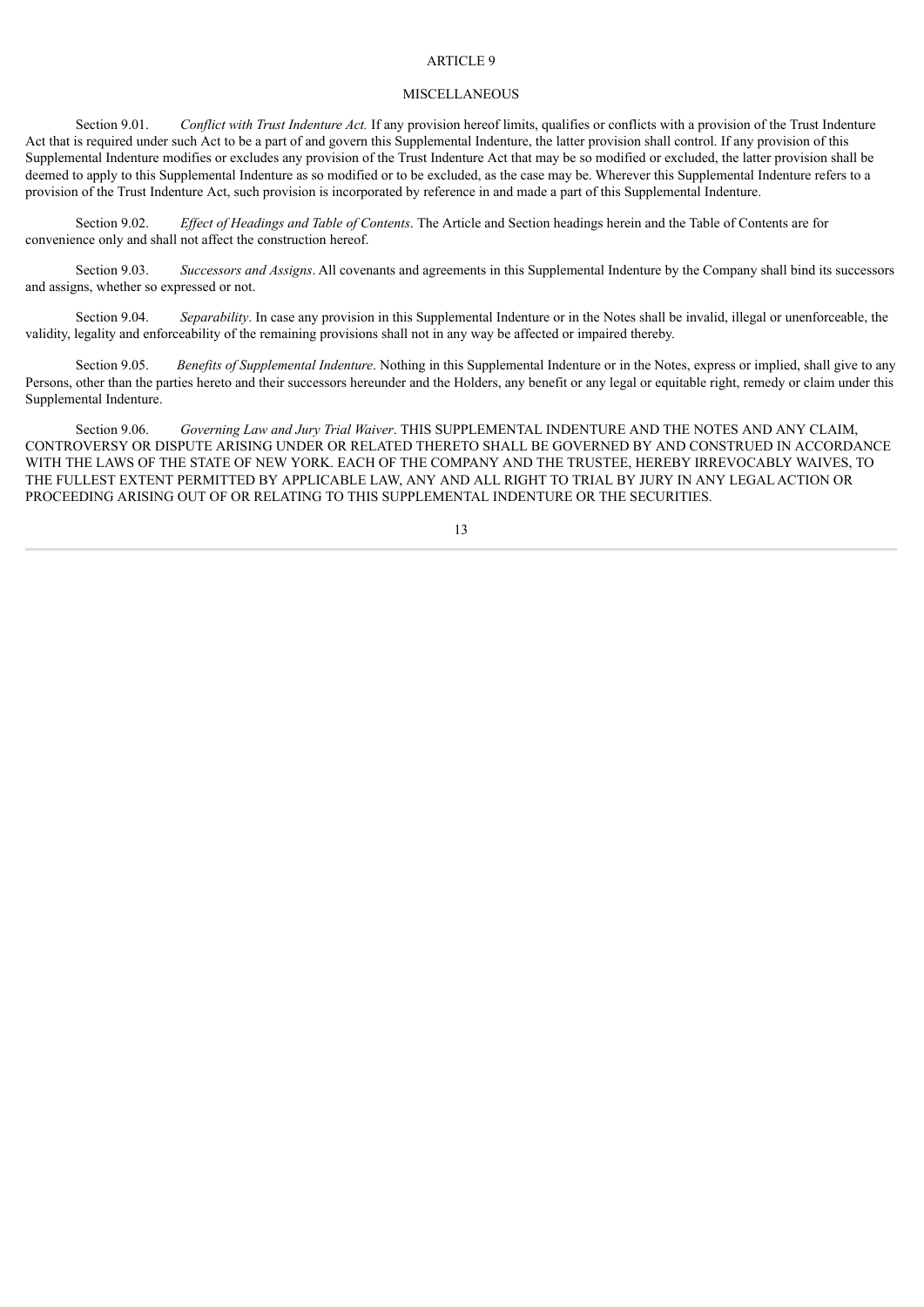<span id="page-50-0"></span>Section 9.07. *Notices and Other Communications to the Trustee.* All notices, approvals, consents, requests and any communications to the Trustee hereunder must be in writing in English and must be in the form of a document that is signed manually or by way of an electronic signature (including electronic images of handwritten signatures and digital signatures provided by DocuSign, Orbit and Adobe Sign or any other electronic signature provider acceptable to the Trustee). Electronic signatures believed by the Trustee to comply with the U.S. Federal Electronic Signatures in Global and National Commerce Act of 2000 (the "ESIGN ACT") or other applicable law shall be deemed original signatures for all purposes. If the Company chooses to use electronic signatures to sign documents delivered to the Trustee, the Company agrees to assume all risks arising out of its use of electronic signatures, including without limitation the risk of the Trustee acting on an unauthorized document and the risk of interception or misuse by third parties. Notwithstanding anything herein to the contrary, the Trustee may in any instance and in its sole discretion require that an original document bearing a manual signature be delivered to the Trustee in lieu of, or in addition to, any document signed via electronic signature.

<span id="page-50-1"></span>Section 9.08. *Ratification of Indenture*. The Base Indenture, as supplemented by this Supplemental Indenture, is in all respects ratified and confirmed, and this Supplemental Indenture shall be deemed part of the Base Indenture in the manner and to the extent herein and therein provided. The provisions of this Supplemental Indenture shall, subject to the terms hereof, supersede the provisions of the Base Indenture to the extent the Base Indenture is inconsistent herewith.

#### Section 9.09. *Counterparts; Electronic Signatures.*

<span id="page-50-2"></span>This instrument may be executed in any number of counterparts, each of which so executed shall be deemed to be an original, but all such counterparts shall together constitute but one and the same instrument. For the avoidance of doubt, for all purposes of this Supplemental Indenture and any document to be signed or delivered in connection with or pursuant to this Supplemental Indenture, other than the authentication of any Note, the words "execution," "signed," "signature," "delivery," and words of like import shall be deemed to include electronic signatures, deliveries or the keeping of records in electronic form, as the case may be, each of which shall be of the same legal effect, validity or enforceability as a manually executed signature, physical delivery or the use of a paper-based recordkeeping system, as the case may be, and the parties hereto consent to conduct the transactions contemplated hereunder by electronic means.

[*Remainder of the page intentionally left blank*]

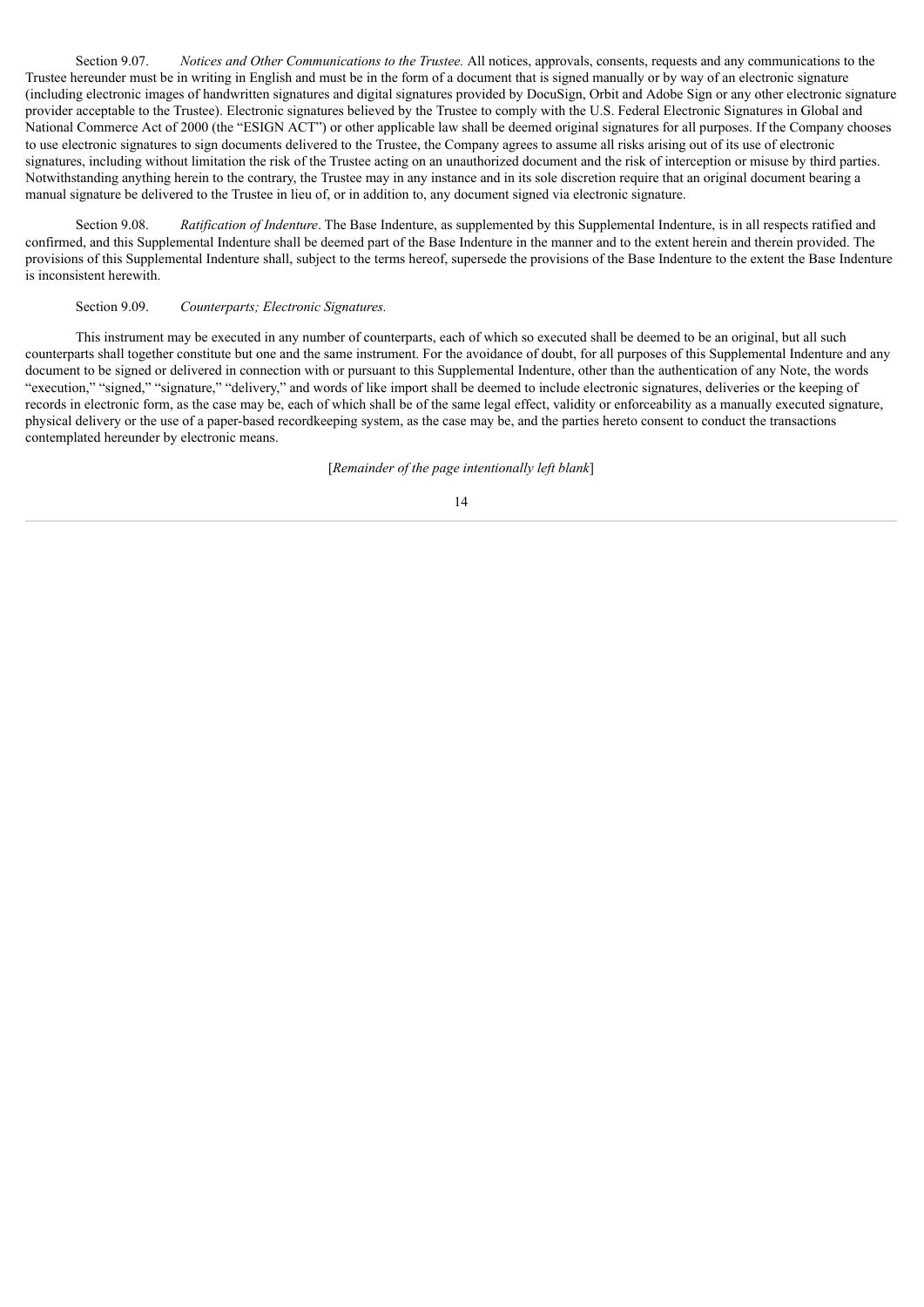#### SIGNATURES

IN WITNESS WHEREOF, the parties hereto have caused this Supplemental Indenture to be duly executed, all as of the date first above written.

ESSENTIAL UTILITIES, INC., as the Company

By: /s/ Christopher P. Luning

Name: Christopher P. Luning Title: Executive Vice President, General Counsel and Secretary

U.S. BANK TRUST COMPANY, NATIONAL ASSOCIATION, as Trustee

By: /s/ Gregory P. Guim

Name: Gregory P. Guim Title: Vice President

[*Signature Page to Sixth Supplemental Indenture*]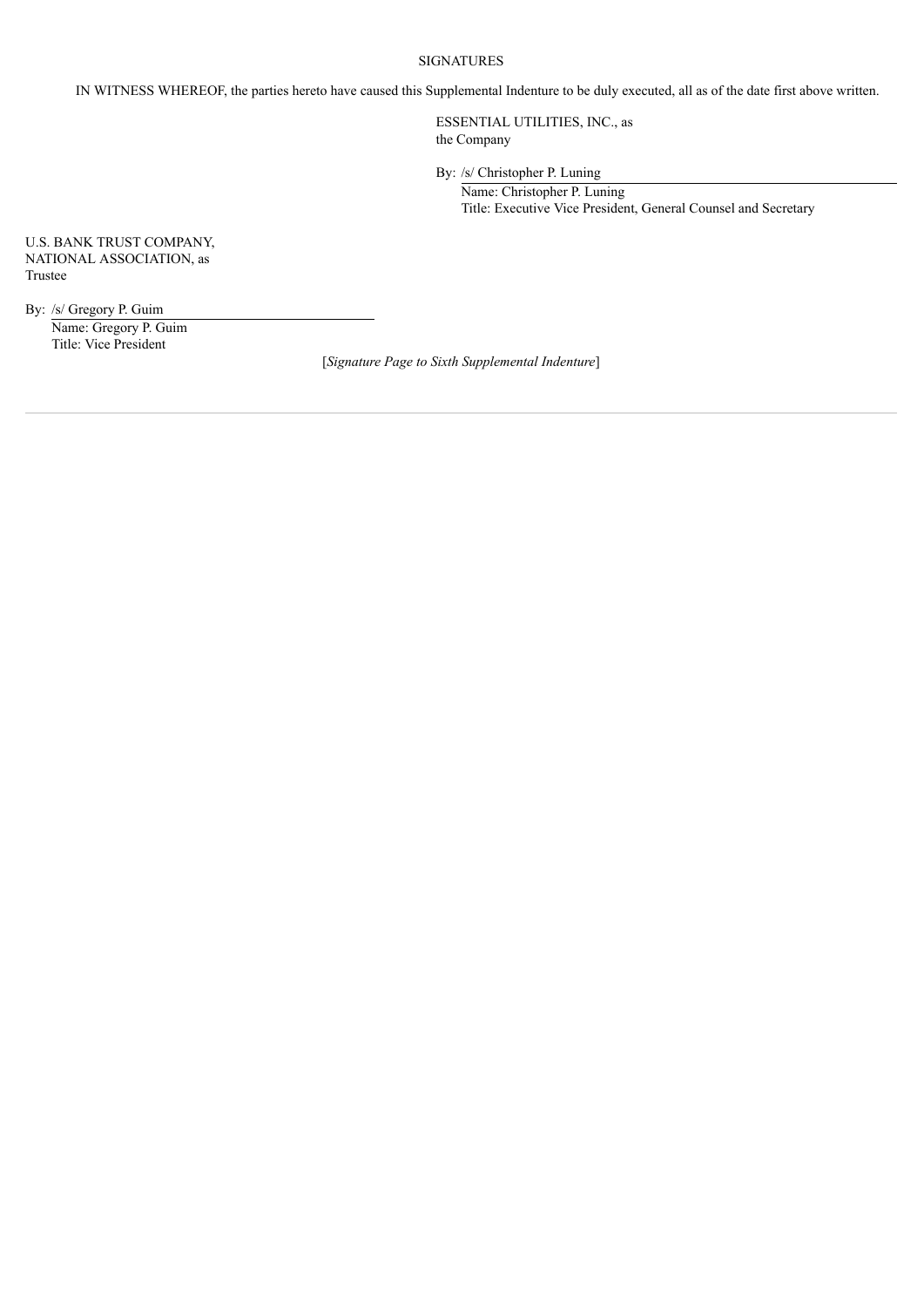#### [FORM OF FACE OF NOTE]

[THIS NOTE IS A GLOBAL NOTE WITHIN THE MEANING OF THE INDENTURE HEREINAFTER REFERRED TO AND IS REGISTERED IN THE NAME OF A DEPOSITARY OR A NOMINEE THEREOF. THIS NOTE MAY NOT BE TRANSFERRED TO, OR REGISTERED OR EXCHANGED FOR NOTES REGISTERED IN THE NAME OF, ANY PERSON OTHER THAN THE DEPOSITARY OR A NOMINEE THEREOF AND NO SUCH TRANSFER MAY BE REGISTERED, EXCEPT IN THE LIMITED CIRCUMSTANCES DESCRIBED IN THE INDENTURE. EVERY NOTE AUTHENTICATED AND DELIVERED UPON REGISTRATION OF TRANSFER OF, OR IN EXCHANGE FOR OR IN LIEU OF, THIS NOTE SHALL BE A GLOBAL NOTE SUBJECT TO THE FOREGOING, EXCEPT IN SUCH LIMITED CIRCUMSTANCES.

UNLESS THIS NOTE IS PRESENTED BY AN AUTHORIZED REPRESENTATIVE OF THE DEPOSITARY TO THE COMPANY OR ITS AGENT FOR REGISTRATION OF TRANSFER, EXCHANGE OR PAYMENT, AND ANY NOTE ISSUED IS REGISTERED IN THE NAME OF CEDE & CO. OR IN SUCH OTHER NAME AS REQUESTED BY AN AUTHORIZED REPRESENTATIVE OF THE DEPOSITARY (AND ANY PAYMENT IS MADE TO CEDE & CO. OR TO SUCH OTHER ENTITY AS IS REQUESTED BY AN AUTHORIZED REPRESENTATIVE OF THE DEPOSITARY), ANY TRANSFER, PLEDGE OR OTHER USE HEREOF FOR VALUE OR OTHERWISE BY OR TO ANY PERSON IS WRONGFUL INASMUCH AS THE REGISTERED OWNER HEREOF, CEDE & CO., HAS AN INTEREST HEREIN.]\*

<sup>\*</sup> Include only if a Global Note.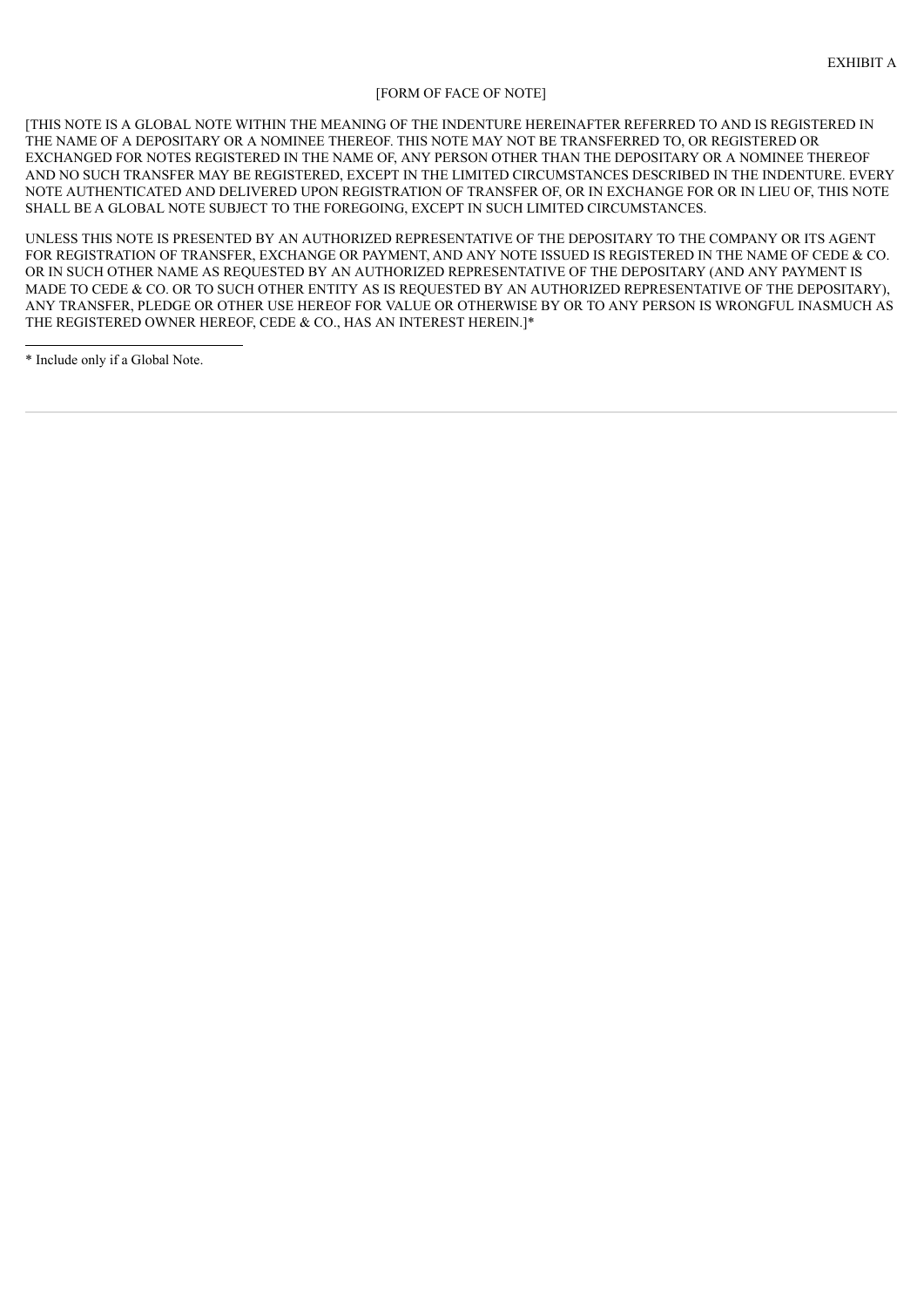#### ESSENTIAL UTILITIES, INC. 5.300% SENIOR NOTES DUE 2052

No.  $\sim$ 

CUSIP No.: 29670G AG7 ISIN No.: US29670GAG73

ESSENTIAL UTILITIES, INC., a Pennsylvania corporation (formerly known as Aqua America, Inc.) (the "**Company**," which term includes any successor under the Indenture hereinafter referred to), for value received, hereby promises to pay to the initial principal amount of \_\_\_\_\_\_\_\_\_\_\_\_\_\_ (\$\_\_\_\_\_\_\_\_) on May 1, 2052 and to pay accrued but unpaid interest thereon semi-annually in arrears on May 1 and November 1 of each year, beginning on November 1, 2022 (each, an "**Interest Payment Date**"). Interest shall accrue from the most recent Interest Payment Date to which interest has been paid or duly provided for, or if no interest has been paid from May 20, 2022 to but excluding the Interest Payment Date or other date of payment for which accrued interest is paid, at the rate of 5.300% per annum, until the principal hereof is paid or made available for payment.

Interest on this Note shall be computed on the basis of a 360-day year of twelve 30-day months. The interest so payable, and punctually paid or duly provided for, on any Interest Payment Date will, as provided in such Indenture, be paid to the Person in whose name this Note (or one or more Predecessor Notes) is registered at the close of business on the Regular Record Date for such interest, which shall be the April 15 and October 15 immediately preceding the relevant Interest Payment Date, as applicable. Any such interest not so punctually paid or duly provided for will forthwith cease to be payable to the Holder on such Regular Record Date and may either be paid to the Person in whose name this Note (or one or more Predecessor Notes) is registered at the close of business on a Special Record Date for the payment of such Defaulted Interest to be fixed by the Trustee, notice whereof shall be given to Holders of Notes of this series not less than 10 days prior to such Special Record Date, or be paid at any time in any other lawful manner not inconsistent with the requirements of any securities exchange on which the Notes of this series may be listed, and upon such notice as may be required by such exchange, all as more fully provided in said Indenture.

Payment of the principal of (and premium, if any) and any such interest on this Note will be made at the office or agency of the Company maintained for that purpose, in such coin or currency of the United States of America as at the time of payment is legal tender for payment of public and private debts; provided, however, that at the option of the Company payment of interest may be made by check mailed to the address of the Person entitled thereto as such address shall appear in the Security Register.

Reference is hereby made to the further provisions of this Note set forth on the reverse hereof, which further provisions shall for all purposes have the same effect as if set forth at this place.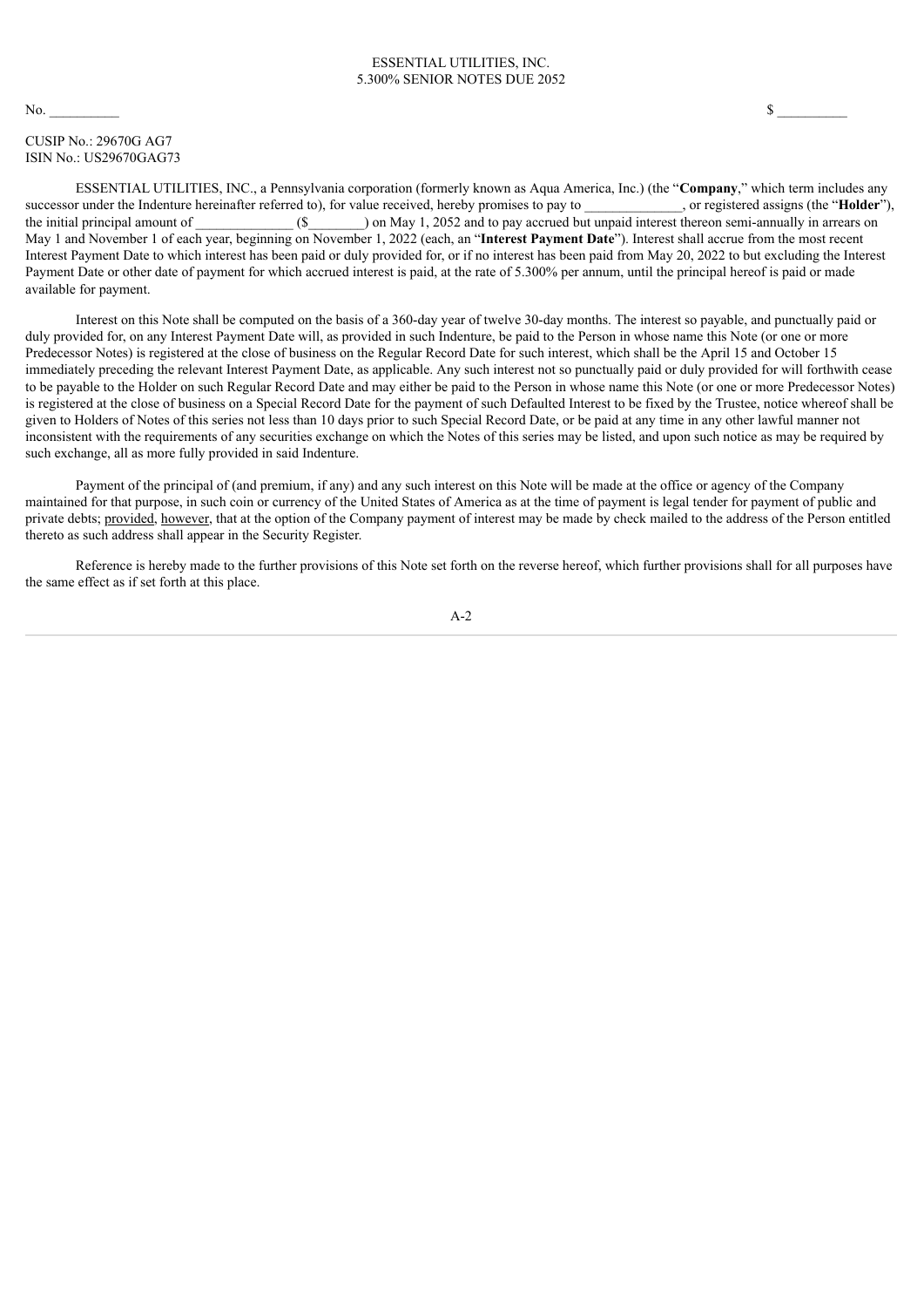Unless the certificate of authentication hereon has been executed by the Trustee referred to on the reverse hereof by manual, electronic or facsimile signature, this Note shall not be entitled to any benefit under the Indenture or be valid or obligatory for any purpose.

IN WITNESS WHEREOF, the Company has caused this instrument to be duly executed.

Dated:

# ESSENTIAL UTILITIES, INC.,

By:

Name: Title:

# CERTIFICATE OF AUTHENTICATION

U.S. Bank Trust Company, National Association, as Trustee, certifies that this is one of the Securities of the series designated herein referred to in the within mentioned Indenture.

Dated:

U.S. BANK TRUST COMPANY, NATIONAL ASSOCIATION, as

Trustee

By:

Authorized Signatory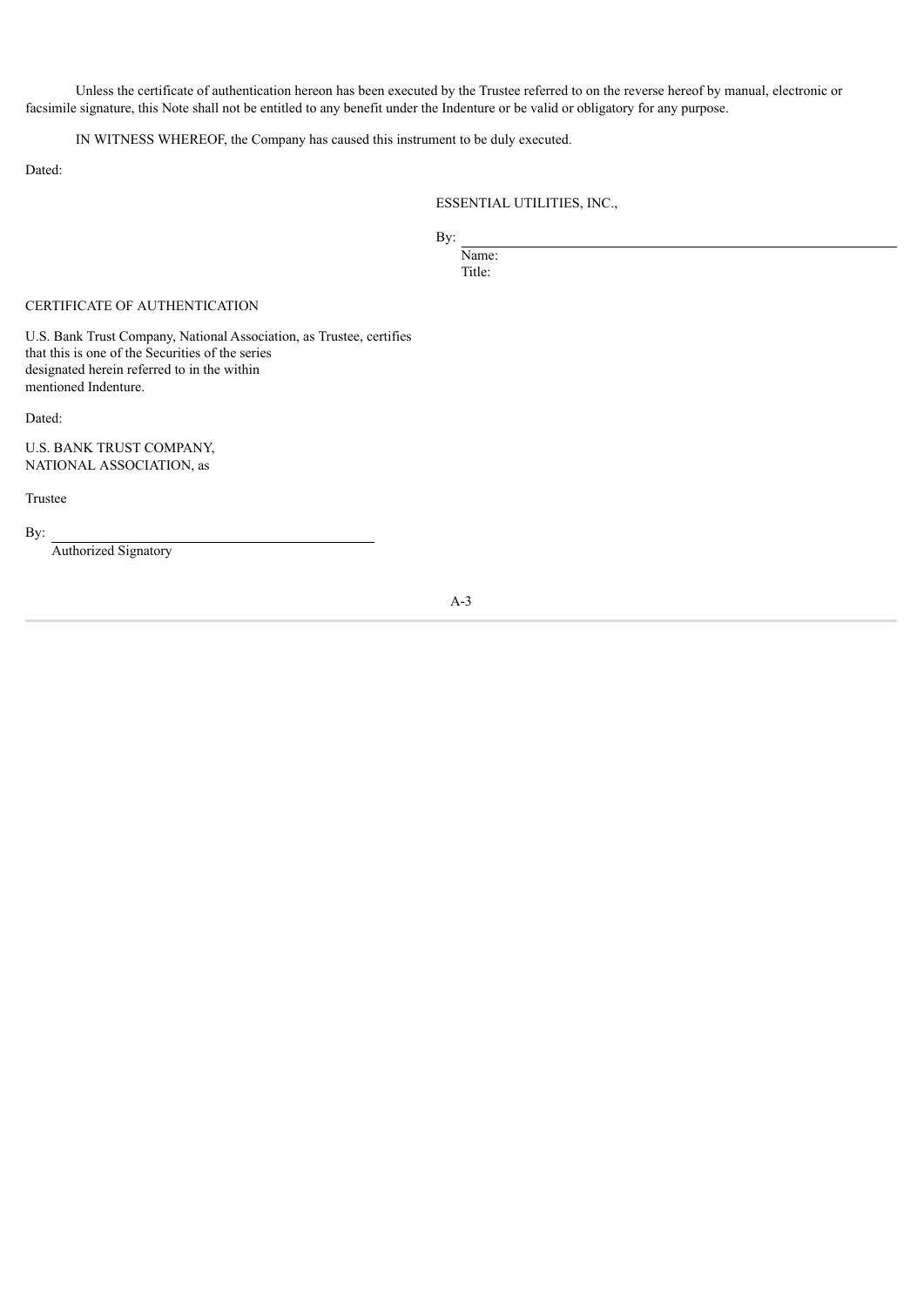#### [REVERSE OF NOTE]

#### ESSENTIAL UTILITIES, INC.

5.300% Senior Notes due 2052

This Note is one of a duly authorized series of Securities of the Company designated as its 5.300% Senior Notes due 2052 (herein sometimes referred to as the "**Notes**"), issued under the Indenture, dated as of April 23, 2019, between the Company and U.S. Bank Trust Company, National Association (as successor trustee to U.S. Bank N.A.), as trustee (the "**Trustee**," which term includes any successor trustee under the Indenture) (including any provisions of the Trust Indenture Act that are deemed incorporated therein) (the "**Base Indenture**"), as supplemented by the First Supplemental Indenture, dated as of April 23, 2019 between the Company and the Trustee, dated as of April 23, 2019 (the "**First Supplemental Indenture**"), and the Sixth Supplemental Indenture, dated as of May 20, 2022 (the "**Sixth Supplemental Indenture**" and, together with the First Supplemental Indenture, the "**Supplemental Indentures**") between the Company and the Trustee (the Base Indenture, as supplemented by the Supplemental Indentures, the "**Indenture**"), to which Indenture reference is hereby made for a description of the rights, limitations of rights, obligations, duties and immunities thereunder of the Trustee, the Company and the Holders. The terms of other series of Securities issued under the Base Indenture may vary with respect to interest rates, issue dates, maturity, redemption, repayment, currency of payment and otherwise as provided in the Base Indenture. The Base Indenture further provides that securities of a single series may be issued at various times, with different maturity dates and may bear interest at different rates.

The Notes may be redeemed at the option of the Company prior to their Stated Maturity, as provided in Article 3 of the Supplemental Indenture.

This Note is not entitled to the benefit of any sinking fund. The Indenture contains provisions for satisfaction and discharge, legal defeasance and covenant defeasance of this Note upon compliance by the Company with certain conditions set forth therein, which provisions apply to this Note.

If an Event of Default with respect to the Notes shall occur and be continuing, the principal of the Notes of this series may be declared due and payable immediately, in the manner, subject to the conditions and with the effect provided in the Indenture.

The Indenture permits, with certain exceptions as therein provided, the Company and the Trustee, with the consent of the Holders of not less than a majority in principal amount of the Outstanding Notes, to execute supplemental indentures for certain purposes as described therein.

No provision of this Note or of the Indenture shall alter or impair the obligation of the Company, which is absolute and unconditional, to pay the principal of and any premium and interest on this Note at the time, place and rate, and in the coin or currency, herein and in the Indenture prescribed.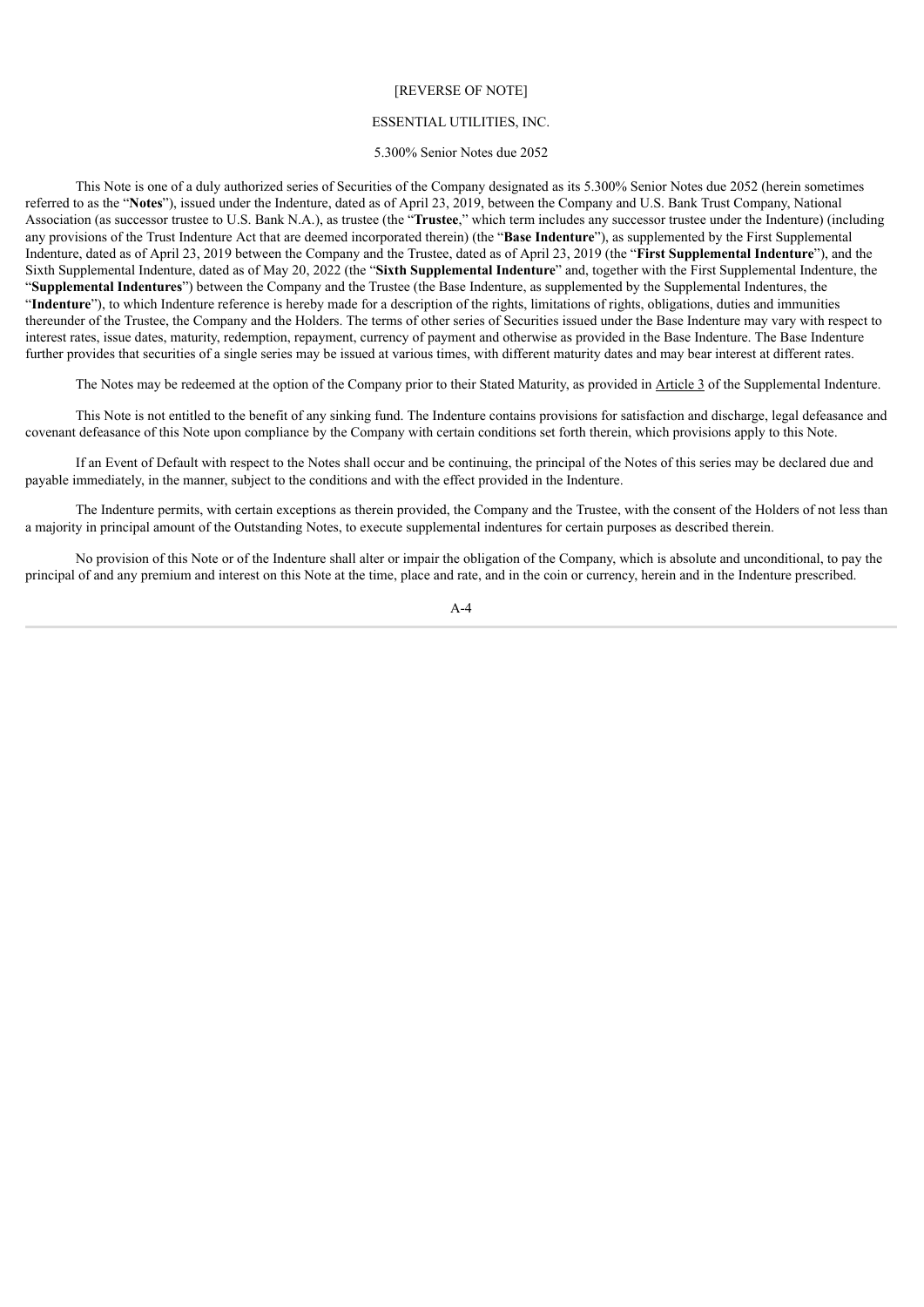As provided in the Indenture and subject to certain limitations therein set forth, the transfer of this Note shall be registered on the Security Register of the Company, upon due presentation of this Note for registration of transfer at the office or agency of the Company in the Borough of Manhattan, The City of New York, duly endorsed by, or accompanied by a written instrument or instruments of transfer in form satisfactory to the Company and the Trustee duly executed by, the Holder hereof or by his attorney duly authorized in writing, and thereupon the Company shall execute and the Trustee shall authenticate and deliver in the name of the transferee or transferees a new Note or Notes in authorized denominations and for a like aggregate principal amount.

The Notes will be issued only in full registered form without coupons, in minimum denominations of \$2,000 and integral multiples of \$1,000 in excess thereof.

The Company or Trustee may require payment of a sum sufficient to cover any tax or other governmental charge that may be imposed in connection with any registration of transfer of this Note. No service charge shall be made for any such transfer or for any exchange of this Note as contemplated by the Indenture. The Company, the Trustee and any agent of the Company or the Trustee may deem and treat the Person in whose name this Note is registered upon the Security Register for the Notes as the absolute owner of this Note (whether or not this Note shall be overdue and notwithstanding any notice of ownership or writing thereon made by anyone other than the Registrar) for the purpose of receiving payment of or on account of the principal of and, subject to the provisions of the Indenture, interest on this Note and for all other purposes; and neither the Company nor the Trustee nor any agent of the Company or the Trustee shall be affected by any notice to the contrary.

This Note and the Indenture and any claim, controversy or dispute arising under or related thereto shall be governed by and construed in accordance with the laws of the State of New York.

Capitalized terms used but not defined in this Note shall have the meanings ascribed to such terms in the Indenture.

No recourse shall be had for the payment of any premium, principal or interest on this Note, or for any claim based hereon, or upon any obligation, covenant or agreement of the Company in the Indenture, against any incorporator, stockholder, officer or director, past, present or future of the Company or of any predecessor or successor, either directly or through the Company or any predecessor or successor, whether by virtue of any constitution, statute or rule of law, or by the enforcement of any assessment of penalty or otherwise; and all such personal liability is expressly released and waived as a condition of, and as part of the consideration for, the issuance of this Note.

In the event of any inconsistency between the provisions of this Note and the provisions of the Indenture, the Indenture shall prevail.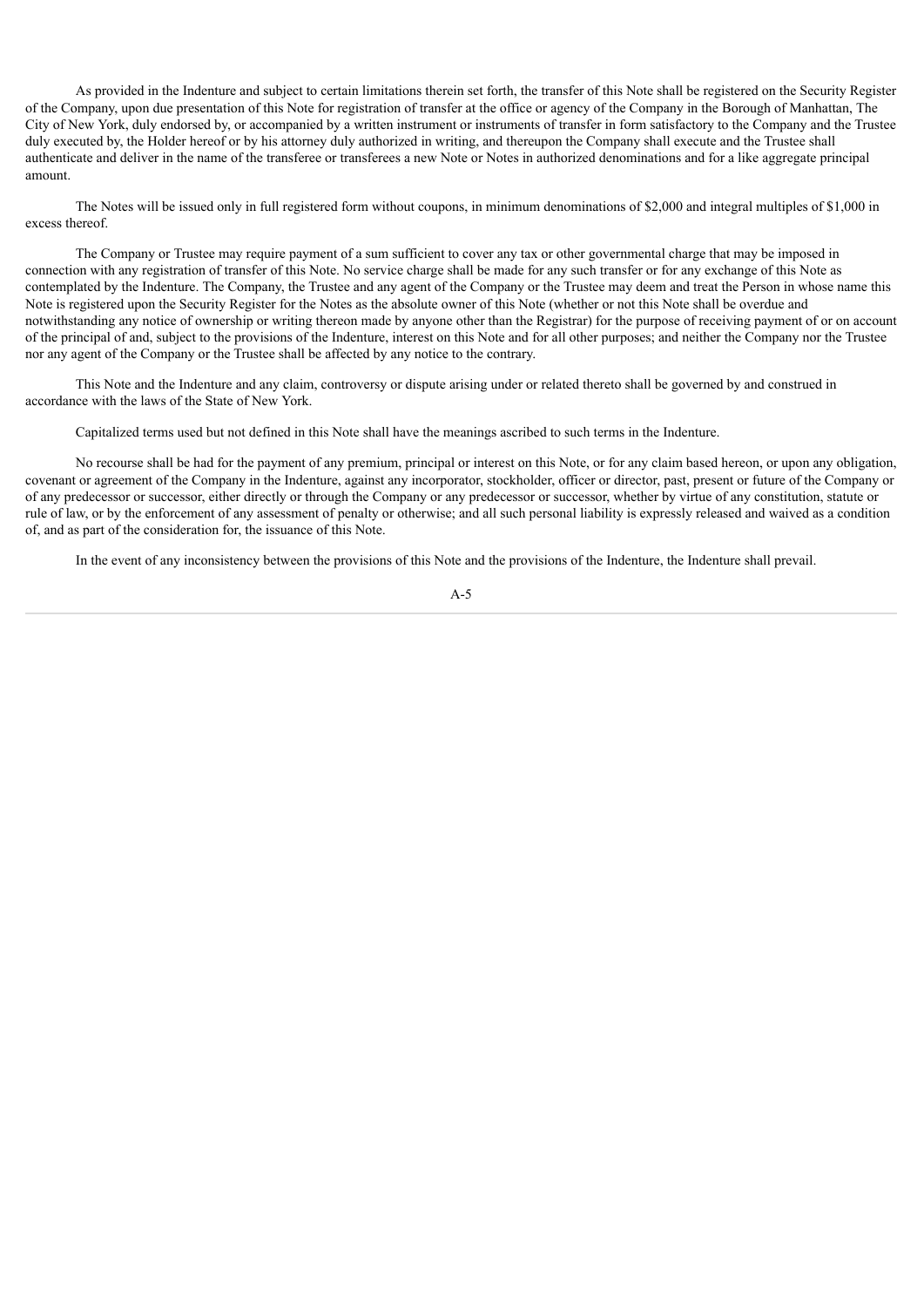#### ASSIGNMENT

# FOR VALUE RECEIVED, the undersigned assigns and transfers this Note to:

(Insert assignee's social security or tax identification number) (Insert address and zip code of assignee) and irrevocably appoints

agent to transfer this Note on the books of the Company. The agent may substitute another to act for him or her.

Date: Signature:

Signature Guarantee:

(Sign exactly as your name appears on the other side of this Note)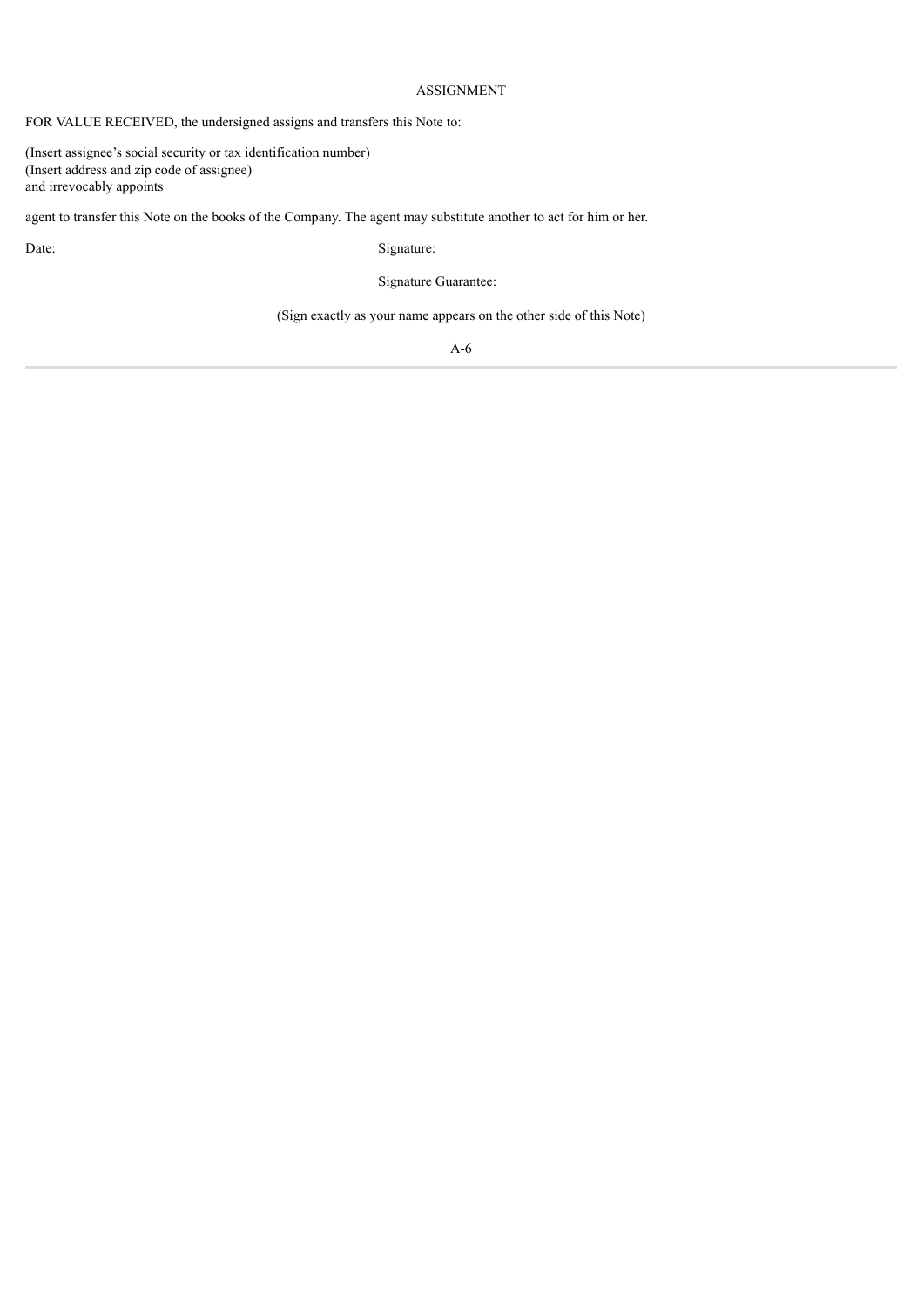#### SIGNATURE GUARANTEE

Signatures must be guaranteed by an "eligible guarantor institution" meeting the requirements of the Registrar, which requirements include membership or participation in the Security Transfer Agent Medallion Program ("STAMP") or such other "signature guarantee program" as may be determined by the Registrar in addition to, or in substitution for, STAMP, all in accordance with the Securities Exchange Act of 1934, as amended.

By:

Name: Title:

By:

Name: Title:

Attest

By:

Name: Title: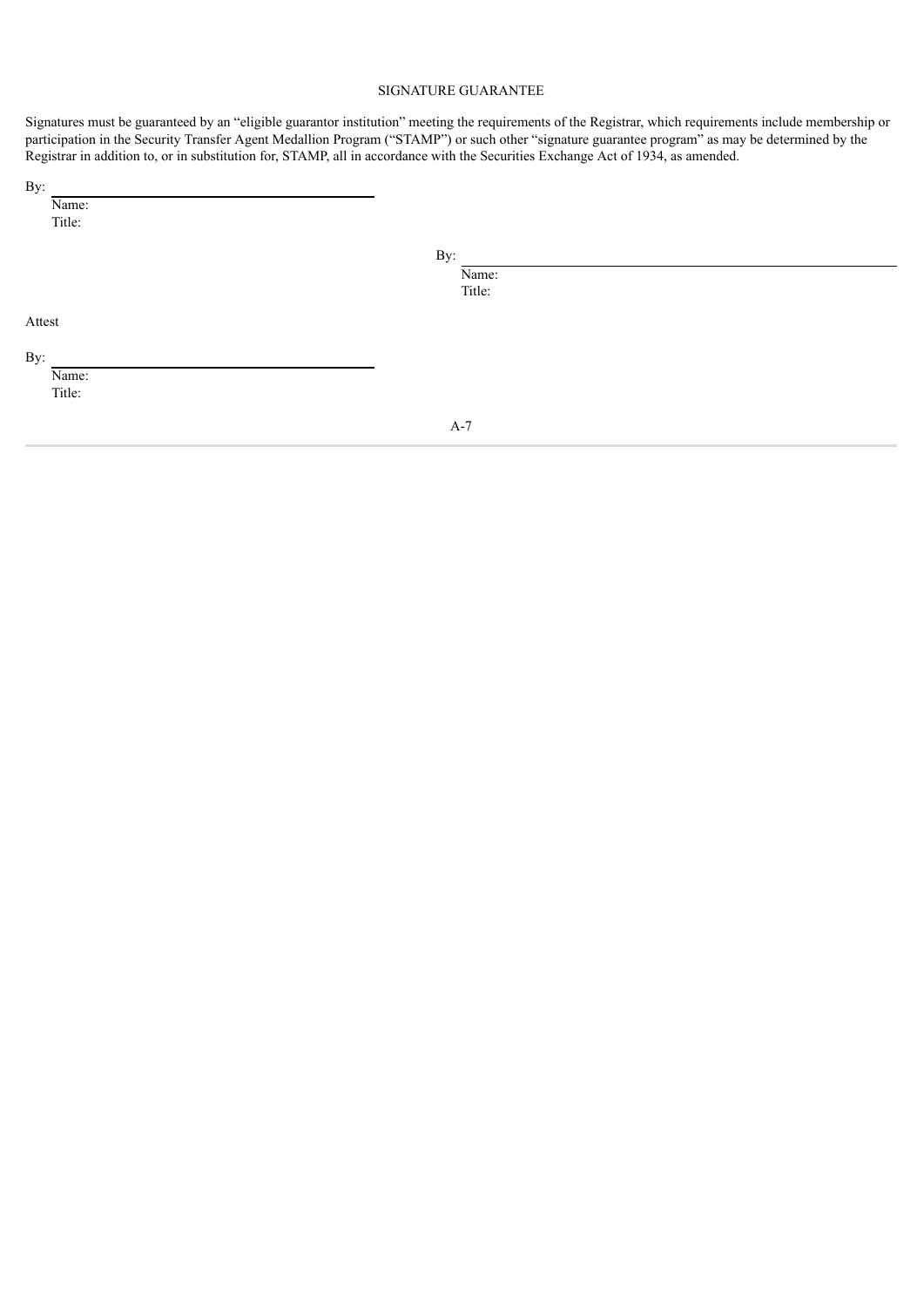#### <span id="page-59-0"></span>Ladies and Gentlemen:

We have acted as counsel to Essential Utilities, Inc., a Pennsylvania corporation (the "Company"), in connection with the Registration Statement on Form S-3 (File No. 333-255235) (the "Registration Statement") filed by the Company with the Securities and Exchange Commission (the "Commission") under the Securities Act of 1933, as amended, relating to the issuance by the Company from time to time of an indeterminate initial offering price of, among other securities, senior debt securities of the Company.

We have examined the Registration Statement; the Underwriting Agreement dated May 18, 2022 (the "Underwriting Agreement"), between the Company and the underwriters named therein pursuant to which such underwriters have agreed to purchase \$500,000,000 aggregate principal amount of 5.300% Senior Notes due 2052 (the "Notes") issued by the Company; and the Indenture, dated as of April 23, 2019 (the "Base Indenture"), between the Company and U.S. Bank Trust Company, National Association, as successor to U.S. Bank N.A., as trustee (the "Trustee"), as supplemented by the First Supplemental Indenture dated as of April 23, 2019 (the "First Supplemental Indenture"), between the Company and the Trustee, and the Sixth Supplemental Indenture dated as of May 20, 2022 (the "Sixth Supplemental Indenture" and, together with the Base Indenture and the First Supplemental Indenture, the "Indenture"), between the Company and the Trustee; and a duplicate of the global note representing the Notes. In addition, we have examined, and have relied as to matters of fact upon, originals, or duplicates or certified or conformed copies, of such records, agreements, documents and other instruments and such certificates or comparable documents of public officials and of officers and representatives of the Company and have made such other investigations as we have deemed relevant and necessary in connection with the opinions hereinafter set forth.

May 20, 2022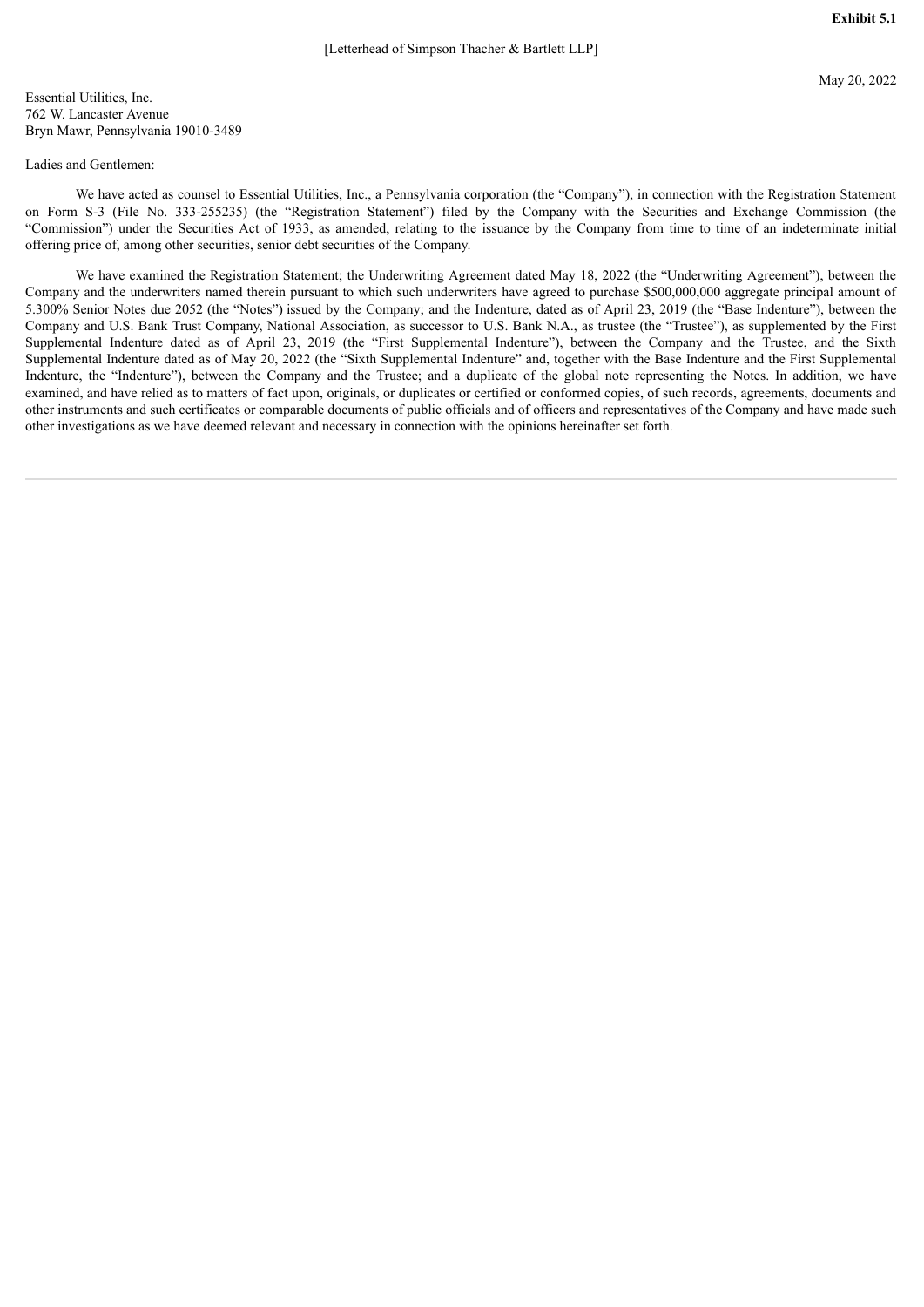In rendering the opinion set forth below, we have assumed the genuineness of all signatures, the legal capacity of natural persons, the authenticity of all documents submitted to us as originals, the conformity to original documents of all documents submitted to us as duplicates or certified or conformed copies and the authenticity of the originals of such latter documents. We also have assumed that the Indenture is the valid and legally binding obligation of the Trustee.

In rendering the opinion set forth below, we have assumed further that (1) the Company is validly existing and in good standing under the law of the Commonwealth of Pennsylvania and has duly authorized, executed, issued and delivered the Underwriting Agreement, the Indenture and the Notes, as applicable, in accordance with its organizational documents and the law of the Commonwealth of Pennsylvania, (2) the execution, issuance, delivery and performance by the Company of the Underwriting Agreement, the Indenture and the Notes, as applicable, do not constitute a breach or violation of its organizational documents or violate the law of the Commonwealth of Pennsylvania or any other jurisdiction (except that no such assumption is made with respect to the law of the State of New York) and (3) the execution, issuance, delivery and performance by the Company of the Underwriting Agreement, the Indenture and the Notes, as applicable, do not constitute a breach or default under any agreement or instrument which is binding upon the Company.

Based upon the foregoing, and subject to the qualifications, assumptions and limitations stated herein, we are of the opinion that assuming due authentication thereof by the Trustee and upon payment and delivery in accordance with the provisions of the Underwriting Agreement, the Notes will constitute valid and legally binding obligations of the Company enforceable against the Company in accordance with their terms.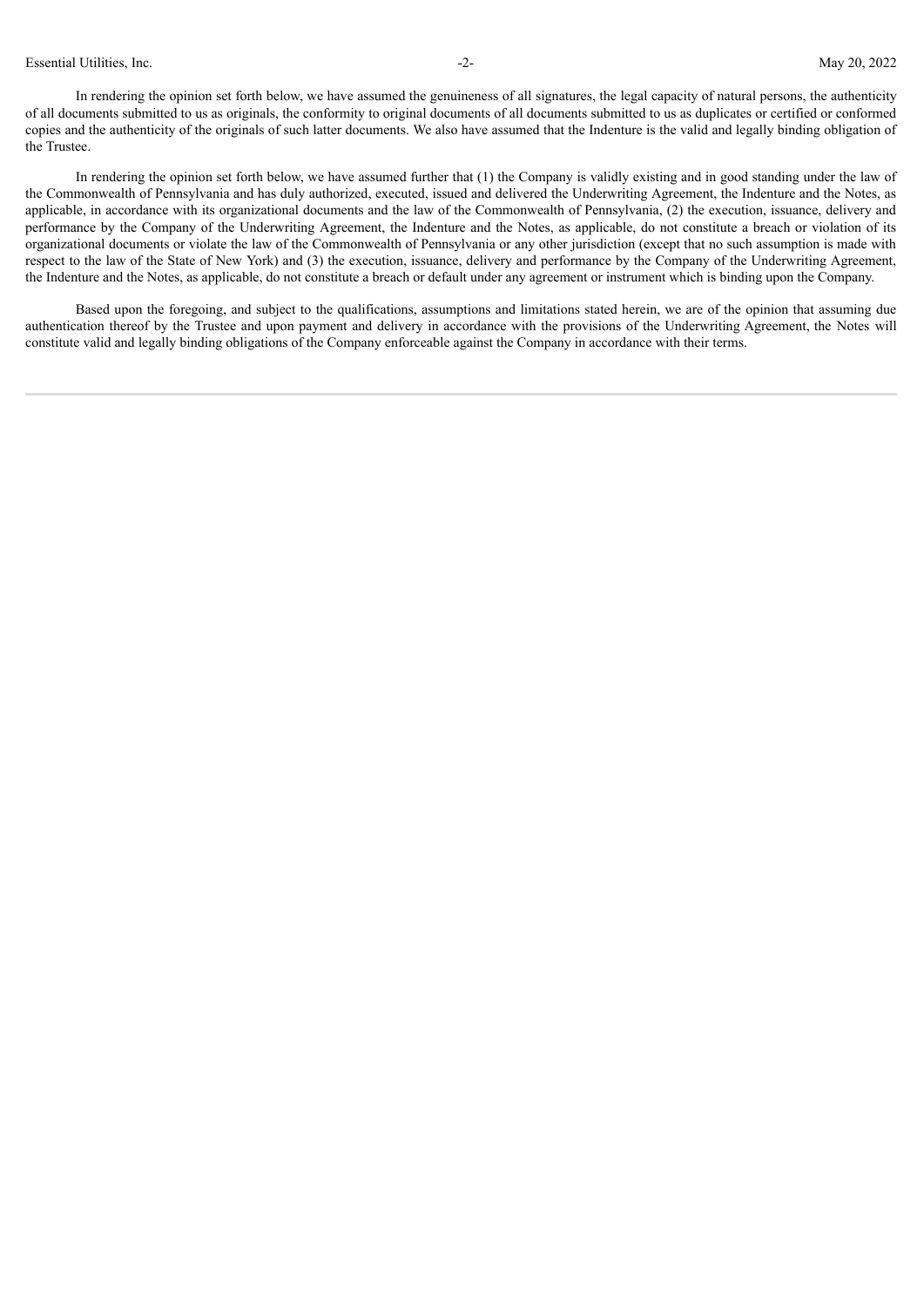Our opinion set forth above is subject to (i) the effects of bankruptcy, insolvency, fraudulent conveyance, reorganization, moratorium and other similar laws relating to or affecting creditors' rights generally, (ii) general equitable principles (whether considered in a proceeding in equity or at law) and (iii) an implied covenant of good faith and fair dealing. In addition, we express no opinion as to the validity, legally binding effect or enforceability of (A) Section 1.10 of the Base Indenture, (B) Section 2.6 of the First Supplemental Indenture and (C) Section 9.04 of the Sixth Supplemental Indenture, in each case relating to the separability of provisions of the Indenture.

We do not express any opinion herein concerning any law other than the law of the State of New York.

We hereby consent to the filing of this opinion letter as Exhibit 5.1 to the Current Report on Form 8-K of the Company filed with the Commission in connection with the offer and sale of the Notes and to the use of our name under the caption "Legal Matters" in the prospectus included in the Registration Statement.

Very truly yours,

/s/ SIMPSON THACHER & BARTLETT LLP

SIMPSON THACHER & BARTLETT LLP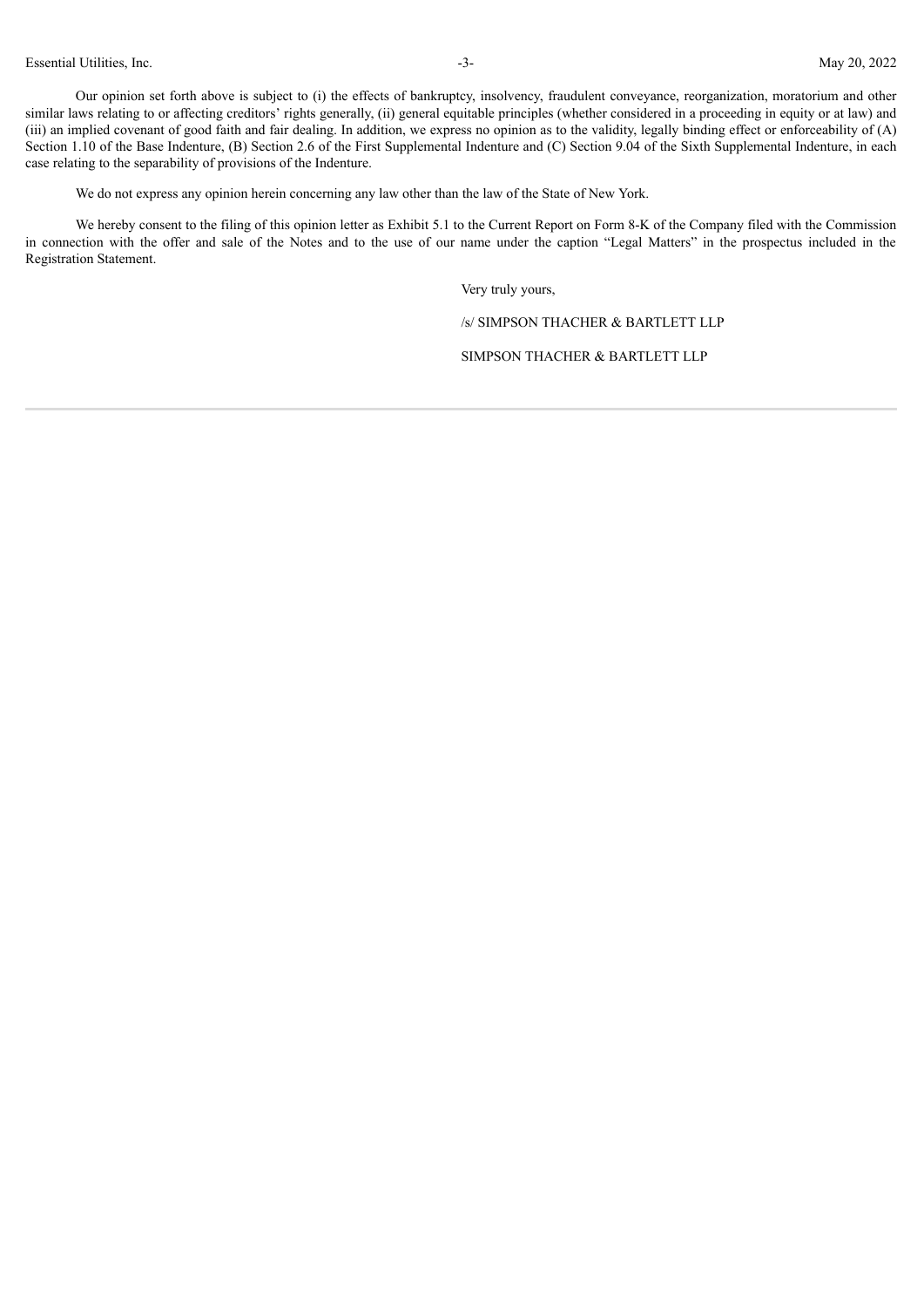# <span id="page-62-0"></span>**Ballard Spahr**

1735 Market Street, 51st Floor Philadelphia, PA 19103-7599 TEL 215.665.8500 FAX 215.864.8999 www.ballardspahr.com

May 20, 2022

Essential Utilities, Inc. 762 W. Lancaster Avenue Bryn Mawr, PA 19010

RE: Essential Utilities, Inc.

Ladies and Gentlemen:

We have acted as counsel to Essential Utilities, Inc., a Pennsylvania corporation (the "Company"), in connection with the offering by the Company of \$500,000,000 5.300% Senior Notes due 2052(the "Notes") pursuant to the Company's Registration Statement on Form S-3 (File-No. 333-255235) (the "Registration Statement") which became effective upon filing, on April 15, 2021, by the Company with the Securities and Exchange Commission (the "Commission") under the Securities Act of 1933, as amended (the "Securities Act").

The Notes are being sold by the Company pursuant to an Underwriting Agreement dated May 18, 2022 (the "Underwriting Agreement") entered into by and among the Company and PNC Capital Markets LLC, BofA Securities, Inc. and Wells Fargo Securities, LLC, as representatives of the several Underwriters named therein (collectively, the "Underwriters"), which has been filed as Exhibit 1.1 to the Company's Current Report on Form 8-K, to which this opinion is attached as Exhibit 5.2.

We have examined originals or copies (certified or otherwise identified to our satisfaction) of (i) the Amended and Restated Articles of Incorporation, as amended, of the Company; (ii) the Amended and Restated Bylaws of the Company; (iii) the Registration Statement and the exhibits thereto; (iv) the prospectus contained within the Registration Statement; (v) the prospectus supplement relating to the Notes filed with the Commission pursuant to Rule 424(b) promulgated under the Securities Act (the "Prospectus Supplement"); (vi) the Underwriting Agreement; (vii) the Indenture between the Company and the Trustee, dated as of April 23, 2019, the related First Supplemental Indenture, between the Company and the Trustee, dated as of April 23, 2019, and the related Sixth Supplemental Indenture, between the Company and the Trustee, dated as of May 20, 2022 (as supplemented, the "Indenture"), pursuant to which the Notes will be issued; (viii) such other corporate records, agreements, documents and instruments; and (ix) such certificates or comparable documents of public officials and other sources, believed by us to be reliable, and of officers and representatives of the Company, and have made such inquiries of such officers and representatives, as we have deemed relevant and necessary as a basis for the opinions hereinafter set forth.